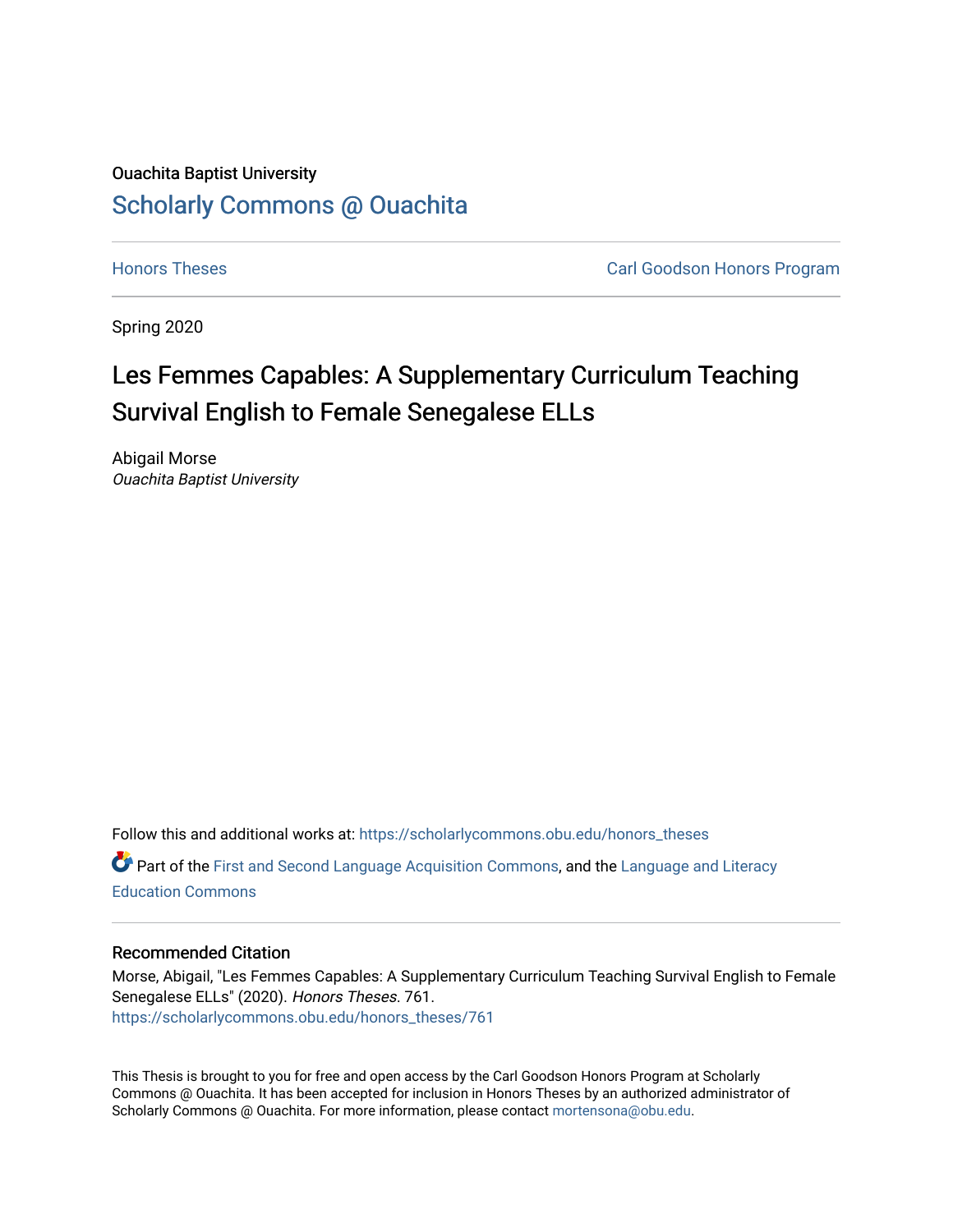# **SENIOR THESIS APPROVAL**

This Honors thesis entitled

**"***Les Femmes Capables***: A Supplementary Curriculum Teaching Survival English to Female Senegalese ELLs"**

written by

**Abigail Morse**

and submitted in partial fulfillment of the requirements for completion of the Carl Goodson Honors Program meets the criteria for acceptance and has been approved by the undersigned readers.

Dr. Myra Houser, thesis director

\_\_\_\_\_\_\_\_\_\_\_\_\_\_\_\_\_\_\_\_\_\_\_\_\_\_\_\_\_\_\_\_\_\_ Dr. Johnny Wink, second reader

Mrs. Sharon Cosh, third reader

 $\overline{\phantom{a}}$  , and the set of the set of the set of the set of the set of the set of the set of the set of the set of the set of the set of the set of the set of the set of the set of the set of the set of the set of the s Dr. Barbara Pemberton, Honors Program director

Date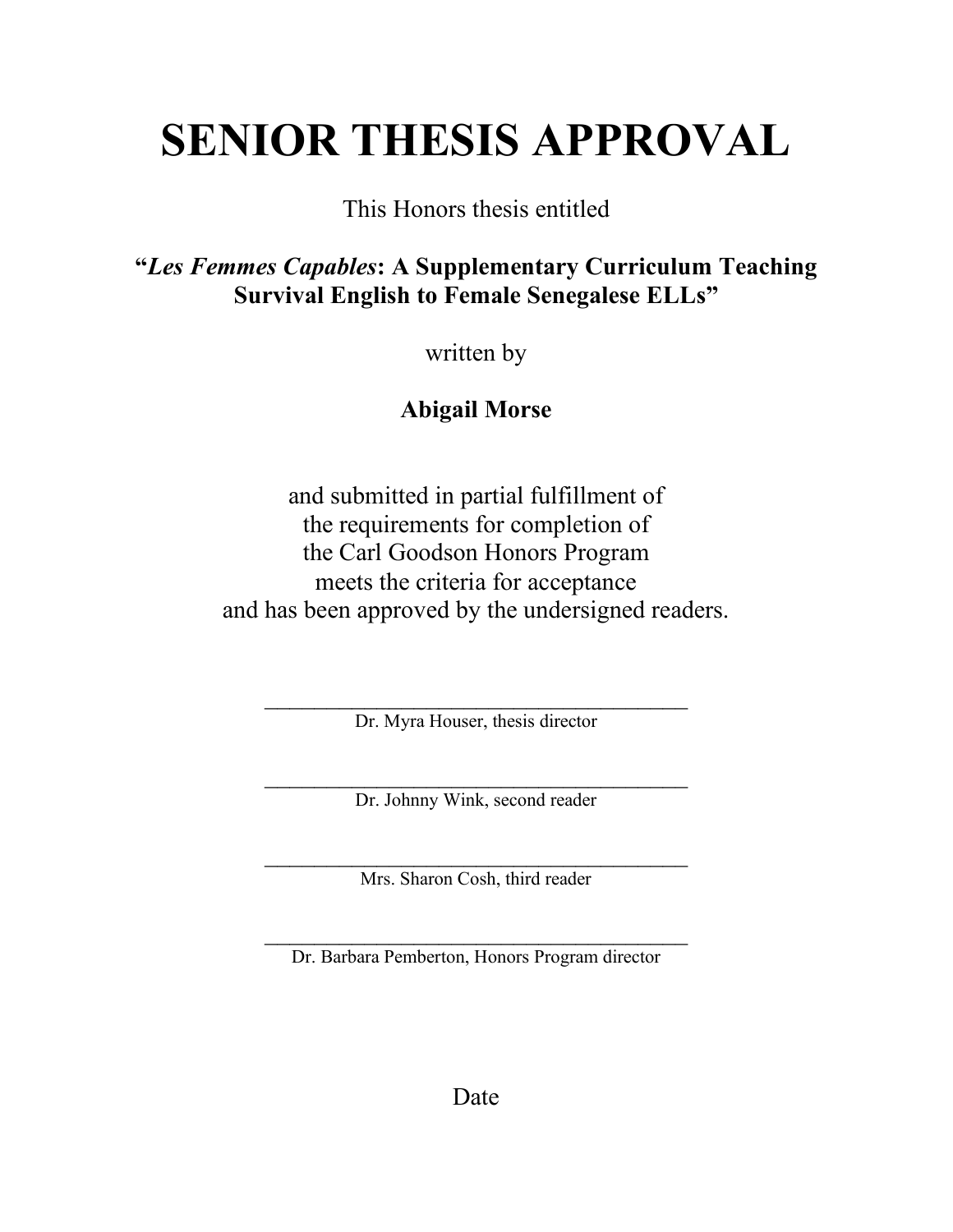# **Table of Contents**

| <b>RESEARCH METHODOLOGY AND GENERAL OVERVIEW OF SENEGALESE CULTURE 13</b> |
|---------------------------------------------------------------------------|
|                                                                           |
|                                                                           |
|                                                                           |
|                                                                           |
|                                                                           |
|                                                                           |
|                                                                           |
|                                                                           |
|                                                                           |
|                                                                           |
| <b>HOBBIES/THINGS TO DO</b><br>$\sim 47$                                  |
|                                                                           |
|                                                                           |
|                                                                           |
|                                                                           |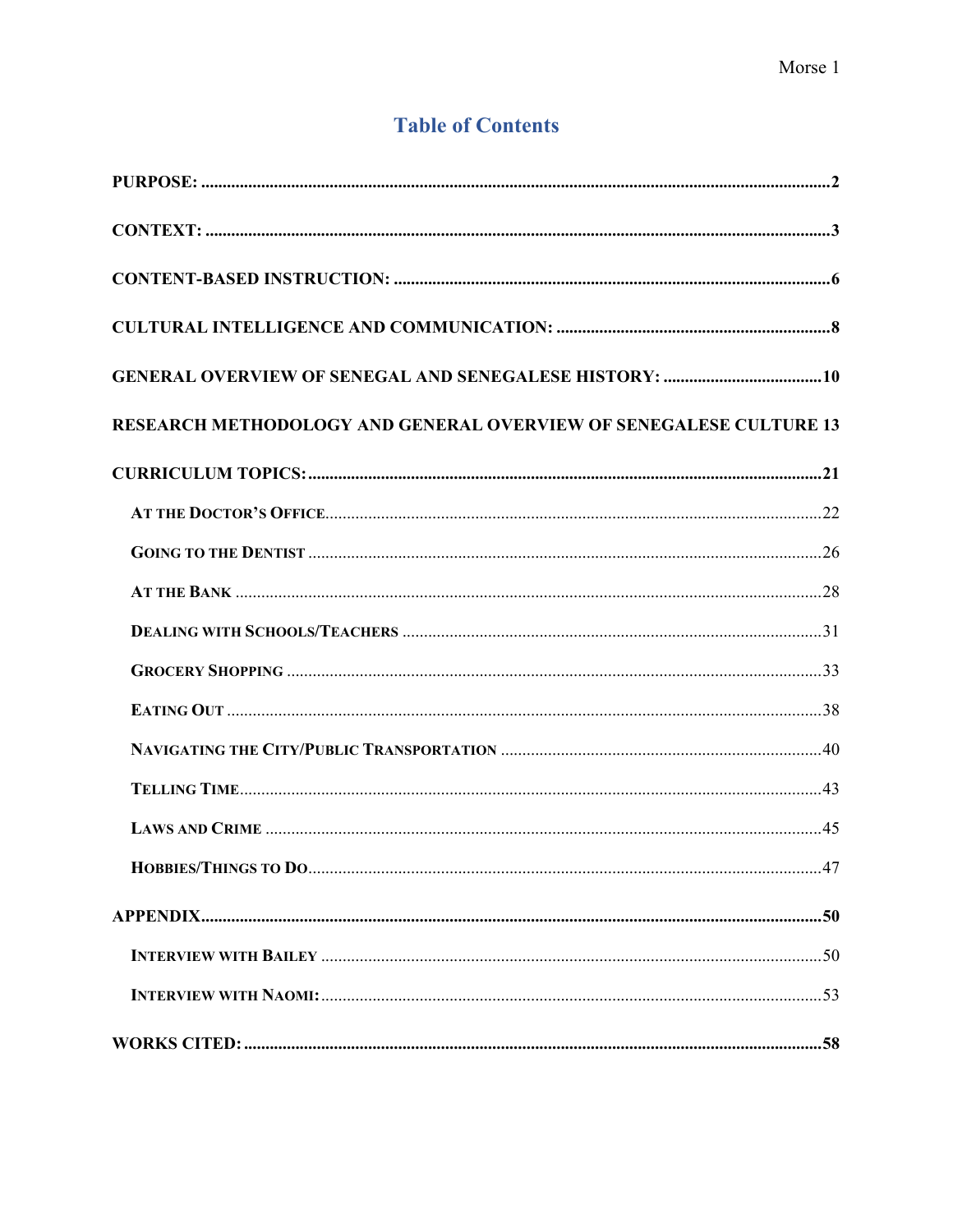#### <span id="page-3-0"></span>**Purpose:**

The study of English as a language is becoming increasingly important as cultures interact in the process of globalization. The British Council estimated in 2013 that 1.75 billion people worldwide could speak English "at a useful level." The Council predicted there will be 2 billion people speaking or learning English by the year 2020; however, other sources state that number is significantly lower now that 2020 has arrived (Hammond). *The Harvard Business Review* states that English is "the global language of business," and is "the fastest spreading language in human history." Learning English has quickly become less of an option than a necessity, especially for growing businesses, working professionals, and increasingly for immigrants. An increase in global movements by large populations due to war, unrest, and financial security has created a great need for practical, daily English vocabulary not limited to a specific business or trade.

Men from countries in which English is a foreign language have a greater opportunity to learn English during daily life as they are usually the main provider for their household, meaning they must find a source of income and therefore have greater opportunities to be socially involved in an English-speaking context. This thesis will examine the contrast between a Muslim man's opportunity to gain a well-founded understanding of English versus, for example, that of his wife—who in a traditional context would be limited by social and religious obligations to the successful running of her home and perhaps a socially acceptable business. I will look specifically at the roles of Muslim Senegalese women. This thesis provides basic cultural context, helpful teaching methods, and general information to teachers of English to immigrants in the United States. I also include a list of basic vocabulary and lesson plans presenting important topics language classes generally do not cover, such as *going to the doctor*, and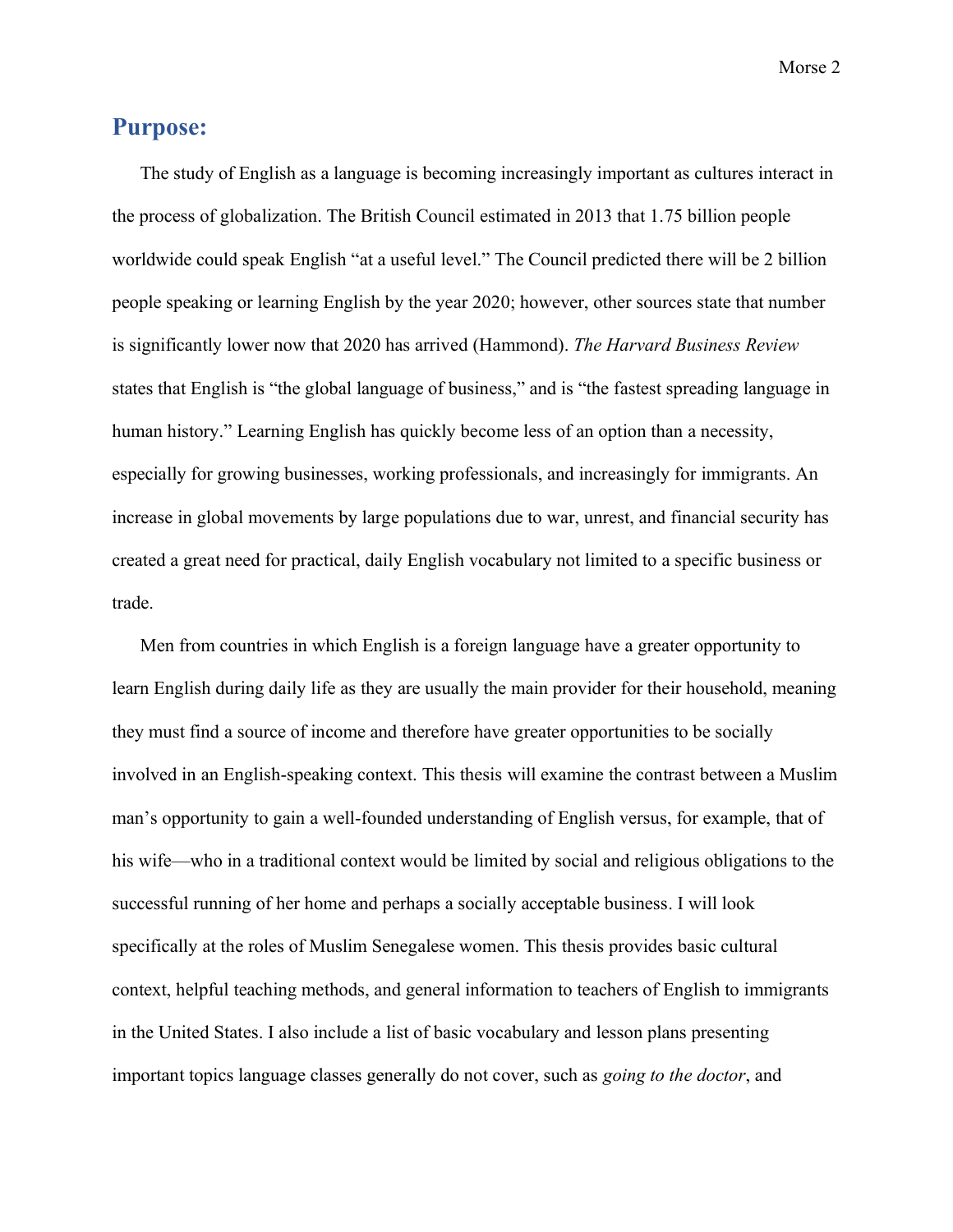*parent-teacher conferences*. The vocabulary needed to complete daily tasks successfully is not commonly taught in language classes, and my goal is to change that for immigrants who are in the beginning levels of English learning.

For the sake of this thesis, I will look specifically at the social roles of Muslim Senegalese women. However, the systems, structure, and core ideals of this project will, hopefully, be applied easily to other populations with similar cultural standards and roles for women.

## <span id="page-4-0"></span>**Context:**

First of all, it is important to be aware of Western cultural bias and stereotypes of Islam, Muslims, and how Islam fits into Western society. In this thesis, I will define "Western" assumptions as referring to those typically found in North America and Western Europe. Examples of such false assumptions include the belief that all women are prisoners of the religion and that Muslims have not contributed positively to the greater good of humanity. One of the most dangerous assumptions is that Muslims are not as well-educated as their Western peers. On the contrary, Islam has encouraged intellectual, philosophical, and spiritual growth since the revelations of the Prophet Muhammed brought it into existence.

The Hadith, a sacred text of Islam which records the Prophet's life, proverbs, and guidance for holy living, says, "The seeking of knowledge is obligatory for every Muslim" (Al-Tirmidhi, Hadith 74). The Prophet is also quoted in the Hadith as saying, "God, His angels and all those in Heaven and on Earth, even ants in their hills and fish in the water, call down blessings on those who instruct others in beneficial knowledge" (Al-Tirmidhi, Hadith 422). Also,

If anyone travels on a road in search of knowledge, God will cause him to travel on one of the roads of Paradise. The angels will lower their wings in their great pleasure with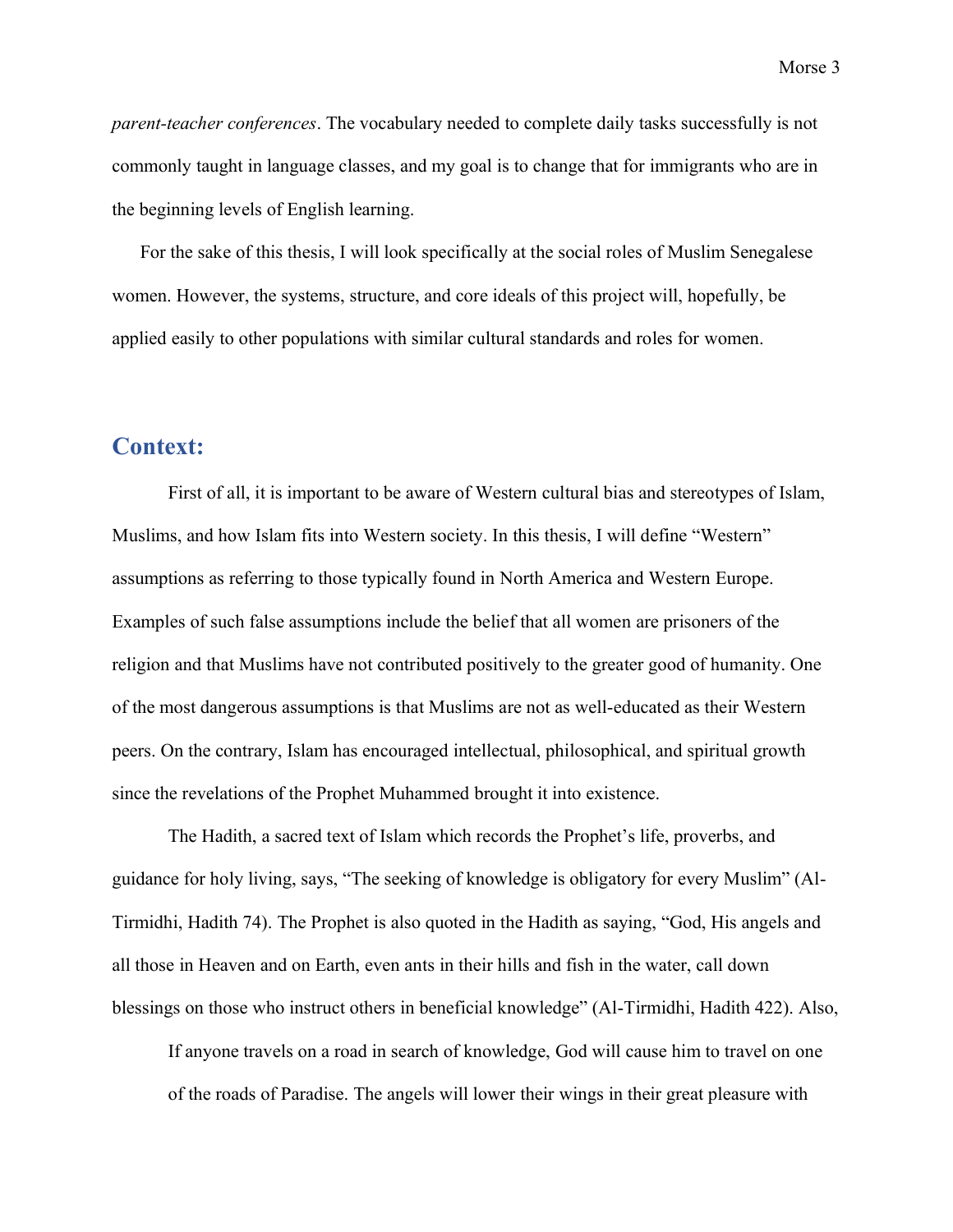one who seeks knowledge. The inhabitants of the heavens and the Earth and the fish in the deep waters will ask forgiveness for the learned man. The superiority of the learned over the devout is like that of the moon, on the night when it is full, over the rest of the stars. The learned are the heirs of the Prophets, and the Prophets leave [no monetary inheritance], they leave only knowledge, and he who takes it takes an abundant portion. (Sunan of Abu-Dawood, Hadith 1631)

Not only is the search for knowledge mandatory, its achievement is rewarded by God. From these direct quotes as well as others, it is clear that general misconceptions concerning the Prophet's emphasis on education are based on fear rather than fact ("The Importance of Education in Islam").

A Muslim's search for knowledge and understanding, therefore, is an endeavor blessed by God. A great number of modern technologies and medicines throughout history can be attributed to Muslim scholars. Olivia Sterns' article for CNN entitled "Muslims Inventions that Shaped the Modern World" summarizes some of these original contributions, such as algebra, basic structures for hospitals, and even coffee as a hot beverage.

The world would be a very different place without the contributions of Muslim scholars and their never-ending search for knowledge. It is an ever-growing tree, sprouting new branches of study at every turn. Following these paths in search of answers inevitably creates more questions, and as the modern world grows in contact with itself, the branches become entangled with each other. Knowledge is transmutable through language, and without language very little can be learned. Therefore, in order to reach new levels of understanding, it is imperative that language be taught to any person who desires or needs knowledge—which is everyone.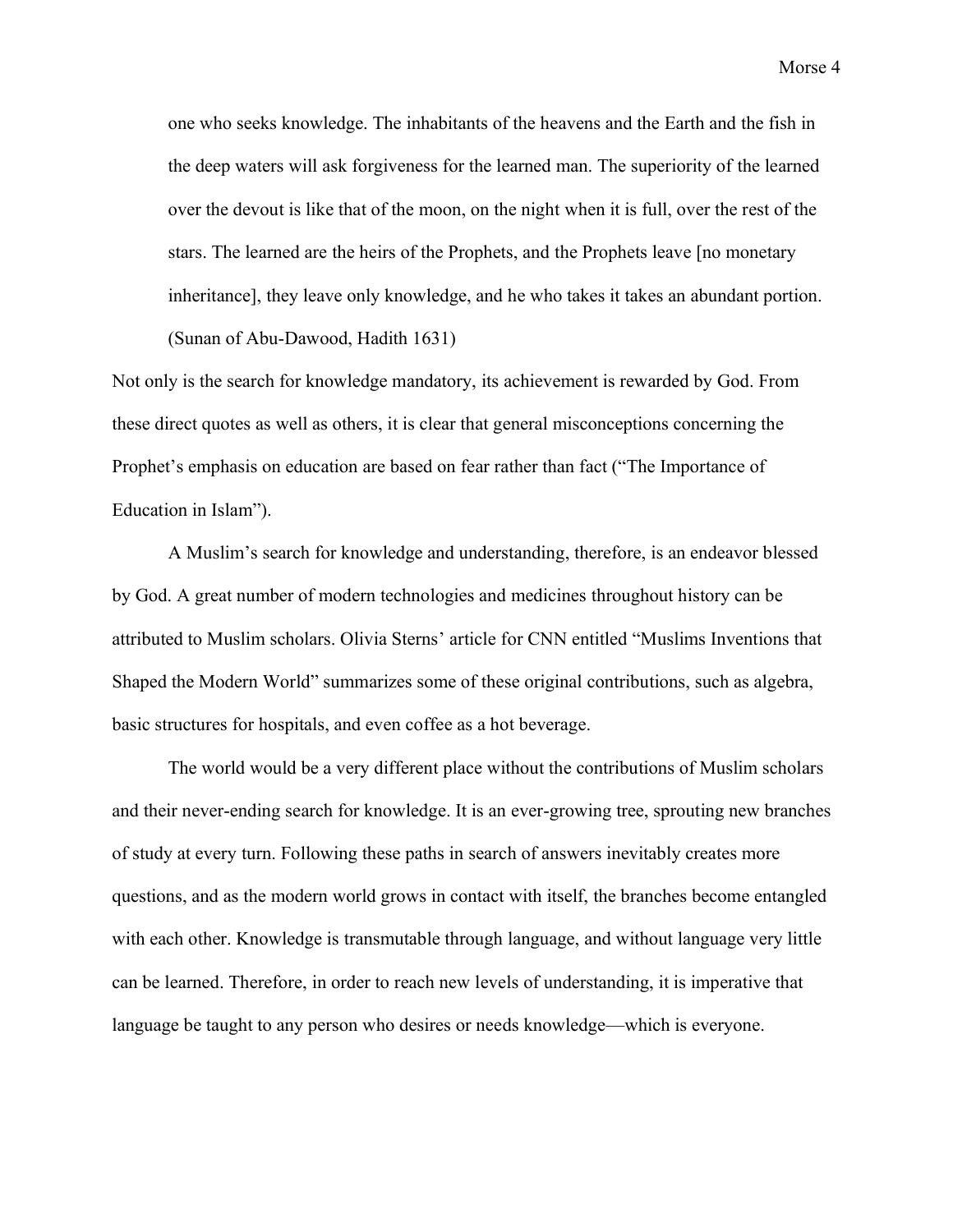Not only is education important for Muslims, it is important for the well-being of all families, especially ones which have been displaced, or have voluntarily moved, to a foreign country. Although an individual living in their community at home may learn English for the same reasons as a someone learning it abroad, the immediate need for English in daily life differs greatly between the two students. For the non-English speaking immigrant to the United States, learning English is a matter of survival rather than a luxury. Education to a Muslim, whether living at home or in a foreign country, brings one closer to God through the path of knowledge as well as providing practical skills. Stefan Reichmuth writes in *The History in Islam in Africa* that

This education is, first of all, designed to shape the believer's attitude toward God, cosmos, and time, and to relate it to the different stages and experiences of his life... At the social level, Islamic learning and its institutions made up a framework for different kinds of relations among Muslims themselves. They often brought together people from different ethnic and linguistic communities, as well as from different age groups and social layers... Apart from this, Islamic scholars and students, being a highly mobile and sometimes truly cosmopolitan group, provided important links to the outside world for the communities they were living with. (420)

Reichmuth points out that education in all contexts is important as it builds a foundation for interpersonal relationships with both God and man. Immigrants bring their knowledge to the United States, thus adding diversity to stored knowledge in this context. Education cannot be divided from human connection without cheapening some of its use and purpose.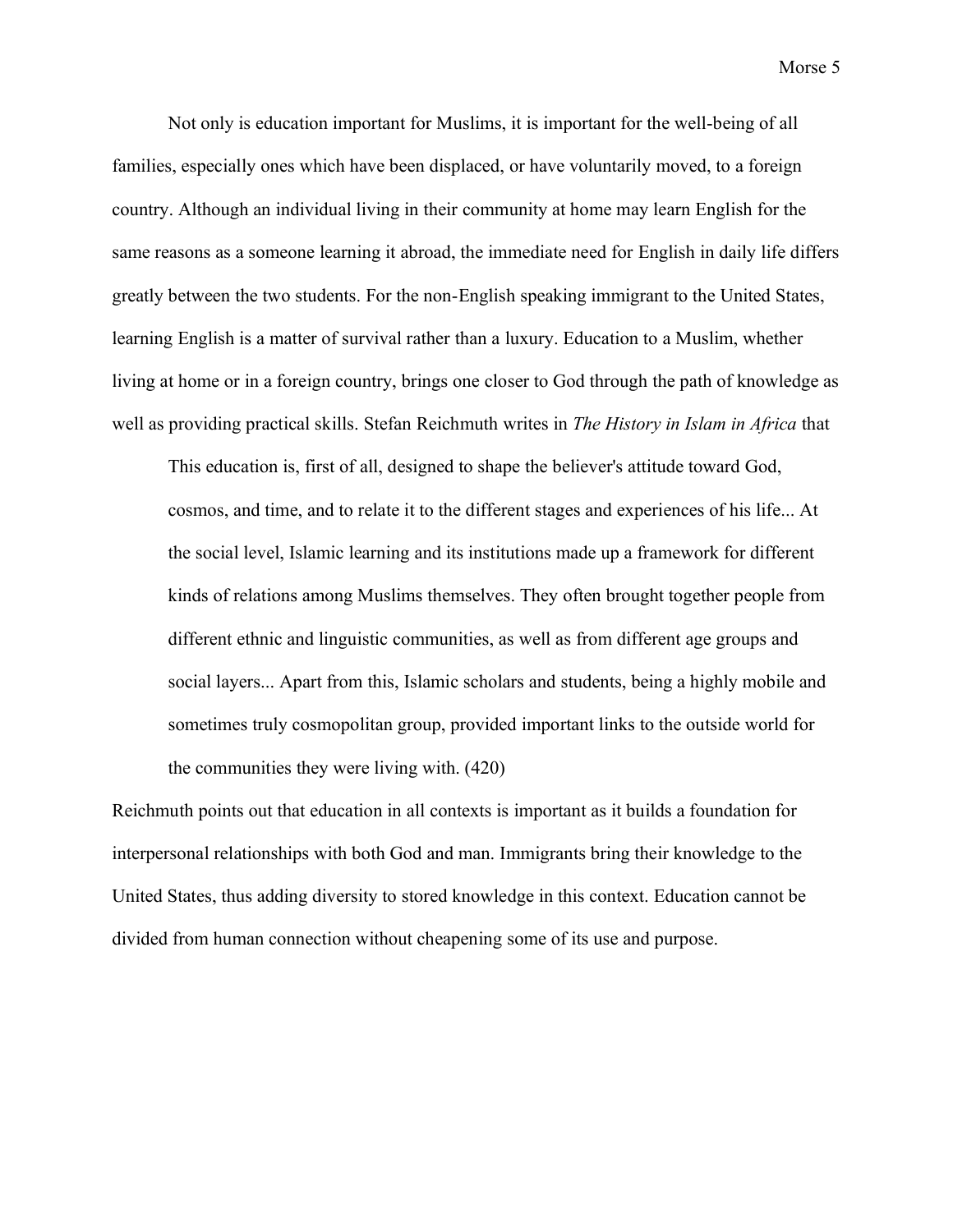# <span id="page-7-0"></span>**Content-Based Instruction:**

The purpose of this thesis is to provide a helpful English study tool for both English for Speakers of Other Languages (ESOL) teachers and students. The teaching style which should be assumed while in this context is extremely important as students in these classrooms depend heavily on English for accomplishing daily tasks. Therefore, the teaching method which would be most effective and practical in this case is Content-Based Instruction. According to Diane Larsen-Freeman and Marti Anderson in their book *Techniques & Principles in Language Teaching*, this method belongs in the strong version of the Communicative Approach, which is based on the understanding that "language is acquired through communication" (131). Content-Based Instruction, or CBI, is "using English to learn it." In other words, it is the process of learning through active communication—no matter the level of previous linguistic understanding (Larsen-Freeman 131).

Academic Content-Based Instruction, as seen in high schools, focuses on the learning of English for solely academic purposes: essay-writing, American-English and British-English literature, etc. On the other hand, curriculums with an adult immigrant audience in mind will focus on specific subjects needed for work environments: how to read and understand technical manuals, or vocabulary for a particular vocation like at technical schools. Topics are studied in groups of themes guided by student interest and practicality rather than academic knowledge as an understanding of that topic is both a result of the process and the process itself. English is therefore learned as a subject as well as a language (Larsen-Freeman 133).

Teachers should have a clear understanding of students' motivations for learning English, and transparently state both language and subject learning objectives for a given topic. An example in *Techniques and Principles in Language Teaching* is a lesson introducing quadratic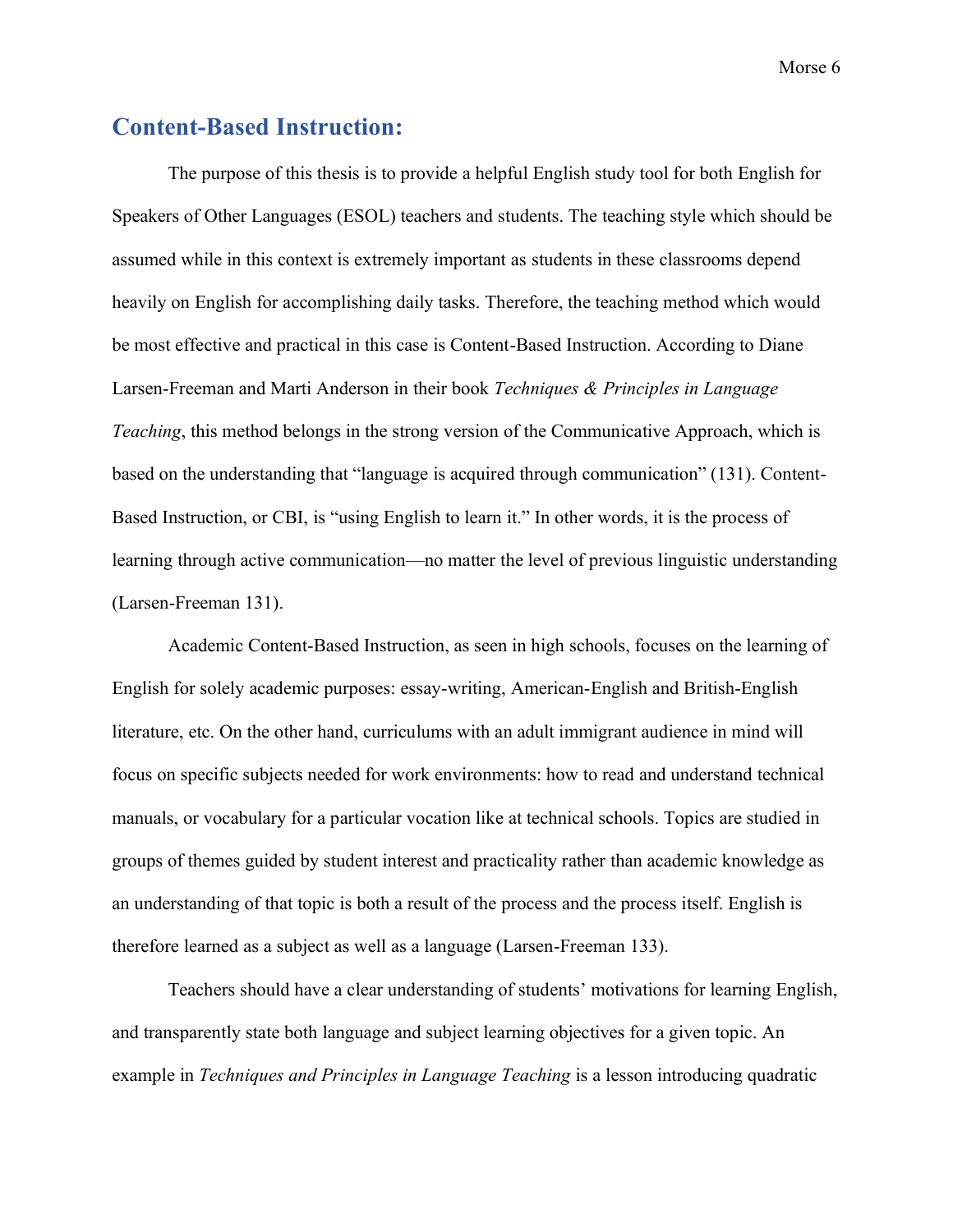equations in which the teacher's objective would look like this: "Students will be able to solve quadratic equations, discuss different methods of solving the same quadratic equations, and write a summary of each method" (134). In this way, students learn an important mathematical concept as well as the vocabulary and grammar needed to discuss and write about it. The teacher lists and defines vocabulary using examples and working through problems in front of the class. The teacher has the opportunity to present new information in creative ways, making sure to explain the concept clearly, and giving multiple examples for the class to work through together and individually.

CBI requires teachers to have a clear list of necessary vocabulary for each topic. Any words students do not already know are filled in by the teacher, giving them a wider range of connecting phrases and ideas, and building on their previous knowledge. Teachers will scaffold students' learning of content; in other words, the teacher must help students say what they mean by filling in the blanks of students' knowledge as they work to form complete sentences. For example, common vocabulary pertaining to a visit to the doctor should be listed, and examples given for how to structure complete sentences such as, "My stomach is cramping." A student's previous knowledge may be sufficient to form a sentence they have never spoken in English if given the vocabulary they are missing, and the teacher will be able to fill in any blanks in their knowledge. Ideally, students should be given as many opportunities as possible to practice with each other, thereby creating an atmosphere in which they take the power of their learning into their own hands and are not heavily dependent on the teacher. Presenting specific situations helps students use every linguistic skill they know so far, whether their understanding is through knowledge of their first language, or taught in the formal setting of their second. Meaning is applied to vocabulary through context (Larson-Freeman 138).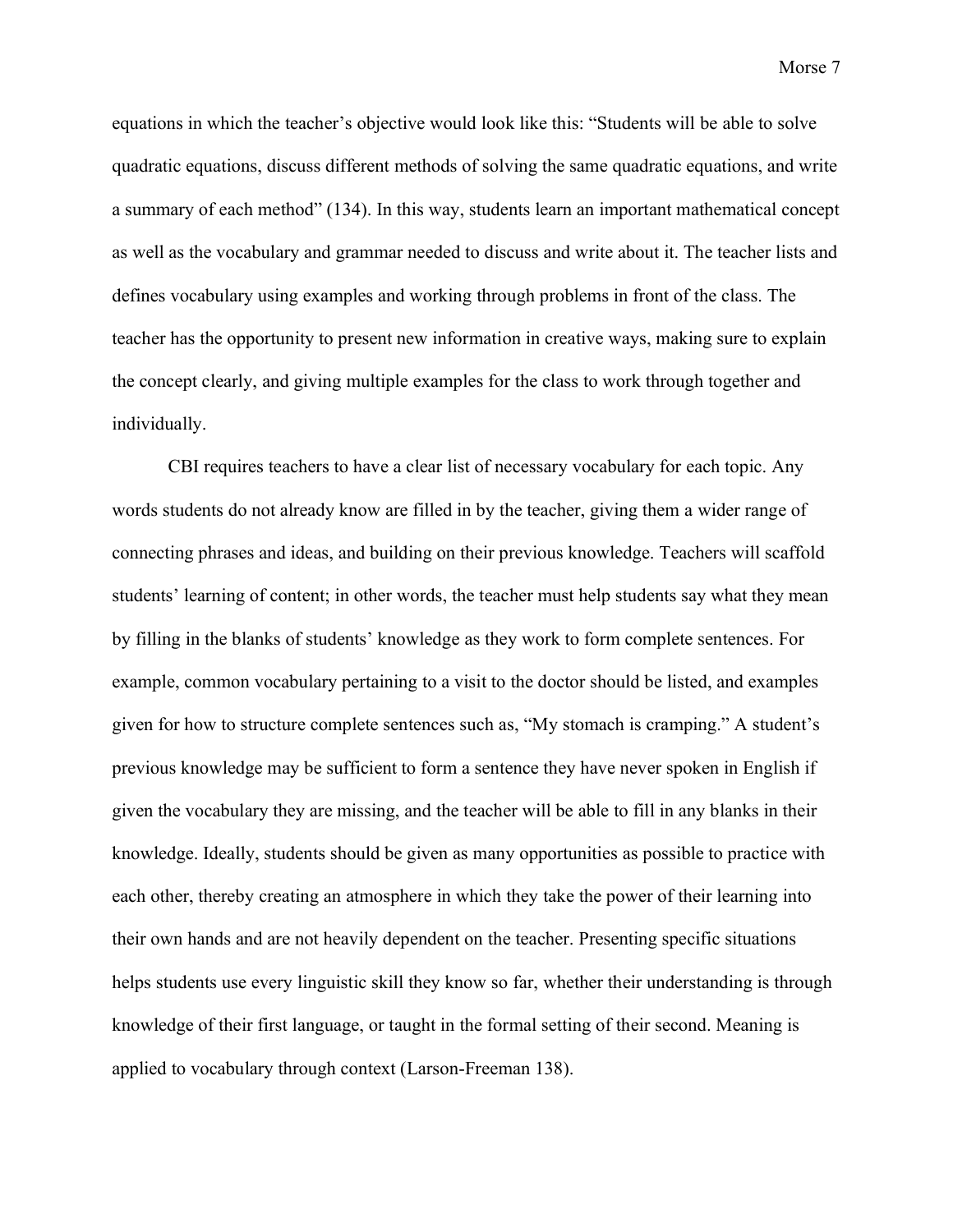This method requires teachers to have clearly-listed vocabulary as well as goals, and it is important that the topics covered during past sessions are reviewed in one form or another throughout each following lesson. This repetition should be structured so that students are not given a daily lesson to memorize without having an immediate use for or need to recall the information soon after. For this reason, it is important that students feel safe in the classroom setting, and secure enough to make mistakes and learn from them. Students are not only learning linguistic content, they are learning about their host culture. The language which immigrants to English-speaking countries learn in the classroom is immediately applicable to their daily lives as they come to understand cultural priorities, taboos, and actions or behaviors which their host culture expects of them.

The goal for students is "to master both language and content." Therefore, the topics should be of practical, immediate use and interest to the students (Larsen-Freeman 139). The texts students are provided with should be authentic and meaningful for their lives, as much as is possible. The content should be discussed and interaction encouraged through student-to-student conversation. Pre-planned activities for the class should be geared for more than teacher-student interactions as CBI gives teachers the role of guides rather than dictators. Students have the most power over their learning, and should be given the opportunity to exercise that power during learning activities.

## <span id="page-9-0"></span>**Cultural Intelligence and Communication:**

It is important for anyone teaching a language to understand the concept of cultural intelligence, and recognize what that looks like in a culturally diverse classroom. In his book *Leading with Cultural Intelligence: The Real Secret to Success*, David Livermore defines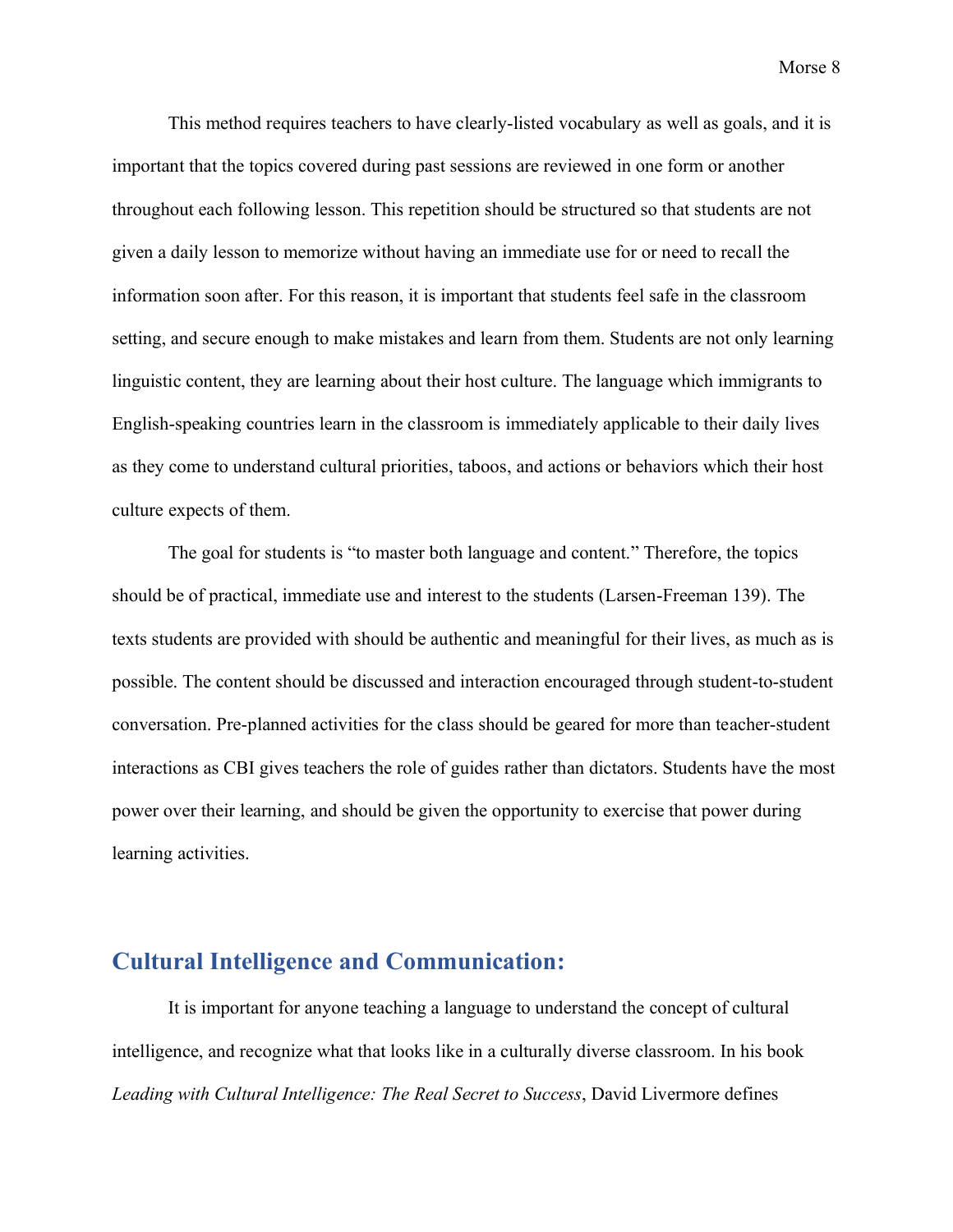cultural intelligence (CQ) as "the capability to function effectively across national, ethnic, and organizational cultures" (qtd. by Livermore, 4). He separates the concept into four parts which form a cycle of self-recognition and subsequent growth.

The first step, CQ Drive, refers to "the interest, confidence, and drive of an individual to adapt cross-culturally" (27). CQ Knowledge is the "understanding of intercultural norms and differences" which one possesses or could possess, followed by CQ Strategy, that "makes sense of culturally diverse experiences" and can plan a course of action with understanding (28-29). The last step of the cycle is CQ Action, meaning one can "[change] verbal and non-verbal actions appropriately when interacting cross-culturally" (30). Each of these steps is focused on a specific question which, when answered, helps one to measure their current CQ level as well as their potential for growth.

The penultimate chapter in Livermore's book explains in further detail benefits of being culturally intelligent and having a culturally intelligent team. Although his work is mostly done in the context of multinational organizations and companies, the potential benefits of having a high CQ are applicable for teachers as well. Having a high CQ means a teacher can easily glide between the cultures of their students, and will with more efficiency create a healthy culture in the classroom. Teachers would then be able to expand their horizons not only in practical knowledge of other cultures, but in how to appropriately create relationships so that students can succeed to the best of their ability. Cultivating such specific skills will not only be helpful for students, but teachers will have a rounder, broader range of understanding which they can bring to every classroom, and any further employment.

An additional resource for further cultural study is the book *Foreign to Familiar* by Sarah Lannier. By defining, comparing, and contrasting multiple types of cultures, she is able to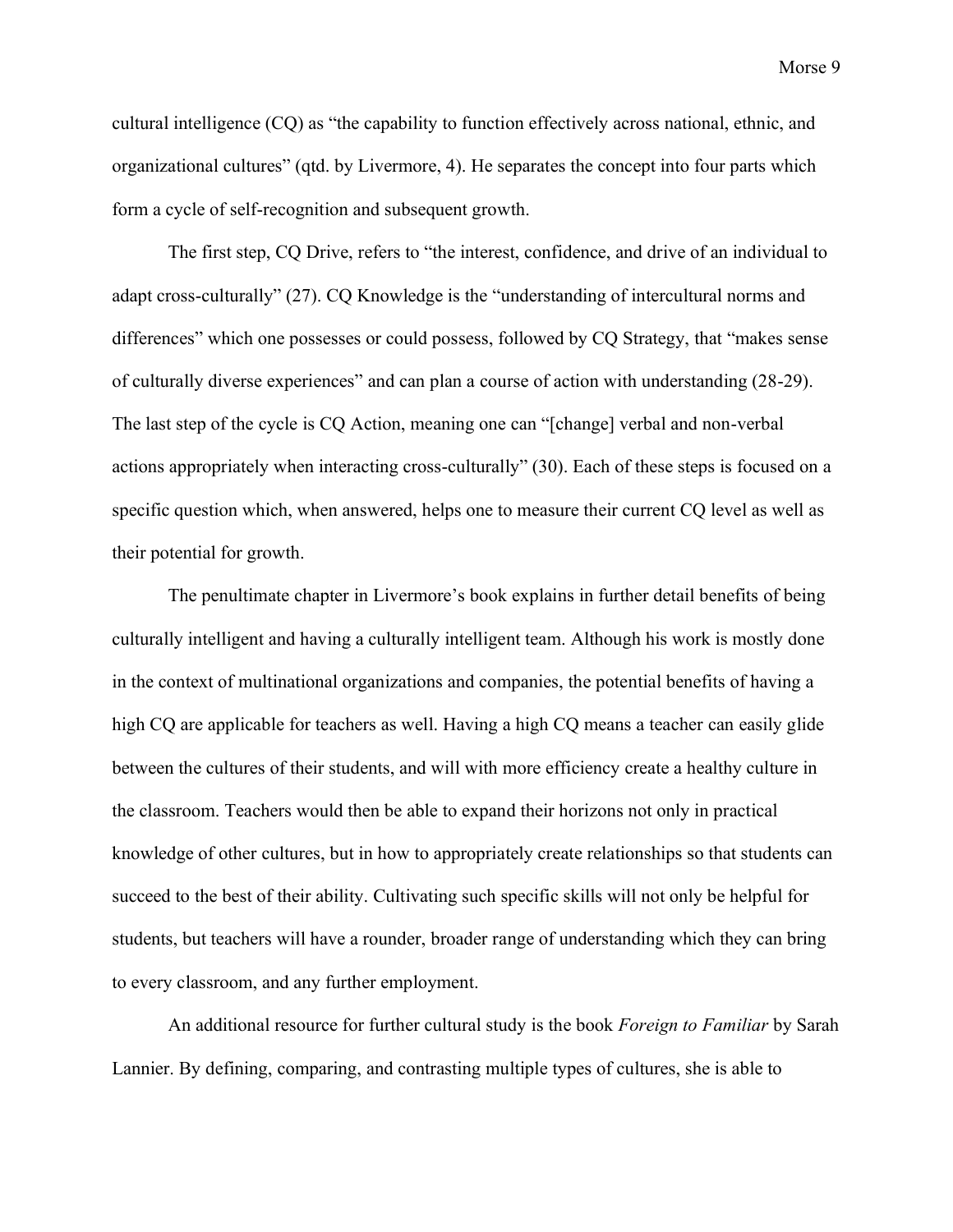analyze differences between them which could potentially create tension or conflict. By presenting such differences openly and with humorous personal anecdotes, Lannier makes uncomfortable situations relatable, providing informational details which prepare readers for their own intercultural opportunities.

Lannier's host of culturally diverse experiences contribute to a lifetime's worth of knowledge. Having herself lived all over the world, she attacks culturally defining issues with grace and humor. Many of the offenses which are taken personally, in and out of the classroom, can be simplified into an issue of miscommunication. A growing CQ could help bring about the realization that conflict can be mostly avoided if both parties are willing to consider the other's point of view. A teacher's main role in the classroom is to be a medium of clear communication for their students, and the process of communication is complicated enough between two people with similar life experiences. However, in order to present information effectively, a teacher must recognize that the wall between their intended meaning and a student's perceived meaning is much thicker in culturally diverse situations such as the classroom (Franklin). The first step is learning to communicate with anyone is to learn about them: where they tell you they are from and what they believe about the world. This means that the first step for any teacher in a language classroom, especially one directed towards benefiting immigrants, should be research.

## <span id="page-11-0"></span>**General Overview of Senegal and Senegalese History:**

The country of Senegal lies on the westernmost point of West Africa, with its capital Dakar settled on the tip of its farthest-reaching peninsula. It is known as the "Gateway to Africa" because of its helpful location for sailors from Europe, especially the Portuguese, Dutch, and French. The first Portuguese presence in Senegal was in 1444 when they established trading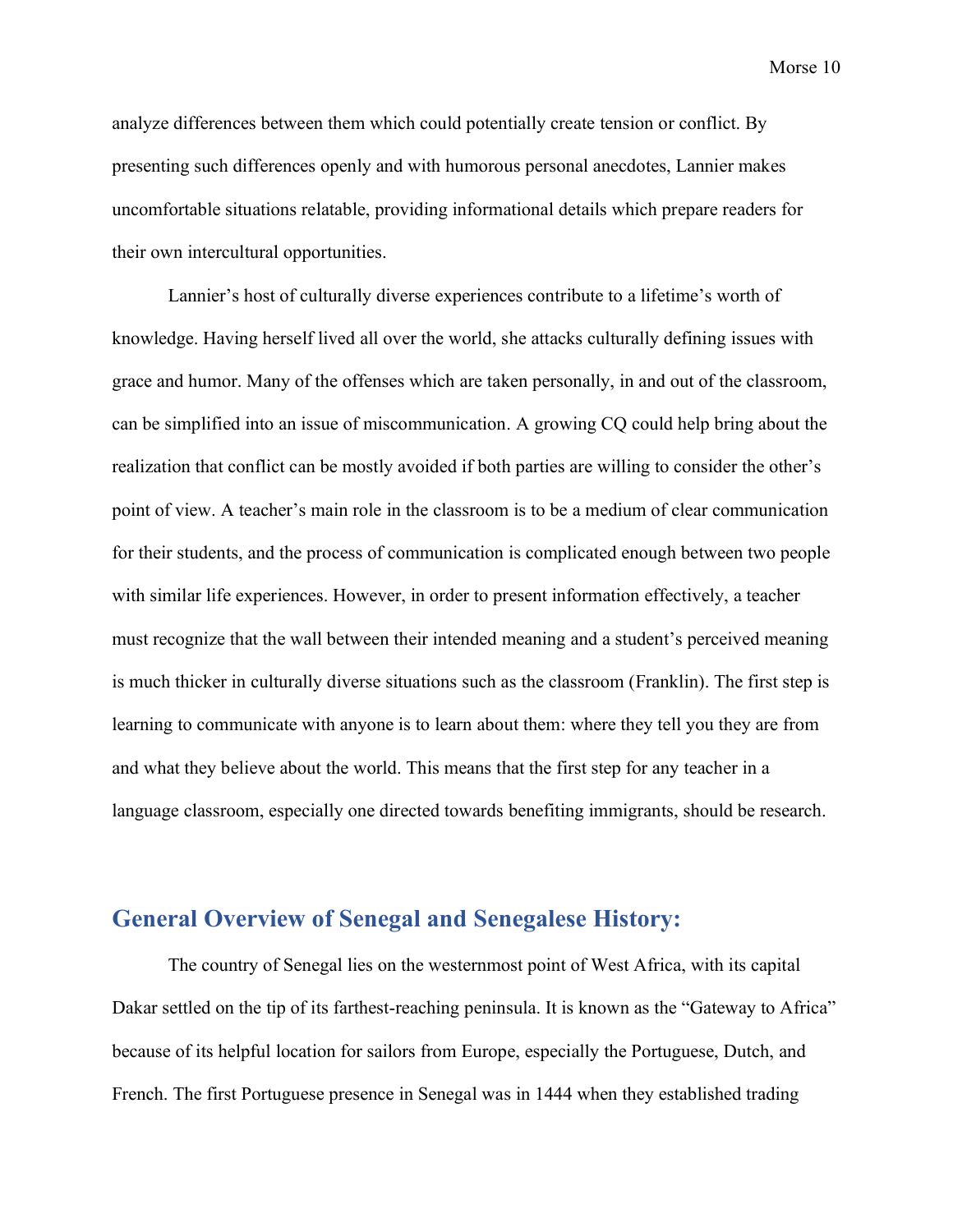centers, which the Dutch eventually took over and controlled until 1677. The French then removed Dutch presence from the trading factories, and claimed Senegal as a colony, only granting its independence in 1960 (Camara).

Senegal's national symbols are the lion and the baobab tree. It has diverse climates depending on whether one is on the coast, in the humid river basins, or on the north-west side, closer to the Sahara desert. Even though Senegal's official language is French, it is a linguistically diverse nation with most citizens knowing both French and Wolof at the very least. French is the language of education and government, and so anyone who has had some form of consistent education will speak French. Wolof is the unofficial language of conversation, and is the most common. However, a significant population may be more than trilingual by also learning English, Arabic, and knowing a third tribal language. According to the Encyclopedia Britannica, there are 39 distinct languages spoken in Senegal, which makes for a diverse nation indeed (Camara).

The majority of the Senegalese population is Muslim, with spiritual leaders called marabouts guiding distinct groups of believers called Muslim Brotherhoods, the three most popular being the Qadiri, Tijani, and Mourides. These brotherhoods and their marabouts are important not only for their role in the nation's spirituality, but also for an individual's social standing by maintaining a certain status quo. Less than 5% of the total population are professing Christian, mostly identifying as Roman Catholic.

The main people groups are the Wolof—who compose two-fifths of the population—the Serer, Tukulor, Fulani, Malinke, Diola, Soninke, Mauri, Lebu, and the Basari. According to the United States' Central Intelligence Agency (CIA), there are 4.5 children to every woman in Senegal. More than 60% of the total population is under the age of twenty-five, meaning that the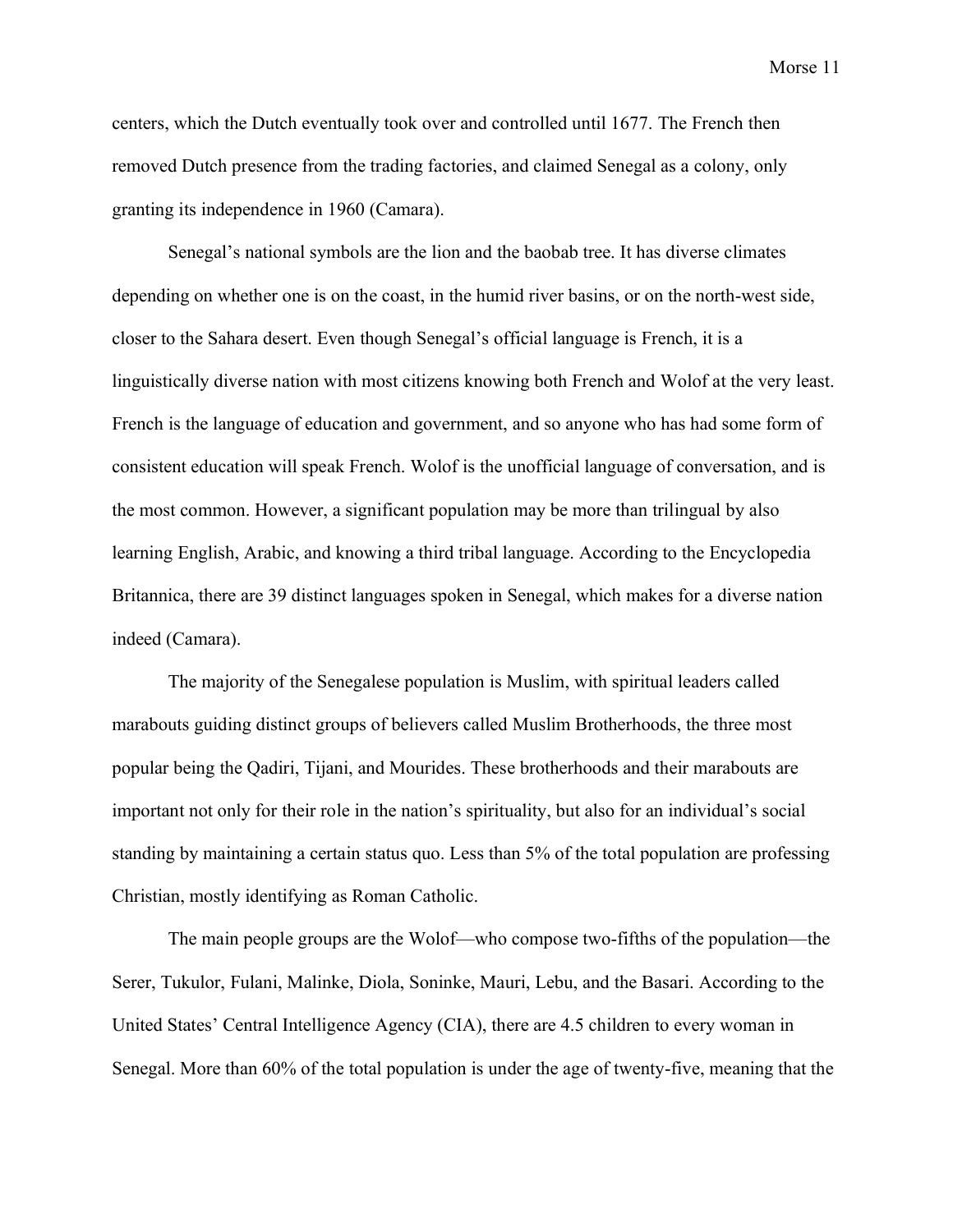number of youth growing into adulthood and looking for employment opportunities will continue to speedily increase. However, a 40% illiteracy rate limits economic options for almost half of Senegal's population. Senegal has recently become a launching pad for emigrants leaving West Africa and heading legally and illegally to Europe and North Africa in search of better economic opportunities ("Senegal" *CIA*).

Data from studies conducted by the European Union in 2018 state that Senegal was number ten on a "country of origin" list for illegal sea-crossings to Europe (The Conversation). According to Pau Baizán, a research professor at the Universtitat Pompeu Fabra in Barcelona, Spain, the most common reason for migration is as "a strategy to diversify income sources and improve well-being and social standing." A key to these movements is that these migrants already have connections in Europe and the United States in the form of family members and friends. According to the study done by Professor Baizán and his associates, "Migration has had a huge impact on households in Senegal. We found that about half of migrants in Europe regularly send money home – and, considering the low and irregular wages of migrants, the amounts sent were surprisingly high… a process that affects the whole economy." Discussing the phenomenon of legal migrants overstaying visas and becoming illegal immigrants, Baizán states, "Individuals are reluctant to come back if the possibility to re-emigrate is closed, especially if their successful reintegration in Senegal is not guaranteed."

Although it is true that a large population of Senegalese are moving to European countries, it is important to note that anti-colonial sentiments still exist. This can take the form of prejudice against ex-colonist nations, which in the case of Senegal, is France. Using French as a common language confirms the lasting impact of Senegal's conquerors. The same can be said for ex-colonies of the United Kingdom and the United States, and the subsequent use of English in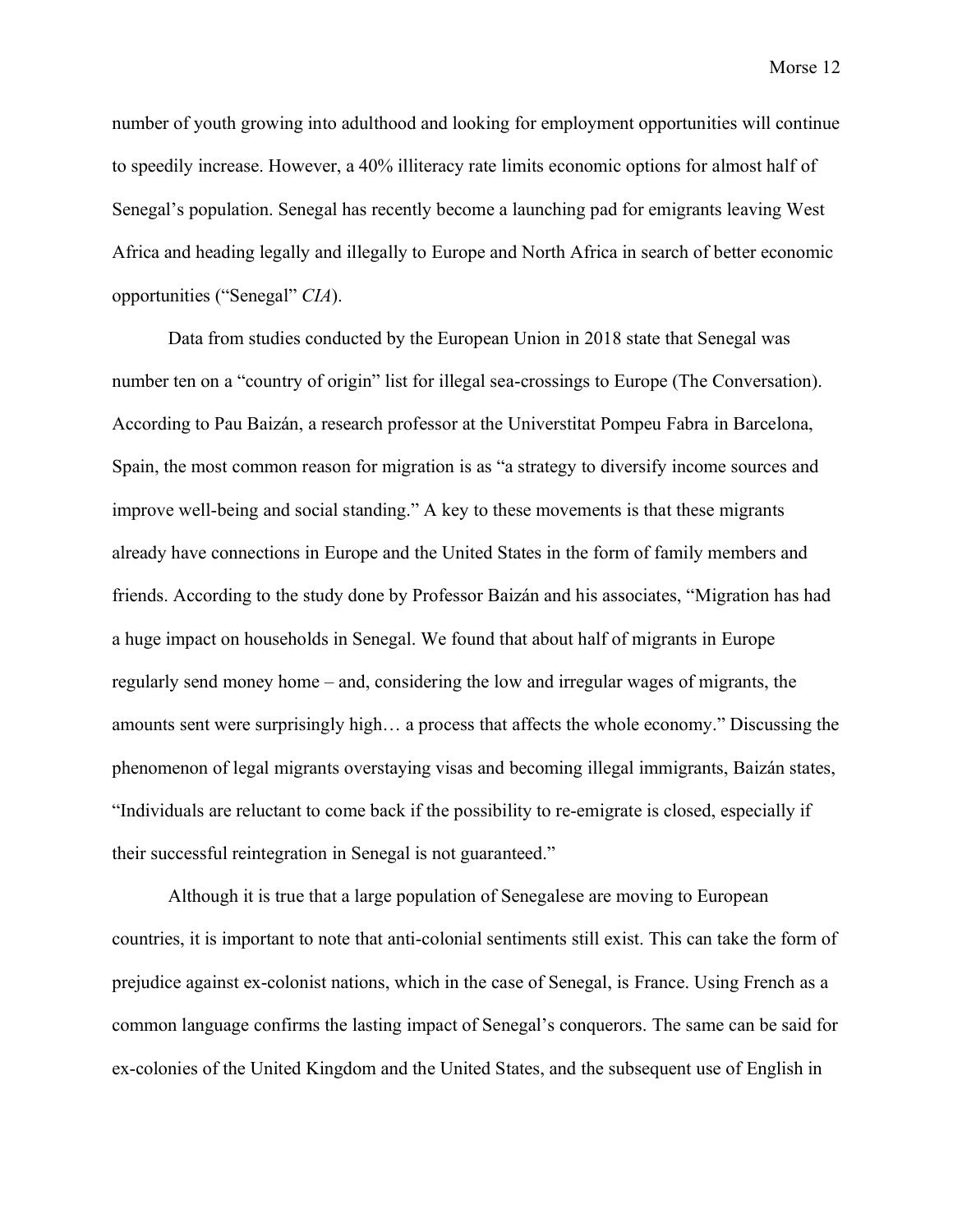those nations. For some Senegalese, French is the language of the conquerors just as English is to various former colonies.

There was a huge pushback against ex-colonists' languages from multiple African nations as they were fighting for their independence. Jomo Kenyatta, the late president and grandfather to the current president of Kenya, was a fierce proponent for the unifying of independent Kenya under one language—not English, however. In a statement made in 1974, Kenyatta says, "The basis of any independent government is a national language, and we can no longer continue aping our former colonizers…Those who feel they cannot do without English can as well pack up and go" (Crystal). However, it is worth noting that tribalism caused extensive violence during most of Kenyatta's life, and it is entirely possible that he would have desired Kenya be united with his own tribal language of Kikuyu as opposed to the inclusive Kiswahili when he made the above statement. The issue of colonization may not be as large of a problem for Senegalese immigrants to the United States as it is to those in France. However, an awareness of the possibility for future discussion is helpful for every language teacher.

## <span id="page-14-0"></span>**Research Methodology and General Overview of Senegalese Culture**

I had the opportunity to interview two American women who each have a significant amount of experience living in and working in Senegal. Naomi is an American woman living with her family in Paris. She works with her husband to minister to the Wolof diaspora in the city. Naomi has an in-depth understanding of Senegal as she grew up there herself. She is fluent in Wolof, French, Dutch, and English, and has taught various English and Bible classes both to the Senegalese diaspora in France and those in Senegal. I also interviewed Bailey, a college student studying at Ouachita Baptist University, who spent four months teaching and doing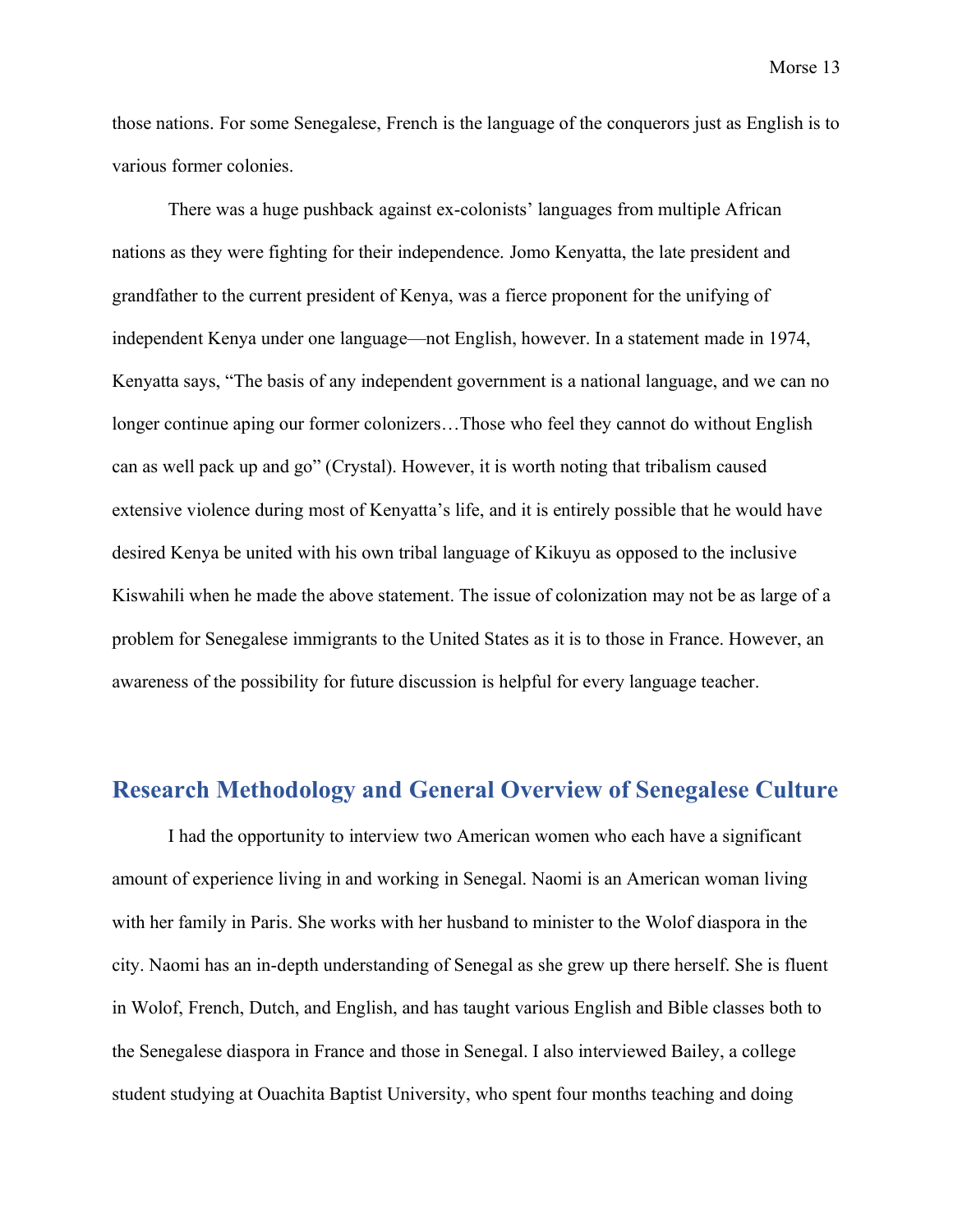ministry in Senegal as part of the Hands On program with the International Mission Board. She taught English as a foreign language to adults in and out of higher education programs having a range of students between 18 to 60 years old.

The program Bailey taught uses Jack C. Richard and Jonathan Hull's *Interchange* English curriculum; however, since the institution itself is Christian-based and created for the purpose of ministry, passages from the Bible are also taught and discussed. Bailey explained during our interview that Senegal prides itself in its religious tolerance, desiring peace in what could potentially be a tense relationship specifically between the majority Muslim and minority Christian populations. She summarized this attitude in the motto: "We don't believe what you believe, but we still live in harmony with you." Men and women were welcome in the program, and classes were separated by English level rather than age or sex. Bailey had never taught English before her experience in Senegal, but the cultural respect for teachers and members of authority made it a fairly simple transition.

Since this thesis is focused on learning opportunities for Senegalese women, most of my questions to Bailey and Naomi pertained to how they chose to teach considering significant cultural differences between themselves and their students. Their role as leaders in the classroom was also more fragile since they were both young single women. Bailey explained to me that the Senegalese approach to women is different than what orthodox Islam teaches. The women she met are free to take the class if they choose to, they can shake a man's hand, and can themselves hold positions of authority over men—even so, the ways women in authority can exercise their power is significantly different to how a Western woman could in a Western context.

Since Bailey held an esteemed position in the immediate culture of her classroom, being the teacher, she made it clear from the first day that she had every right to be respected as much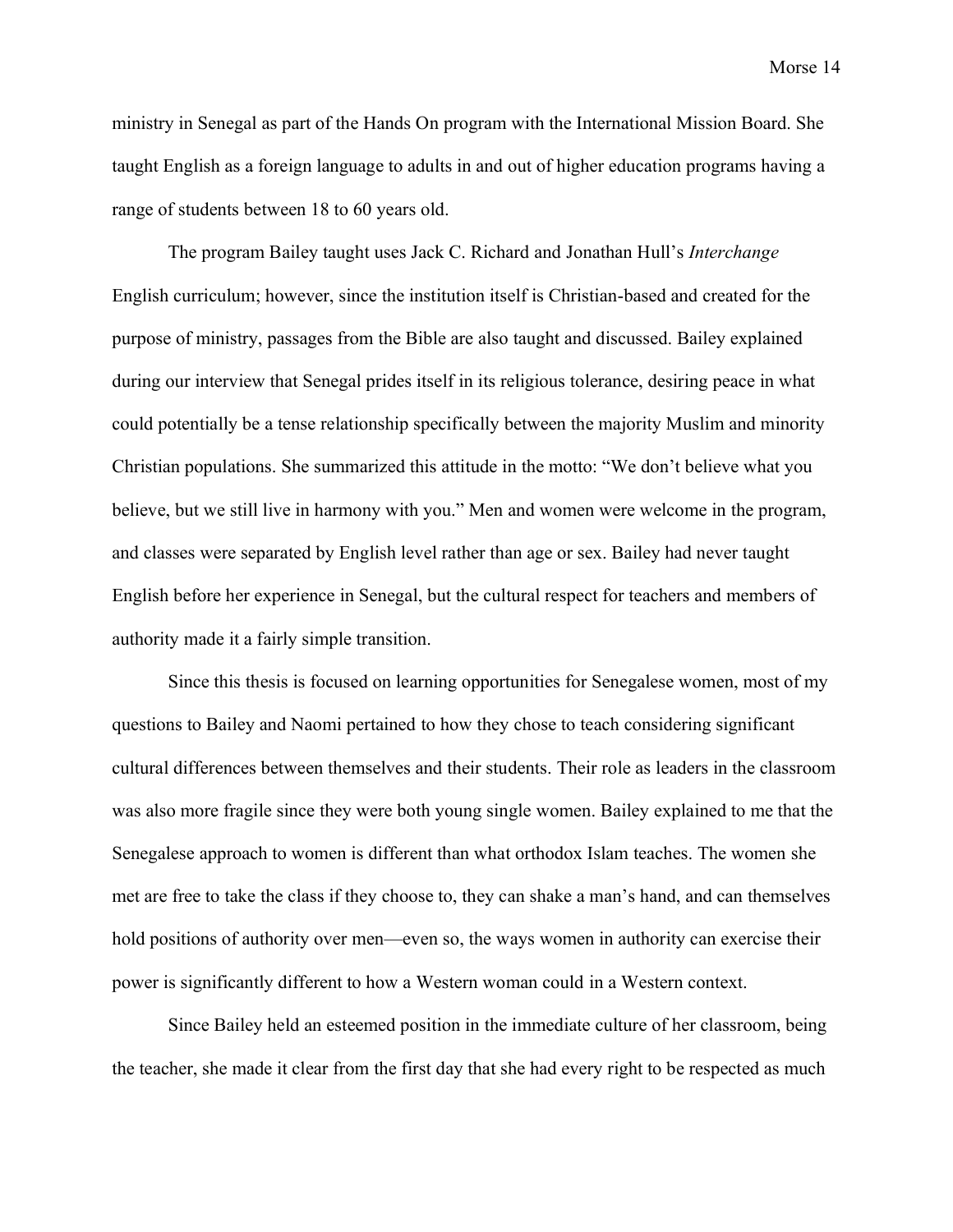as any other teacher even though she was younger than most of her students, and a woman. She explained, "This school is for you, as an adult, and I am your teacher." This approach worked well as her students are predisposed to respect those in authority, and Naomi seconded this in my interview with her, explaining that teachers are already in an advantage simply from their position of authority. This freed Bailey to be more casual with her advanced class, while her class for beginners was rowdier and required a more formal, structured teaching approach.

Bailey chose to teach using an approach similar to that of Content-Based Instruction. She taught everything in English for her advanced classes; however, she used some translation into Wolof for her beginners' class. As she gained experience, she found that the class as a whole felt more comfortable and were more willing to learn if some ideas were translated and then refocused using the activities they had been learning in English. Speaking about Senegalese languages, she says, "Language is a cultural thing; [the Senegalese] love learning new languages." This extraordinary love of learning was helpful to her as she navigated the most effective approach to teaching. It seems that, for the most part, her students made it easy for her to understand the culture they brought to the classroom as she genuinely cared about their comfort, and wanted to know what was appropriate for her to do in this new context.

Bailey learned, and explained to me, some specific behaviors which are unsaid, but extremely important. Both women I interviewed, and various studies of African culture such as David E. Maranz's *African Friends and Money Matters*, discuss in detail the importance of a respectful, proper greeting. Bailey says, "Greetings are huge in Senegal—you can greet for two minutes straight before you get to the topic." She learned there is a three-part formula to greetings, with very specific wording and responses: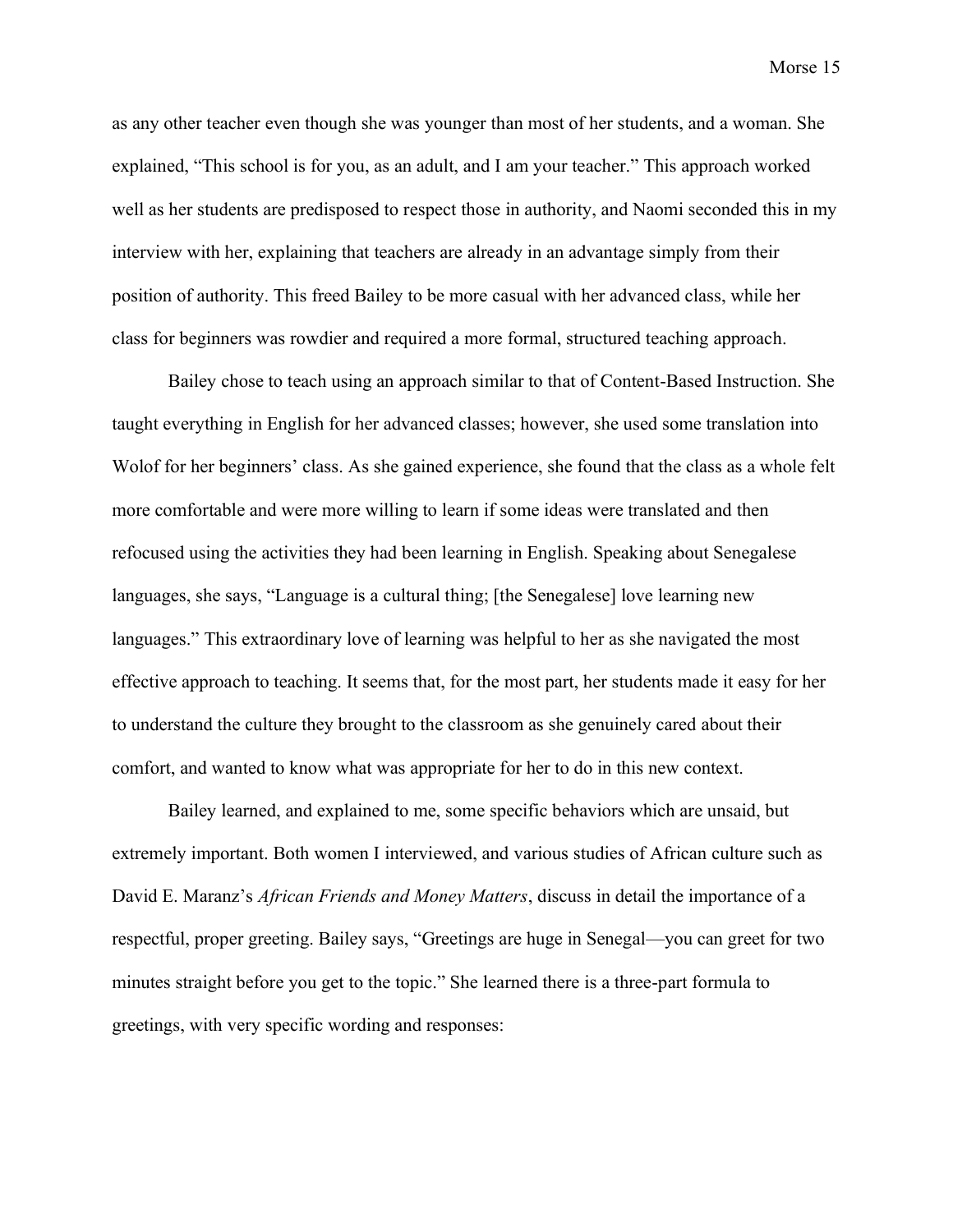- 1. The first greeting is a statement made in Arabic: "I have come in peace," and the response is that same phrase repeated to the first greeter.
- 2. The second part is a question in Wolof, translated in English to "How are you?" The appropriate response is also in Wolof, meaning, "I am fine," or, "I am here."
- 3. The last part to this situation is also in Wolof, and is a question: "Do you have peace?" The response is, "Yes, I have peace."

The process of greeting someone is of utmost importance to many, if not most, cultures in Africa. A disrespectful greeting, even if accidental, can potentially be very harmful in the process of making relationships. Naomi added to this in our interview and explained that even using the left hand can be inappropriate: always greet and hand things over with the right hand since the left is traditionally unclean.

Bailey's recognition of a greeting's formulaic structure is supported by various cultural anthropologists, including David Maranz and Judith Irvine, who have each studied Senegalese culture. Maranz concludes that "the main point of such greetings is to demonstrate mutual respect and concern" (3). On the other side of the same coin, Irvine says, "Not greeting, or even greeting in culturally inappropriate ways, can lead to a negative assessment of a person's character. Such a person is regarded as either 'proud' or not a good person. It can also be said of him/her that *na azuro ya azu* 'he/she is not properly socialized" (Maranz 3). Commenting specifically on French-speaking countries, Maranz says,

It is best to avoid the familiar pronouns, like *tu*, until rapport is established and the African begins to use them with the [expatriate]… Because Americans value equality, perhaps as a reaction to the English class system under which they were poorly treated,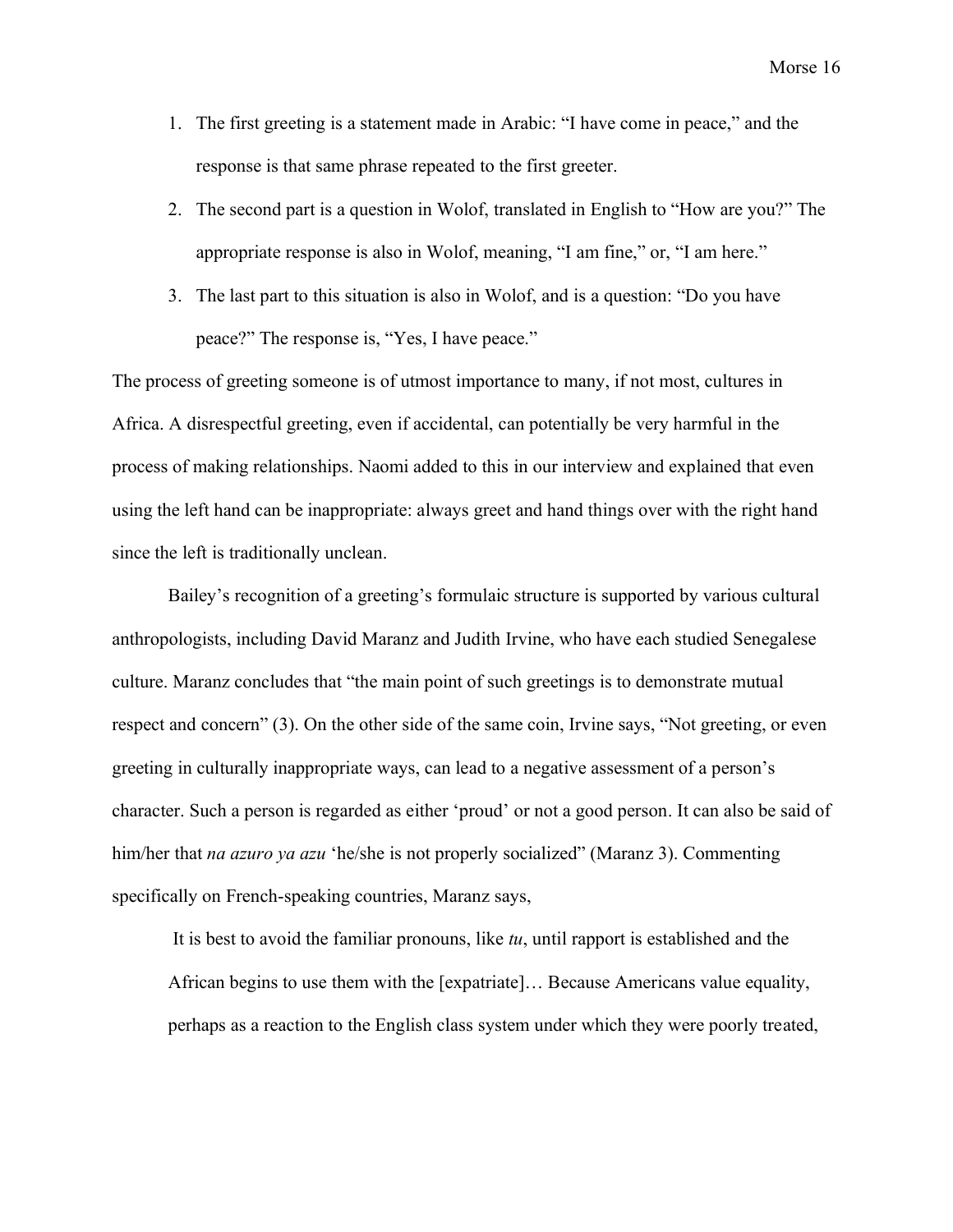they tend to be quick to address people by their first names. They should be very careful not to do this without assurance it is acceptable to people. (4)

Discussing this subject, Naomi suggests an American teacher be mindful that hospitality is important in every situation. If a class is being held in the home, students should be greeted appropriately, with a handshake on arrival, and be offered something to drink. It is important to remember every individual's name, asking for the last name before their first name, which is how it would be done in Wolof. Teachers would then refer to students by their last names.

Another important aspect of culture, one every teacher should be aware of, for their students' sake, is how that culture deals with conflict. This will most certainly be an issue at least once in every classroom, and it is important for teachers to have a plan of action for when negative behavior needs to be addressed. For instance, it will be helpful for teachers to know that Senegalese culture is indirect when it comes to conflict and conflict resolution. Outside of the classroom, this often comes in the form of having a third party address the situation instead of either side being directly involved. This third party could be a traditional healer who is hired to curse one side or the other. However, in the classroom, the teacher must find a way to respond to negative behavior without calling out the individual.

Bailey gave me an example of this from her personal experience teaching. In one of her classes, two female students who were best friends with each other would continually talk over the teacher. Instead of bringing both students to the front of the classroom, or pointing them out and chastising them in front of their peers, Bailey addressed the class as a whole and asked everyone to be quiet so they could learn the lesson. Calling out the two students would have brought them public shame, and it would have been very difficult for them to move on from that incident. Conflict resolution happens in a roundabout way, and cannot be discussed directly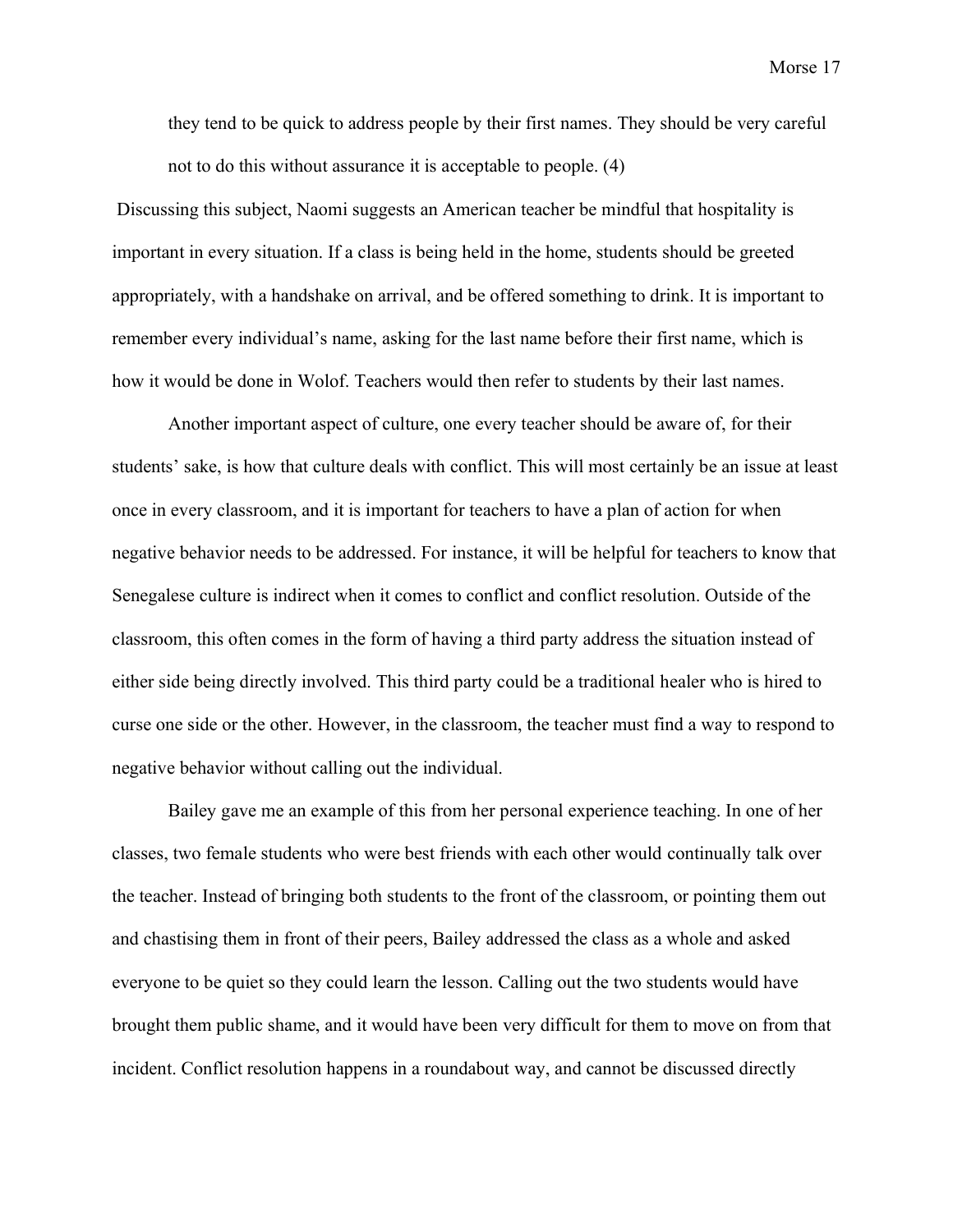without bringing unnecessary shame on someone, or multiple people. However, Bailey suggests that students in a Western setting would recognize the context is different, just as having a young American woman as a teacher was a different context for her own students, so there was more understanding and grace given from both parties.

Although conflict, as a general rule, is approached indirectly, Naomi encourages teachers to be up front with students, bringing any information that will link oneself closer to something that is common with them in order to become more approachable, and create a "level playingfield." She says, "Just treat people like people—that genuine interest in who a person is speaks the most and the strongest." This is reflected in how the teacher addresses their students verbally, as well as the teacher's appearance. How one dresses in a formal setting is important in Senegalese culture, and it is better to err on the side of being too dressed-up. In any case, one's legs and shoulders should be covered for modesty.

As far as class content was concerned, Bailey focused on the curriculum and made it cater to the cultural differences she noticed between the workbooks and her students. The *Interchange* curriculum was helpful, but she recognized most of the examples and activities provided referred to Asian cities and peoples, and so did not have proximity or meaning to her students. She also noticed that differences in grammatical use of adjectives between French, Wolof, and English were particularly confusing. In natural speech, students tend to use the grammatical structure of Wolof to speak French and English, and sometimes apply French structure to English, thereby putting an interesting conglomeration of structures into one sentence.

Bailey also focused a few lessons on politeness and manners having recognized that particular concept looks different in English than in French and Wolof. Whereas other languages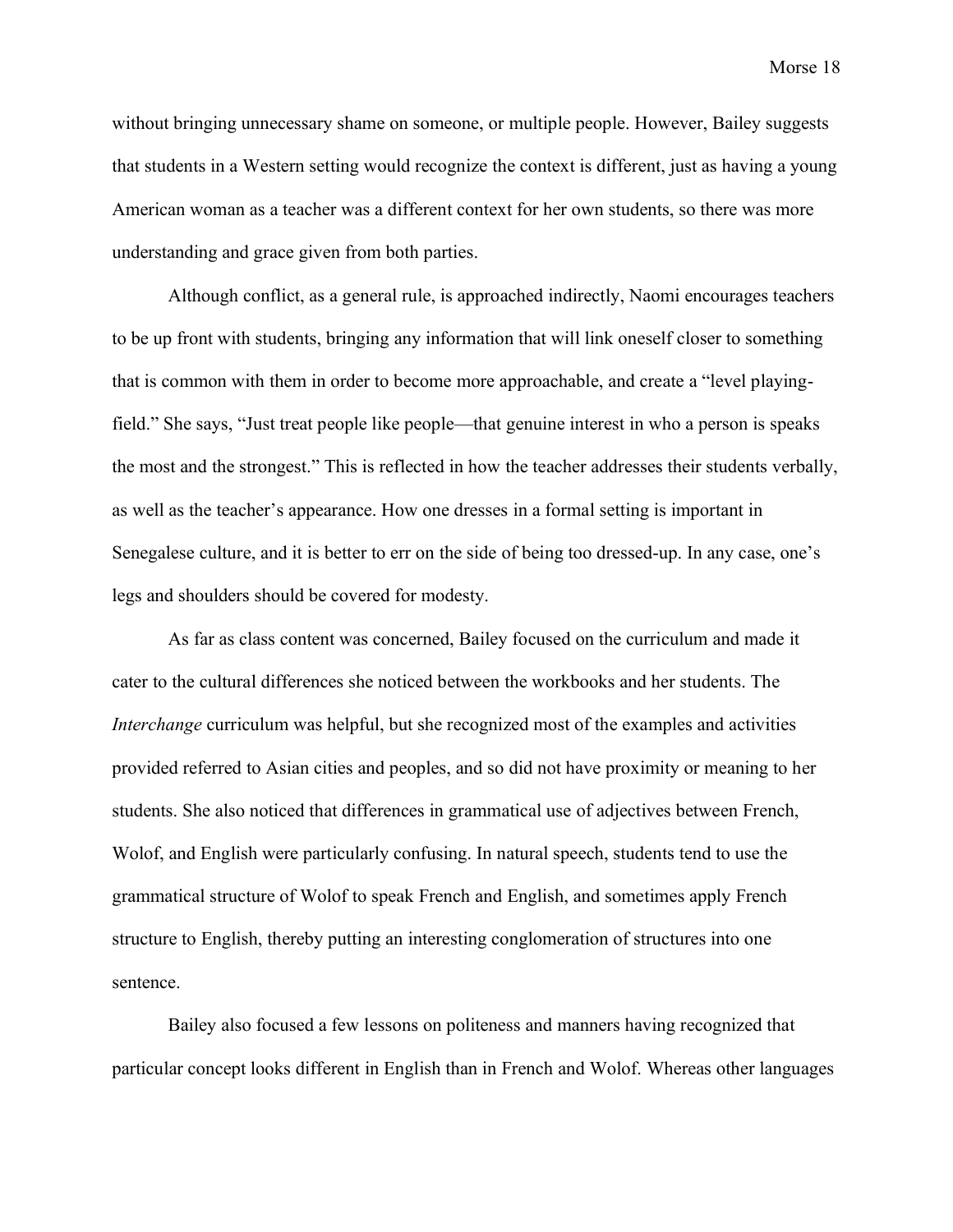have specific ways to show courtesy, being linguistically and culturally important, Wolof does not have a specific form of grammar or vocabulary which differentiates types of requests such as a demand or an appeal. French, on the other hand, takes politeness very seriously and utilizes two different structures of verb conjugations—*tu* and *vous—*to make that distinction. Although English does not change the form of its verbs depending on whom one is speaking to, there are specific words like *please* as well as grammatical structures of requests versus demands which are considered polite or impolite. However, since asking and demanding are the same linguistic concept in Wolof, Bailey made sure to take time to explain the huge emphasis on politeness in English: who you are talking to affects the way you ask for something, and demanding anything is often considered rude.

Wolof is similar to English in that there is no differentiation between masculine or feminine words like there are in French. However, Wolof can be written using three different alphabets, including an Arabic script called Wolofal, a Garay alphabet, and the Roman alphabet ("Wolof"). Phonetics in both Wolof and French are drastically different to English, which should be kept in mind throughout lessons. Specifically, the sound symbolized by the theta  $(\theta)$  in the International Phonetic Alphabet (IPA) is difficult to pronounce as the sound does not exist in French. As mentioned above, the Content-Based Instruction approach assumes phonetics will be kept in mind throughout the lesson as correct pronunciation is presented by the teacher and repeated by the students multiple times throughout the lesson.

It is also important to note that the concept of time is approached very differently in most African cultures as chronology is based on events rather than a calendar (Lanier). Event-oriented cultures, identified as "hot-climate cultures" by Sarah Lanier in her book *Foreign to Familiar*, arrive in time for an event, not for the point in time during which the event is scheduled.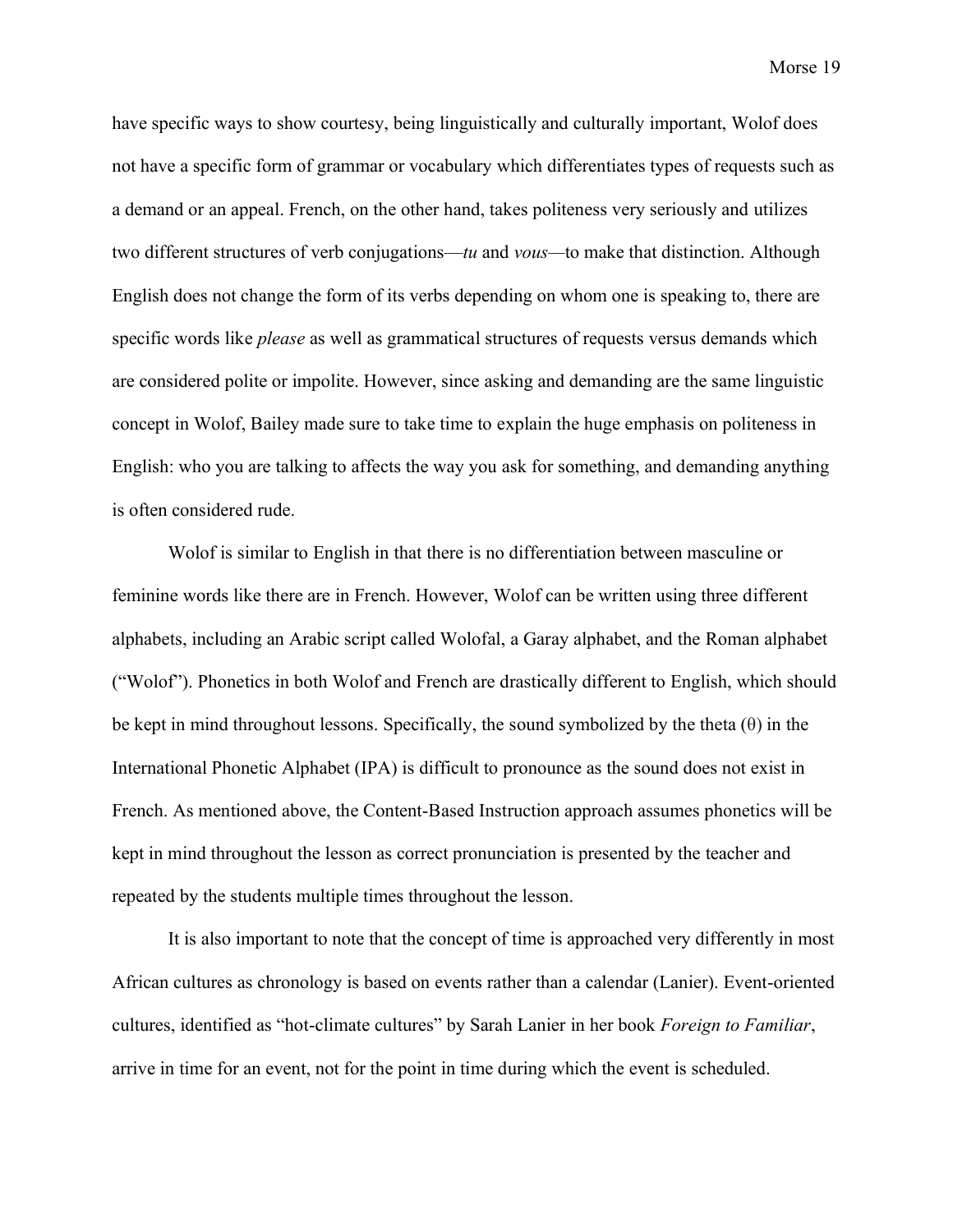Commenting on her experience in hot-climate culture, Lanier says, "Life just happened, and I responded to it" (Lanier, 117). This is important to keep in mind when teaching students from hot-climate cultures who are living in a predominately Western context, a mostly "cold-climate culture," and time-oriented, depending heavily on schedules to determine timeliness—an idea which, as stated above, has a very different definition in a hot-climate culture (Lanier).

For this reason, it is important for teachers to clearly define the concept of punctuality and what it means for their students' success in the class and in daily life, especially for employment. For example, the English program for which Naomi was a teacher had a threestrike policy: if a student was late more than three times, they would have to repeat the course. Punctuality is much more important when one's income is in jeopardy, of course, and this should be clearly presented to students as Western employers are far more likely to be upset by late arrivals. This is not to say that an African is never late, but there is a hierarchy of arrivals with the most important person at an event being the one to arrive last. Anyone below them in the social hierarchy who arrives afterwards risks being considered disrespectful (Maranz).

<span id="page-21-0"></span>Naomi offers further practical suggestions for teachers of Senegalese students: offer handouts in English and French, if at all possible. This would not be considered Content-Based Instruction, but would be helpful in beginners' classes. Although students may be used to a classroom setting in which the teacher stands at the front and lectures using a chalkboard, language teachers in general have found that activities requiring physical interaction are more effective in helping students remember content. Role-playing for practice activities and constant repetition of content from previous lessons are helpful practices for every class.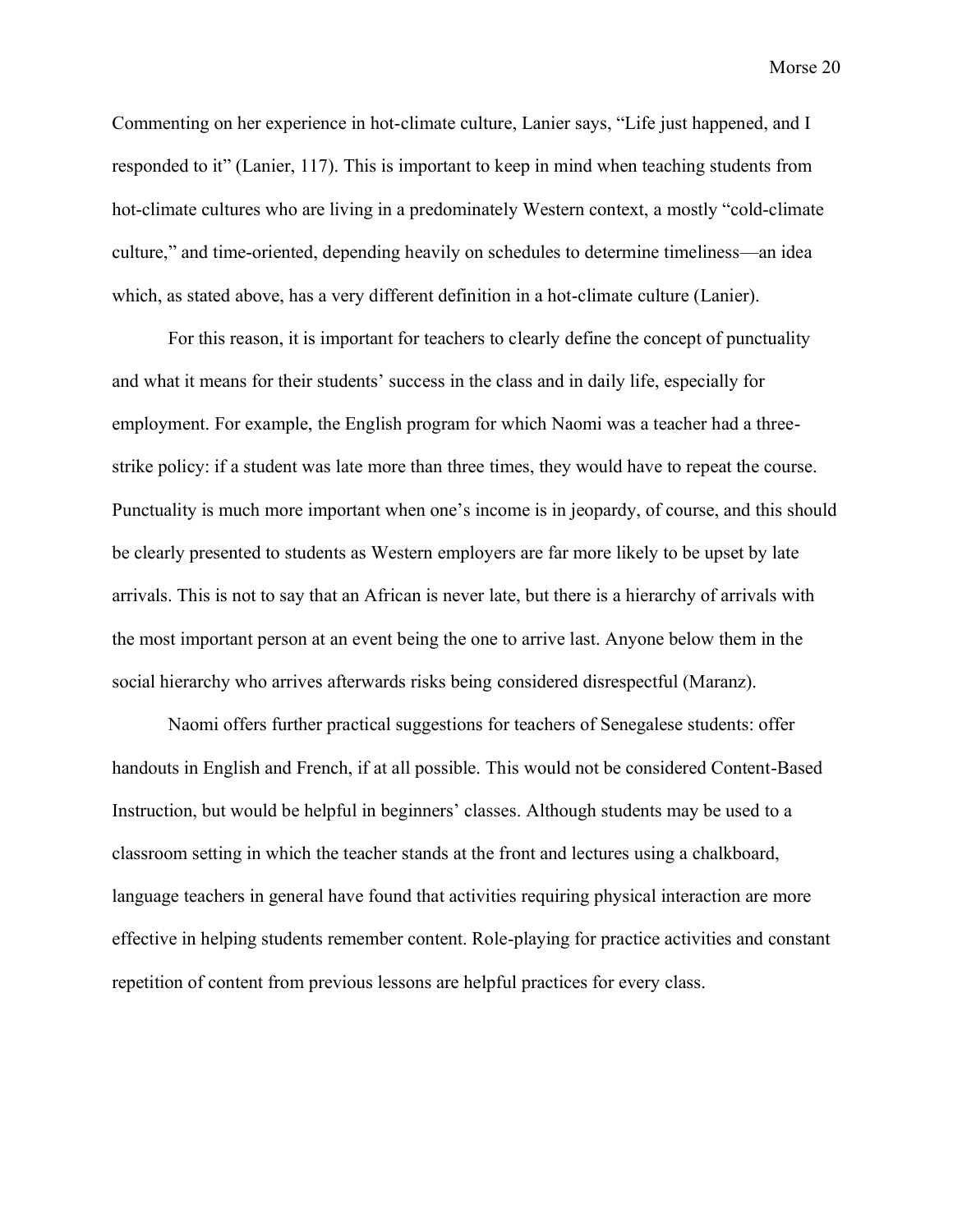# **Curriculum Topics:**

It is helpful to note that many of the following topics can be found online at teacherfriendly websites such as *thoughtco.com*, *fluentu.com*, and many others. The following portion of this thesis is a series of potential vocabulary lessons and activities. I mainly used Steven Molinsky and Bill Bliss's *Word by Word: Teacher's Resource Book and Activity Masters*. This is an extraordinarily helpful resource when it comes to vocabulary and practice activities which focus on daily situations such as shopping and doctor's visits. Some of the topics below will require a more extensive vocabulary list than this thesis offers. The activities suggested below are geared towards intermediate to advanced English levels, but can be broken down into a simpler form with vocabulary for beginners. Each lesson should incorporate 15-20 new words, with daily reviews of previous lessons. It is up to the teacher's discretion to format lessons according to the level of each class.

It is important for teachers to have some sort of pretest prepared for students to take before the first lesson in order to have a clear understanding of each student's literacy and linguistic level. Simple pretests can be found online and in teachers' guides such as *Word by Word.* Teachers should ask students what their motives are for taking the class: to pass the time, learn a specific vocabulary, get conversation practice, etc.

All activities should begin by activating students' prior knowledge. This involves the students in their own learning process early on, and gives them the opportunity to be involved. I would encourage teachers to begin lessons by having students brainstorm words and phrases they already know, writing them on a board or large painter's sketchbook so the entire class can see.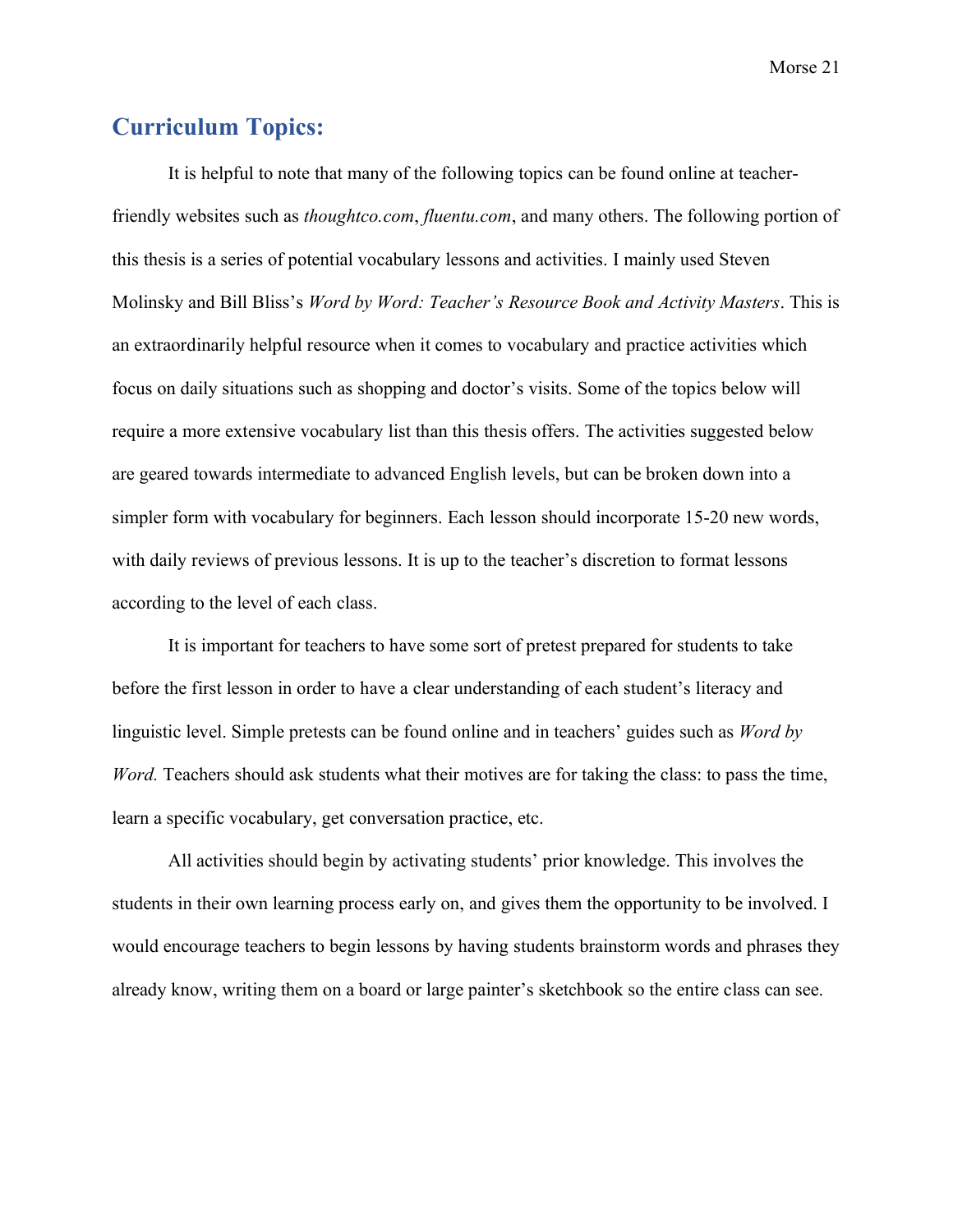<span id="page-23-0"></span>

| At the Doctor's Office      |                                                                                   |  |
|-----------------------------|-----------------------------------------------------------------------------------|--|
| Types of Doctors and Nurses | Nurse, nurse practitioner, physician's assistant, doctor, general practitioner,   |  |
|                             | midwife, specialist, surgeon, Emergency Medical Technician (EMT)                  |  |
| <i>Specialists</i>          | Pediatrician, neurologist, gynecologist, obstetrician, anesthesiologist,          |  |
|                             | cardiologist, dermatologist, gastroenterologist, infectious disease specialist,   |  |
|                             | oncologist, ophthalmologist, optometrist, orthopedic surgeon, pathologist,        |  |
|                             | radiologists                                                                      |  |
| Types of Visits             | Physical Examination, check-up, emergency, urgent care, follow-up                 |  |
| How to Pay                  | Insurance, Medicaid, Medicare Card, insurance provider, medical billing           |  |
|                             | specialists, co-payment (co-pay), cash, check, card (credit/debit)                |  |
| General Vocabulary          | Places/Staff: Hospital, office, waiting room, ward, emergency room, urgent care,  |  |
|                             | an opening (in the schedule), receptionist, custodian, patient                    |  |
|                             | Symptoms, stethoscope, blood, blood work, x-ray, operation, illness/sickness,     |  |
|                             | injury, trauma, injection, gloves, mask, alcohol, cotton balls, health insurance, |  |
|                             | medical records, vaccination card, anesthetic/Novacaine,                          |  |
| Women's Needs               | Gynecologist, obstetrician, midwife, birthing emergencies/complications,          |  |
|                             | maternity ward, birthing procedures (in the USA), post-natal care/complications,  |  |
|                             | ultra-sound, bloodwork, pregnant, miscarriage, abortion, menstrual cycles,        |  |
|                             | where/what to buy pads/tampons/panty-liners, Female Genital Mutilation (FGM),     |  |
|                             | cramps, endometriosis, cramps                                                     |  |
|                             |                                                                                   |  |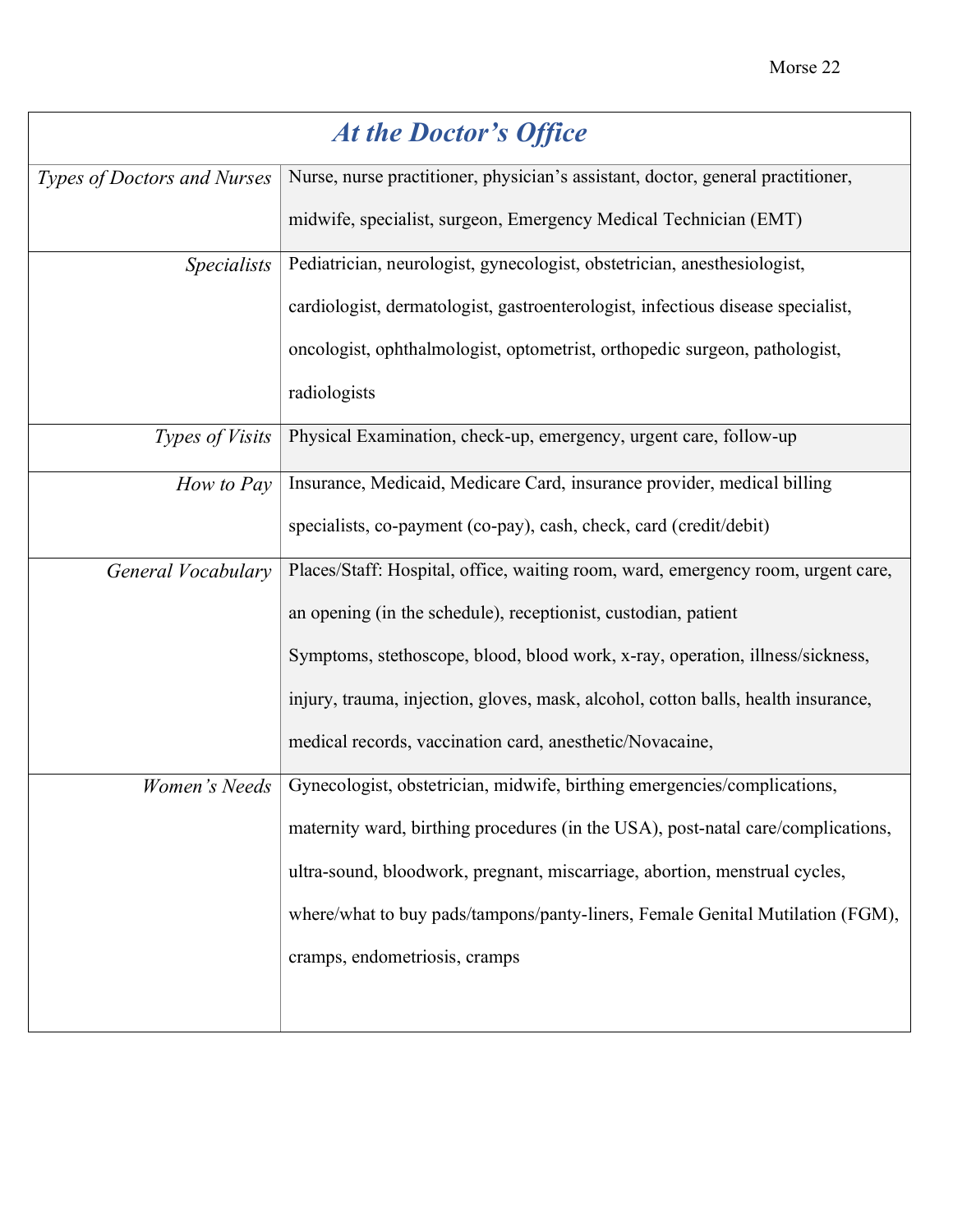| <b>Potential Complications for</b> | Malnutrition, vitamin deficiencies, skin diseases (scabies, lice, etc.), Female        |
|------------------------------------|----------------------------------------------------------------------------------------|
| Refugees                           | Genital Mutilation (FGM), Covid-19, Ebola, Malaria, HIV/AIDS                           |
| <b>Medications</b>                 | Antibiotics, dose, pill, tablet, prescription/over-the-counter, pain-killers, cold     |
|                                    | tablets/pill/caplet, vitamins, cough syrup, cough drops, throat lozenges, antacid,     |
|                                    | decongestant, eye drops, ointment/cream, lotion, ice pack, capsule                     |
|                                    | Explain how to read labels for taking appropriate dosages of medications               |
| Helpful Verbs                      | Catch, cure heal, hurt, injure, prescribe, treat, feel ill/sick, vomit/throw up, to be |
|                                    | stiff/congested                                                                        |
| <b>Helpful Phrases</b>             | Make an appointment, not feeling well, is there anything open, reason for making       |
|                                    | an appointment, available slot *(British-ism?), family history (of diseases), to       |
|                                    | have a fever, reproductive health                                                      |
| Things to Know                     | Kinds of ailments: Ache, sick/ill, cold, cough, flu, heart attack, heart disease,      |
|                                    | infection, pain, virus, parasite, headache/stomach ache, diarrhea, constipation,       |
|                                    | cramps, bruise, cut, wound, allergies, illness, sickness, healthy/unhealthy, painful,  |
|                                    | unwell/well, vomit/throw up, sunburn, chills, heat flash, twist, sprain, dislocate,    |
|                                    | scratch, scrape, bruise, swollen, itchy                                                |
|                                    | Body parts: hair, forehead, head, temple, eye, iris, pupil, cornea, ear, earlobe, ear  |
|                                    | canal, ear drum, nose, nostril, sinuses, mouth, teeth, jaw, gums, tongue, throat,      |
|                                    | lip, neck, shoulder, arm, elbow, hand, wrist, palm, finger, chest, lung, breast,       |
|                                    | abdomen, stomach, hip, leg, thigh, calf, knee, shin, ankle, foot, toe                  |
|                                    | Bodily Systems: respiratory, digestive, urinary, nervous, circulatory, muscular,       |
|                                    | endocrine, skeletal, reproductive                                                      |
|                                    |                                                                                        |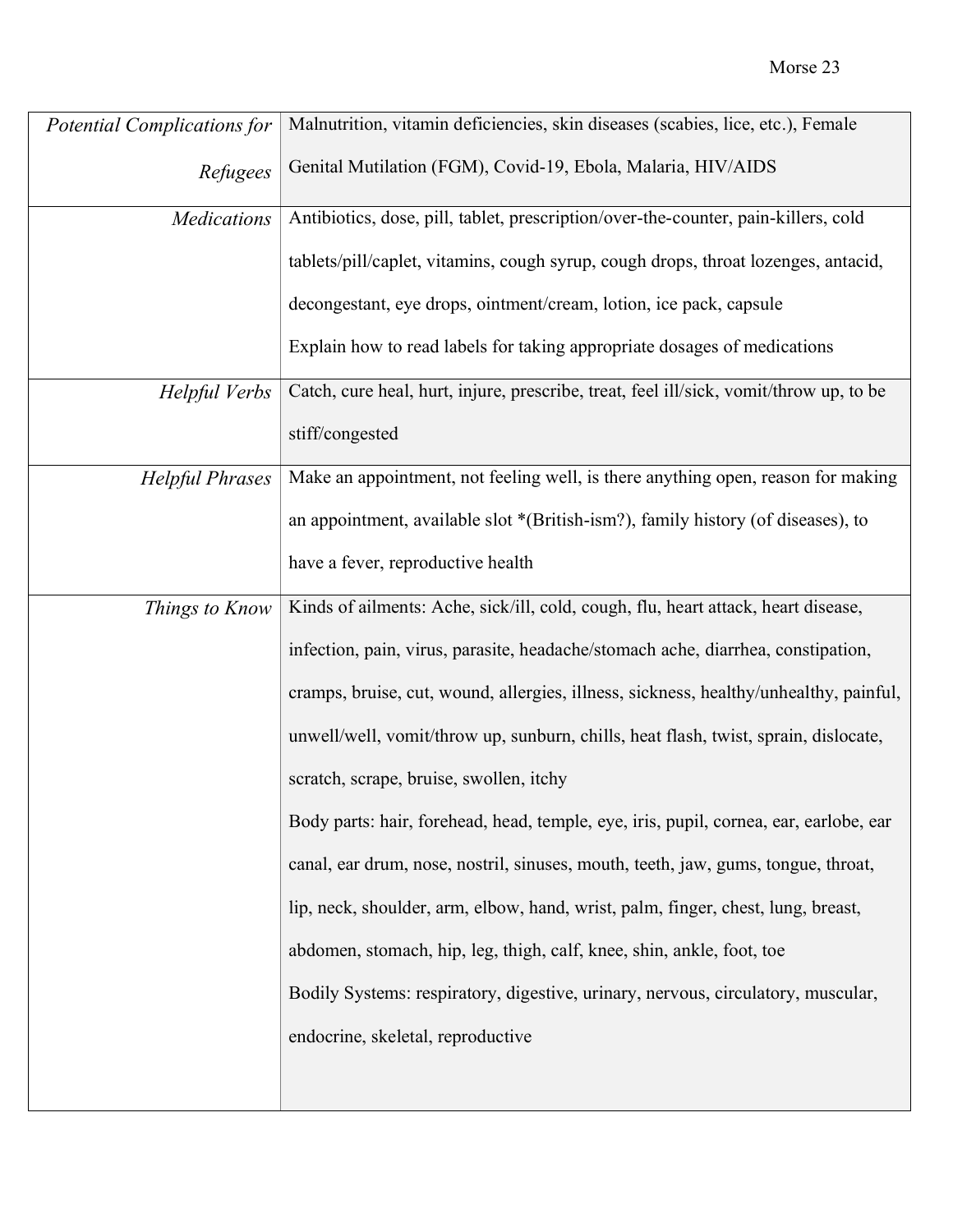| General Baby Care | Intercom, crib, crib bumper, mobile, night light, changing/dressing table, stretch         |
|-------------------|--------------------------------------------------------------------------------------------|
|                   | suit, one sie, diaper pail, cradle, booster seat, car seat, baby carrier, stroller, potty, |
|                   | baby powder, baby lotion, baby shampoo, ointment/cream, formula, baby food,                |
|                   | wipes, cotton swabs/Q-tips, disposable diapers, cloth diapers, vitamins, pacifier,         |
|                   | nipple, bottle, bib, teething ring                                                         |
|                   | Children's doses of medicine differs from those for adults, and some medicines             |
|                   | such as specific pain-killers are not healthy for children to take                         |
|                   |                                                                                            |

#### **Potential Activities:**

1. Make a list on the board of new words you plan to cover in this session, connecting the students' previous knowledge to the new vocabulary. Write a short dialogue on the board and practice it with a student as an example for the class:

> Teacher: How do you feel? Student: Not very good. Teacher: What's the matter? Student: I have a cold/I feel congested/My throat is itchy/My stomach hurts, etc. Teacher: I am sorry to hear that.

After giving this example, switch roles with the student and practice the conversation again, changing phrasing slightly or complaining of a different physical ailment. Have students separate into pairs and have them practice this conversation with each other, exchanging roles and changing ailments. This activity can be modified to be a conversation between a doctor and a patient once medical terms and medications have been introduced in vocabulary lessons.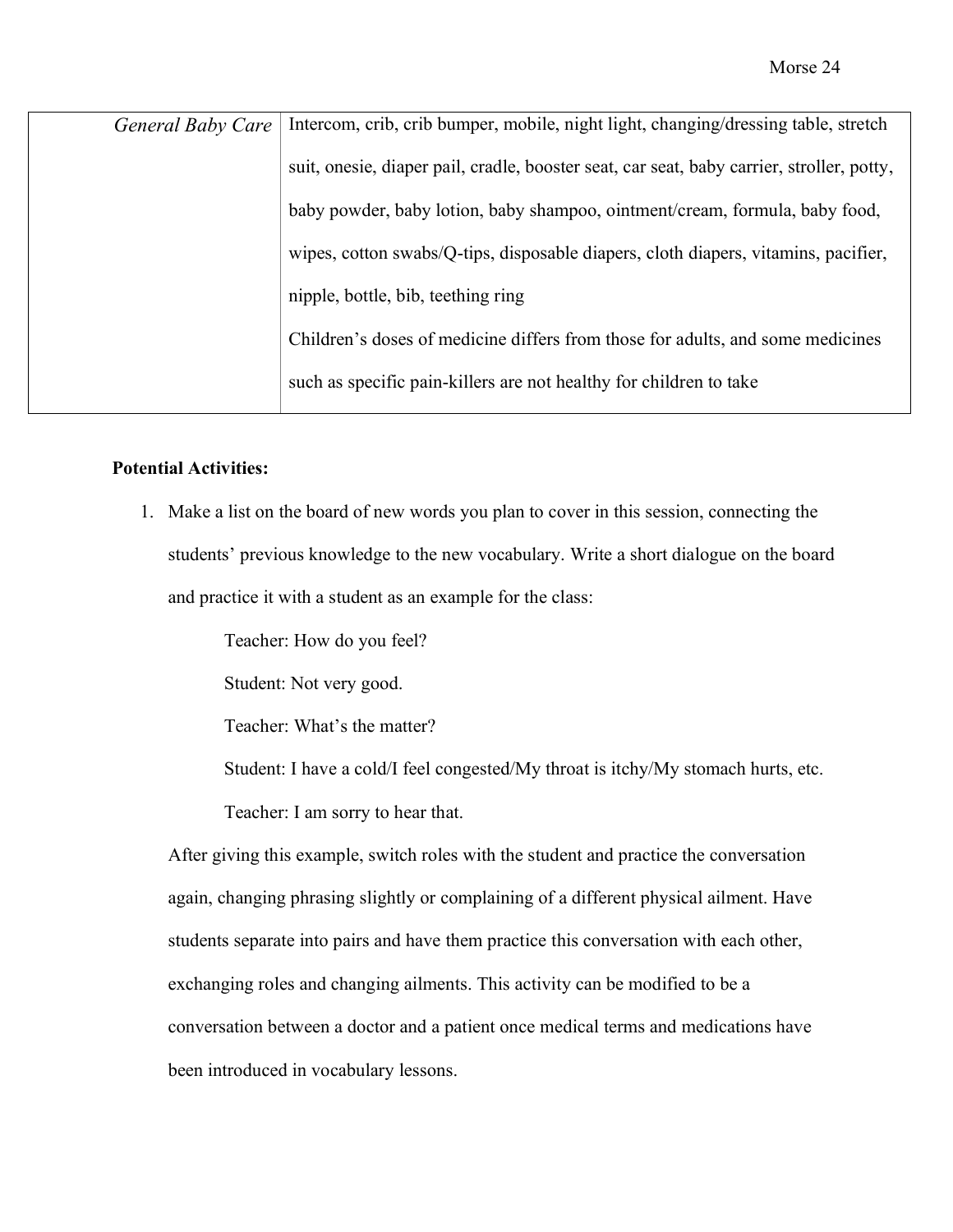- 2. This next activity is called "The Chain Game." Be sure to explain instructions clearly before beginning the game, and offer one or two practice rounds for students. The game begins with by the teacher saying, "I have a stomachache." Student 1 then says, "You think that's bad? I have a stomachache and a sunburn." Student 2 then says, "You think that's bad? I have a stomachache and a sunburn and a headache." The game continues with each student listing the previous ailments and adding a new one each time.
- 3. This next activity is called "Who Am I?" For this to work, students must know the name and role of the different types of people at hospitals, some of which is listed above. Be sure to practice this activity in front of the class as an example. Have students separate into groups of two. Person A will choose a role to play, and will say what their purpose is. Their partner will then guess who Person A is, and the game continues with each partner getting the chance to guess the other's role.

Person A: I tell you if you need glasses. Who am I? Person B: You are an optometrist. Person B: I make sure women are healthy while they are pregnant. Who am I? Person A: You are an obstetrician.

The above activities and information can be found in Molinsky and Bliss's *Word by Word: Teacher's Resource Book and Activity Masters*, pages 73, 77, 239, 243-248, and 255.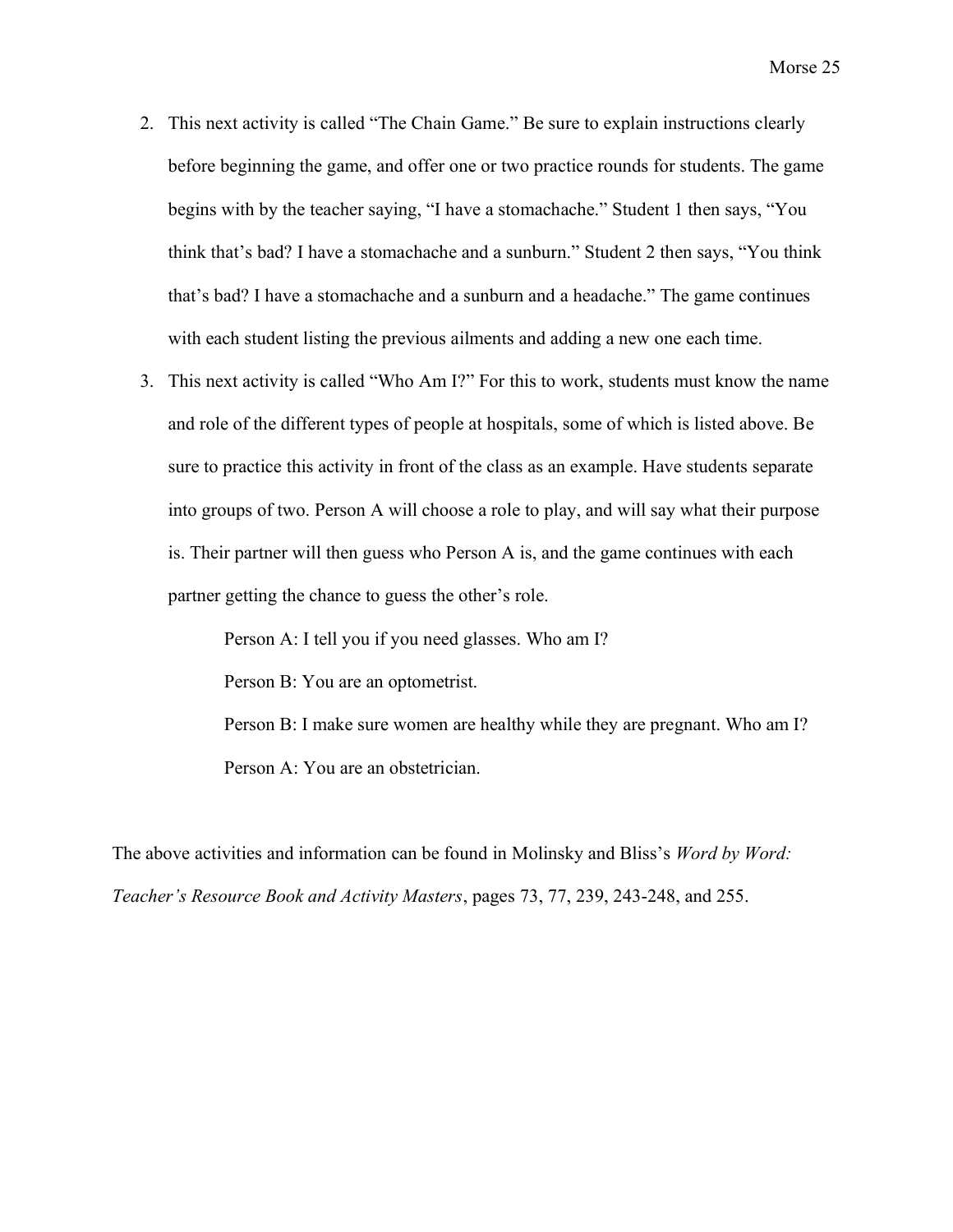<span id="page-27-0"></span>

| <b>Going to the Dentist</b>    |                                                                                                                                                        |
|--------------------------------|--------------------------------------------------------------------------------------------------------------------------------------------------------|
| People at the Dentist's Office | Dentist, dental hygienist, orthodontist, oral surgeon, receptionist                                                                                    |
| <b>Types of Procedures</b>     | A cleaning, a check-up, root canal, to pull a tooth, to put on a crown, to fill a<br>cavity                                                            |
| General Vocabulary             | Oral, oral health, dental work, dental hygiene, orthodontics, braces, retainer, x-<br>ray, dental insurance<br>Body Parts: teeth, gums, tongue, plaque |
| Dental Hygiene                 | Toothpaste, toothbrush, cavities, tooth decay, floss/flossing, to rinse,<br>inflammation, braces, retainer, halitosis                                  |
| <i>Phrases to Know</i>         | To get your teeth cleaned, to take care of (your teeth), to pull a tooth, to whiten,<br>to brush (your teeth)                                          |

#### **Potential Activities:**

1. This activity is called "Before and After." The teacher will give examples of 'before' situations, and students will offer an 'after' situation, or solution. You can also have students partner up and practice this activity with each other so that everyone has the chance to offer before and after situations. Some example statements include:

| <i>Before:</i>             | After:                             |
|----------------------------|------------------------------------|
| I have a toothache.        | I should see the dentist.          |
| My teeth are not straight. | I need to get braces.              |
| I have a cavity.           | The dentist will put in a filling. |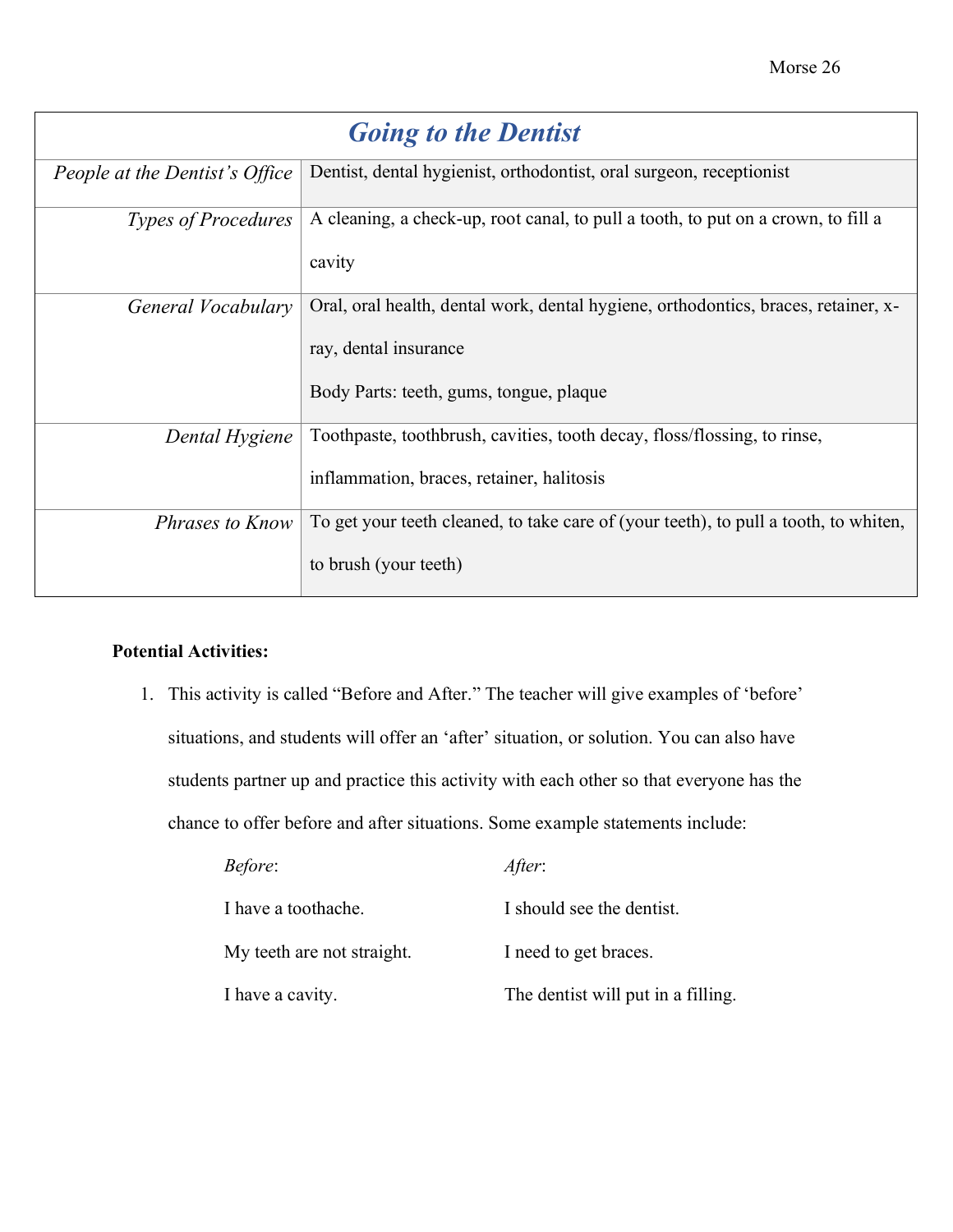2. Have students practice conversations they would have in a dentist's office. There are various roles students could take, including dentist-patient, receptionist-patient, dentistdental hygienist, and dentist-receptionist:

> *Example:* Person A: Hello, I have an appointment for 2:30. Person B: Hello, what is the name for the appointment? Person A: My name is ----. I am here for a check-up. Person B: Wonderful. Please have a seat, and I will call you for your appointment shortly.

3. This activity is like charades. Have the vocabulary written on individual cards, and students will come one at a time to mime what the object is. This could be done in teams with the class separated into groups, or for review with the entire class.

The above activities and information can be found in *Word by Word*, pages 251-253.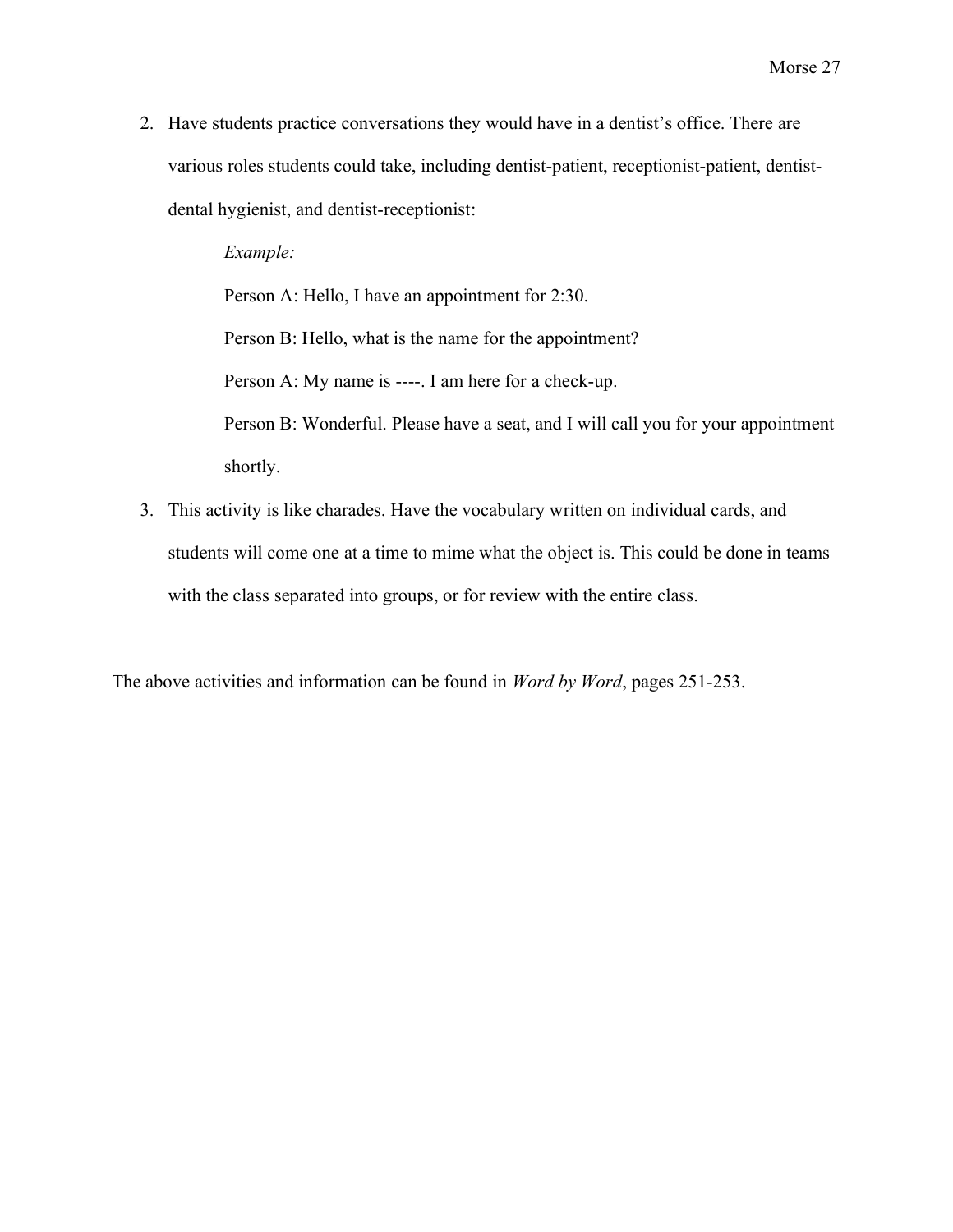<span id="page-29-0"></span>

| <b>At the Bank</b>       |                                                                                        |
|--------------------------|----------------------------------------------------------------------------------------|
| People at the Bank       | Receptionist/secretary, teller, banker, bank manager, security guard, bank officer,    |
|                          | customer                                                                               |
| Things to Know           | Automated Teller Machine (ATM), bank balance, charges, statement, account,             |
|                          | account number, loan account, checking account, savings account                        |
|                          | Cash, check, checkbook, credit, credit/debit (ATM) card, bills/notes, coins,           |
|                          | change, currency, safe deposit box, bank vault, debt, deposit, direct debit, expense,  |
|                          | interest, loan, mortgage, transaction, direct deposit, digital/online payments         |
|                          | Insurance, NSF (non-sufficient funds), overdraft, counterfeit, fee                     |
| Things to do at the Bank | Make a checking/savings account, take out a loan, take out a mortgage, call about      |
|                          | mistaken charges/lost cards, stolen information (numbers to call on the back of        |
|                          | cards), make a deposit, make a transaction                                             |
| Helpful Verbs            | to bounce, to be in debt, to take out (a loan), to put in (a deposit), to withdraw, to |
|                          | be declined, to be approved                                                            |
| Phrases to Know          | Can I see your ID? Please fill in this form/sign this/here, What is the interest rate? |
|                          | What is my balance? Can you print my statement? My information has been                |
|                          | stolen/lost                                                                            |

#### **Potential Activities:**

1. Bring brochures from different banks. Read sections of the brochure aloud, and depending on the level of the class, have the students read sections as well. Compose a series of questions to assess students' understanding based on their previous knowledge and what they understood from the brochures. This activity creates a good opportunity for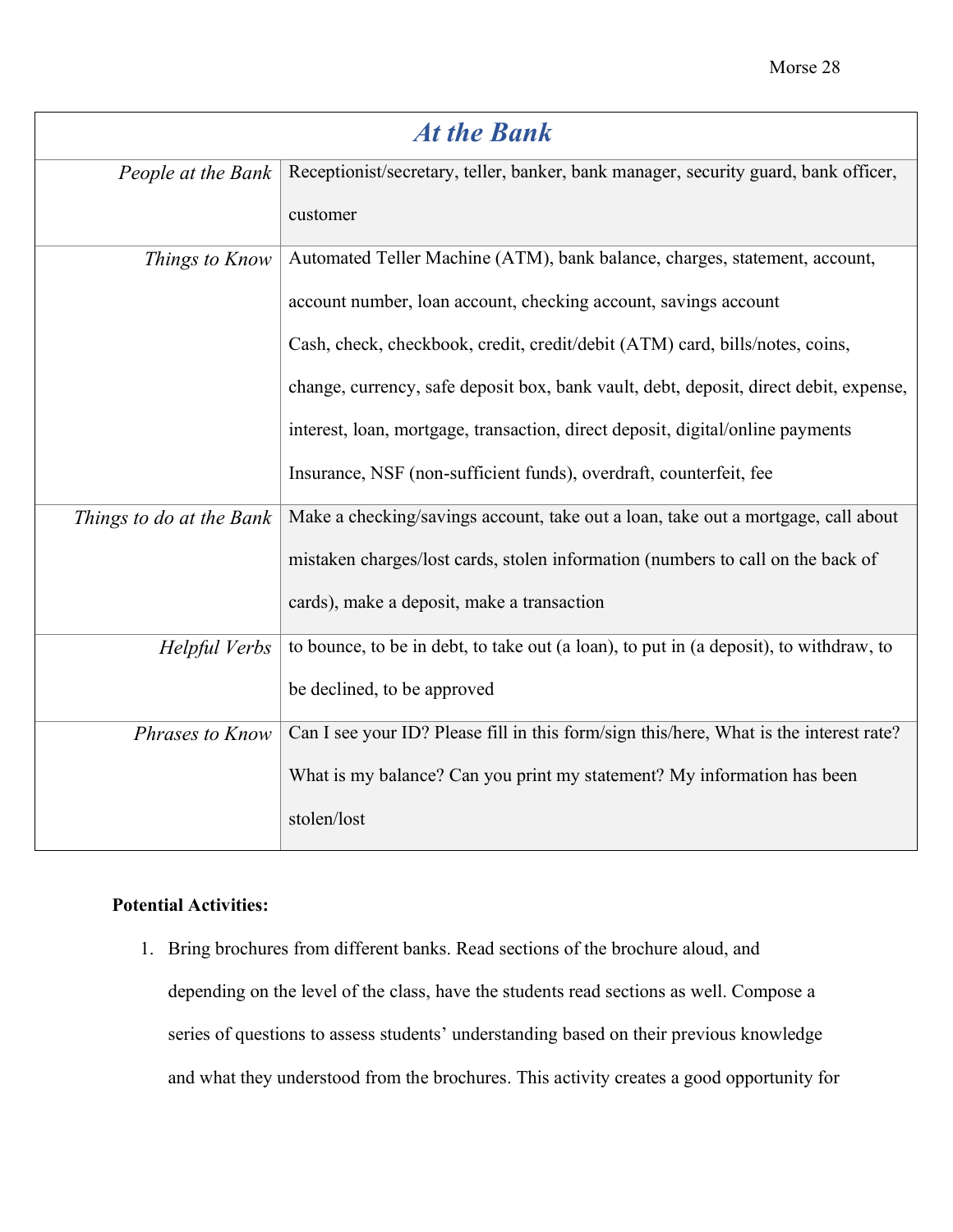students to discuss their previous knowledge and learn new vocabulary in the context of the bank.

2. This activity is called "What's the Question?" The teacher will describe an item or person which can be found at the bank. Students have to guess what the teacher is describing, phrasing their answers as a question, "What is…"

*Example*:

Teacher: Instead of using cash to buy things, you can use this.

Student 1: What is a debit card?

Teacher: I am the person you would talk to in order to deposit a check.

Student 2: What is a bank teller?

3. This activity is called "Line Up!" Write out the steps for using an ATM machine, putting each step on a different slip of paper. Give one slip to each student, and have them order themselves in a line from first step to last. Another way to do this activity would be to put the students in pairs, and give each pair a set of the steps. Have students work together among themselves to order the steps from first to last.

*Instructions for using an ATM machine:*

- 1. Put your card into the slot.
- 2. Enter your personal identification number (PIN).
- 3. Push the button that says WITHDRAWAL.
- 4. Push the button that tells you which account you want to take the money from: savings or checking.
- 5. Enter the amount you want to withdraw.
- 6. Push the button that verifies the amount.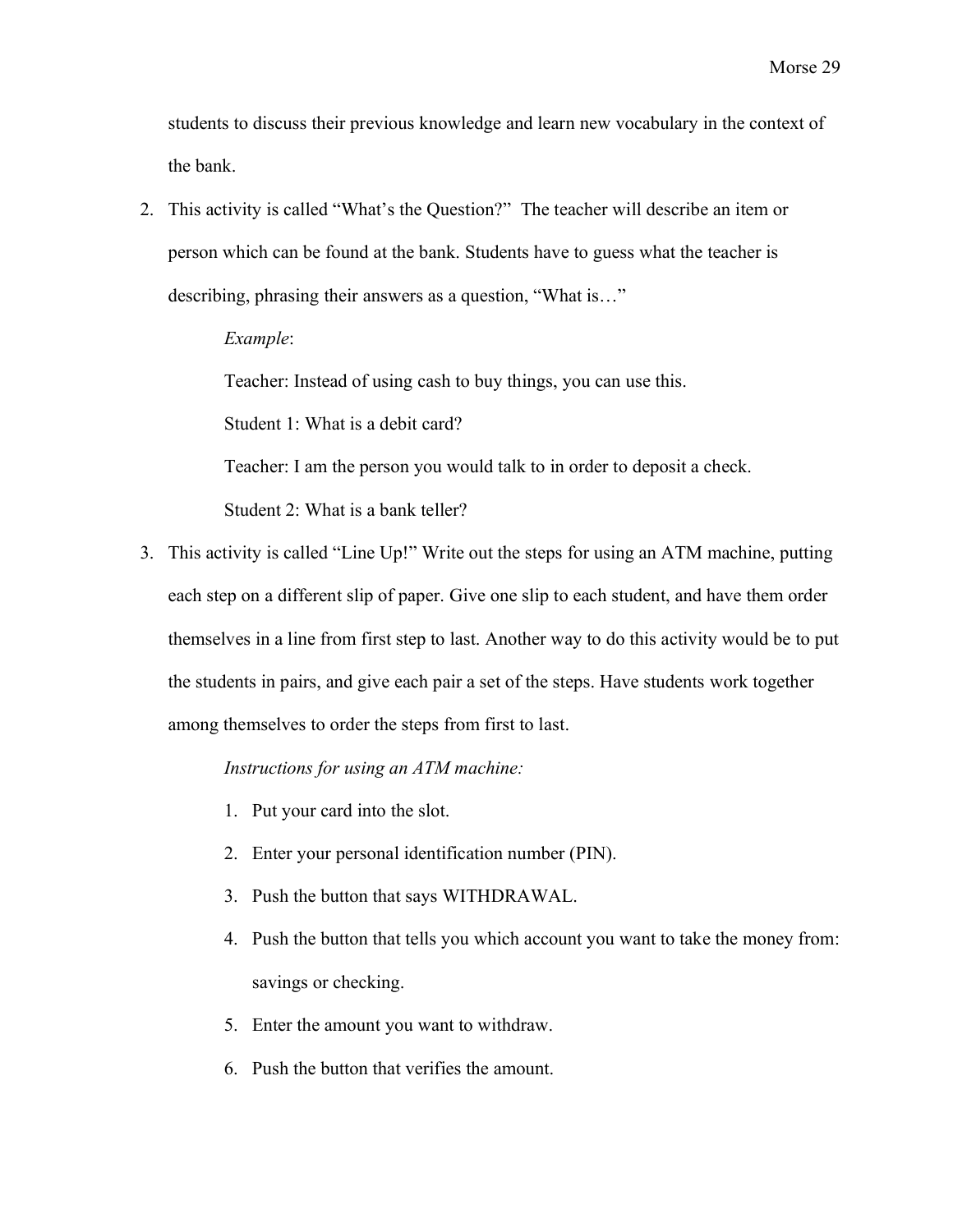- 7. Take the money from the machine.
- 8. Count your money.
- 9. Take the receipt and card from the machine.
- 4. Bring various advertisements for different banks. Go through on of the advertisements as an example of what each has to offer, and how they try to attract customers. Give half of the class one advertisement each—they will be bank tellers. The rest of the class will be customers. Customers will visit each 'bank', and the bankers must advertise their banks. Let the customers and bankers talk for ten to fifteen minutes. Once the activity is ended, have students vote on which bank they would choose.

The activities and information above can be found in *Word by Word,* pages 235-238.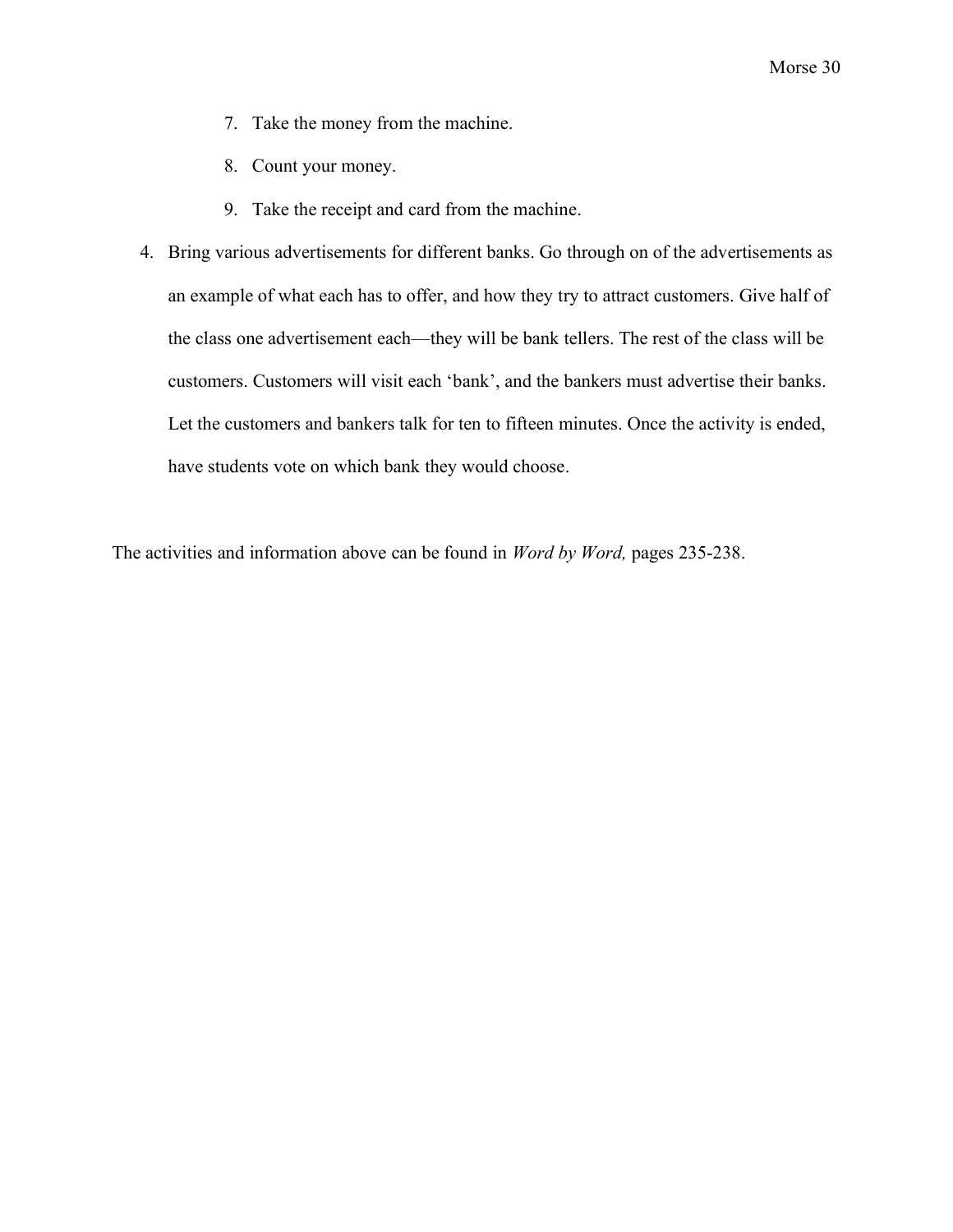<span id="page-32-0"></span>

| <b>Dealing with Schools/Teachers</b> |                                                                                  |
|--------------------------------------|----------------------------------------------------------------------------------|
| People You'll Meet at a School       | Teacher, principal, assistant principal, nurse, guidance counselor, cafeteria    |
|                                      | worker, lunchroom monitor, coach, custodian, driver's ed. instructor,            |
|                                      | student, parent                                                                  |
| Things to Discuss                    | What teachers expect of parents, what to expect during parent-teacher            |
|                                      | conferences, what to expect during parent-teacher conferences, resources for     |
|                                      | tutoring or extra help for students, ESL classes and integration into            |
|                                      | mainstream classes, school dress codes (and specific dress codes for classes     |
|                                      | like P.E. or extracurricular activities), student participation in class, making |
|                                      | friends (being the new student), school schedules (block versus daily set        |
|                                      | periods), how discipline works from teachers and administration, how grades      |
|                                      | work, reading letters home from teachers,                                        |
| Things to Know                       | Zoning, parent-teacher conference, report card, progress report, grades,         |
|                                      | homework, project, essay, field trip, permission slip, chaperone, volunteer,     |
|                                      | Parent-Teacher Association (PTA), office, cafeteria, classroom, locker,          |
|                                      | library, language lab, chemistry lab, teacher's lounge, gym/gymnasium,           |
|                                      | locker room, auditorium, field, bleachers, track, Physical Education (PE),       |
|                                      | packed lunches, school lunches, ESL classes, water fountan, restroom,            |
|                                      | vending machine                                                                  |
|                                      | Subjects: English, ESL, math, science, geography, history, computer science,     |
|                                      | driver's ed., home economics, foreign language, social studies, AP classes,      |
|                                      | SAT testing, ACT testing                                                         |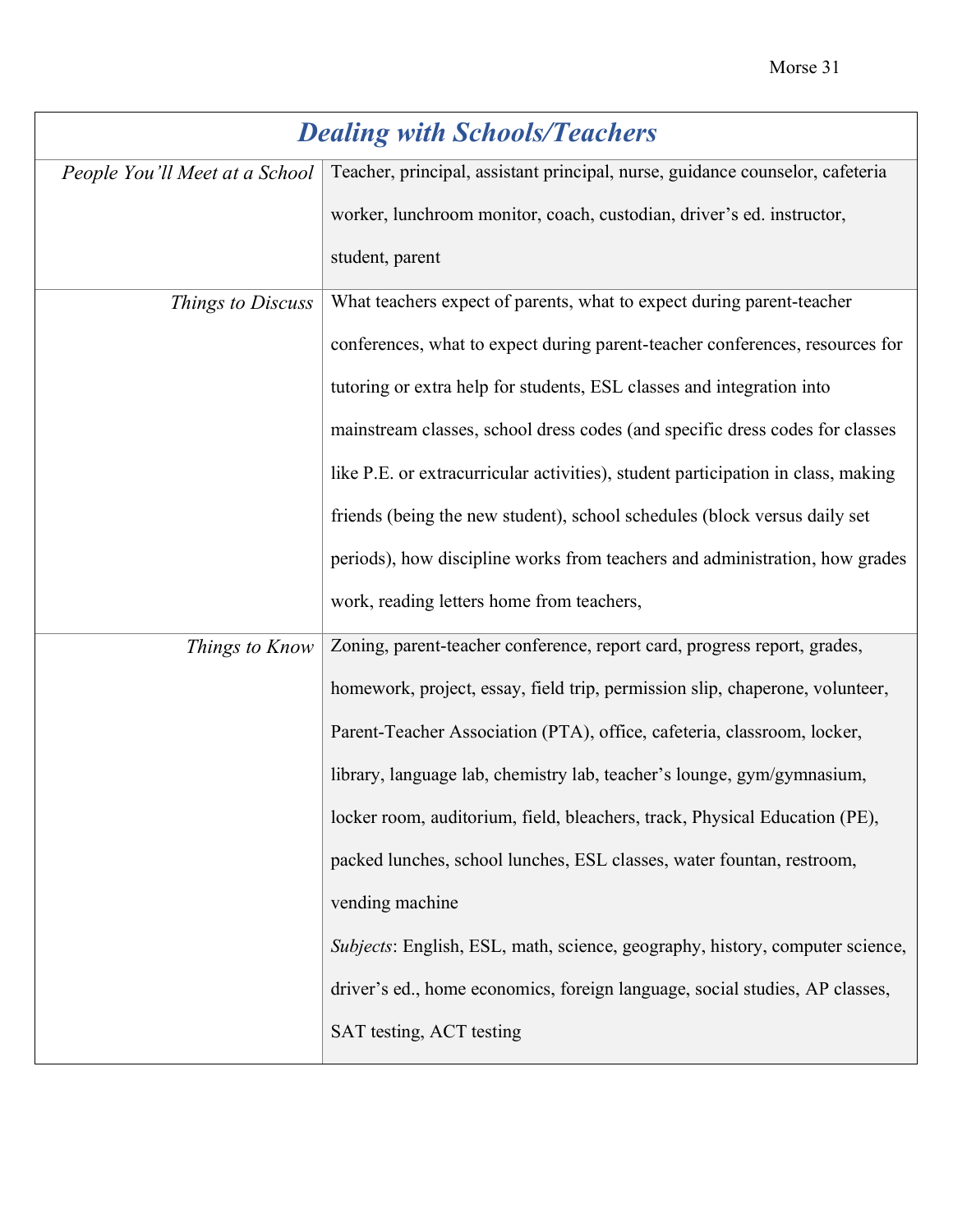#### **Potential Activities:**

1. Have students pair up, or work in small groups (maximum of four). Have each group make a list of things you can do in or at a school, including extracurricular activities. Create a master list using the lists of each group, explaining new information or vocabulary.

*Example*: Sit in class, take notes, read a book, write an essay, eat lunch, play basketball in the gym, watch a football game from the bleachers, etc.

2. This activity is called "Mystery Word". After explaining the directions, ask a student to volunteer to leave the room. Have the class choose one of the vocabulary words which has already been discusses and put on the list for this session. Have the student come back into the room in order to guess the word. The student can only ask yes or no questions to the class to figure out the mystery word which the class chose. *Example Questions*: Is it a person/place/thing? Do people eat there? Is it someone who teaches PE?

The activities and information above can be found in *Word by Word*, pages 267-269.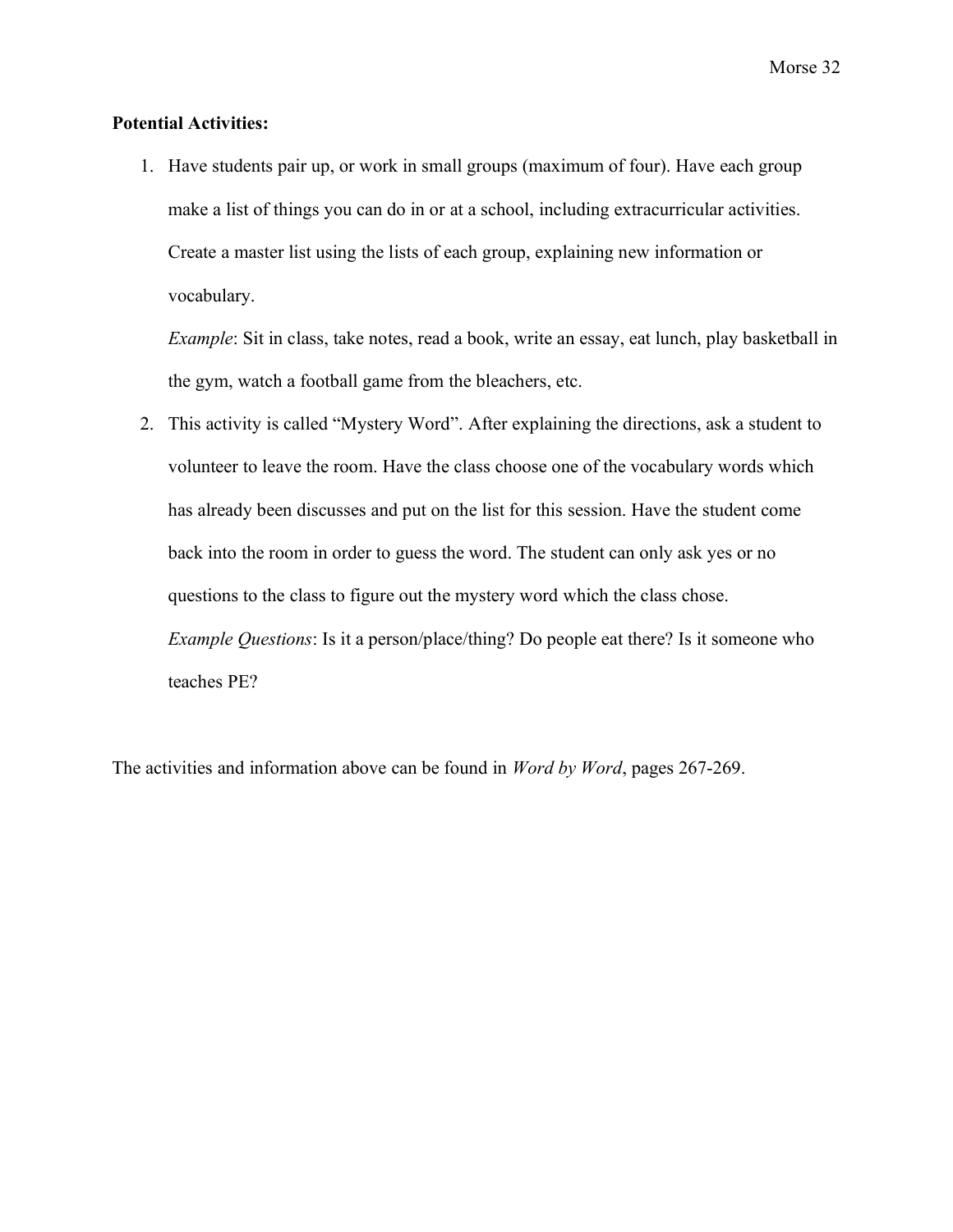<span id="page-34-0"></span>

| <b>Grocery Shopping</b> |                                                                                 |
|-------------------------|---------------------------------------------------------------------------------|
| People at the Store     | Customer, shopper, cashier, manager, bagger/packer, employees                   |
| Things to Know          | Paper and Household Products: straws, sandwich bags, trash bags, soap (hand,    |
|                         | dishwashing, liquid, pod, bar), aluminum foil, plastic/Saran wrap, waxed paper, |
|                         | balanced diet/food pyramid*                                                     |
|                         | Aisle, shopping cart/basket, register, checkout counter, conveyor belt, coupon, |
|                         | scanner, scale, plastic/paper bag, express checkout line, tabloid, newspaper,   |
|                         | shelf, section                                                                  |
|                         | How prices are displayed in grocery stores (tax not included in listed price in |
|                         | the USA)                                                                        |
| Types of Food           | Vegetables, meats, fruits, seafood, shellfish, dairy products, animal products, |
|                         | canned goods, packaged goods, grains, beverages, baked goods, frozen foods,     |
|                         | snack foods, condiments, jams and jellies, pasta                                |
| Fruits                  | Apple, pear, banana, orange, apricot, nectarine, kiwi, papaya, mango, fig,      |
|                         | coconut, avocado, grapefruit, grapes, prunes, dates, raisins, blueberries,      |
|                         | cranberries, raspberries, strawberries, mulberries                              |
| <b>Dairy Products</b>   | Milk (whole, low-fat, skim, buttermilk), butter, margarine, sour cream, cream   |
|                         | cheese, cottage cheese yogurt                                                   |
| <b>Beverages</b>        | Juice, powdered drink mix, soda, water, alcoholic drinks (beer, wine, cider,    |
|                         | etc.), coffee, tea, hot chocolate/cocoa                                         |
| Meats                   | Poultry: Chicken, turkey, duck                                                  |
|                         | Ground beef, roast, steak, stewing meat, lamb, lamb chops, pork, pork chops,    |
|                         | ribs, sausages, ham, bacon                                                      |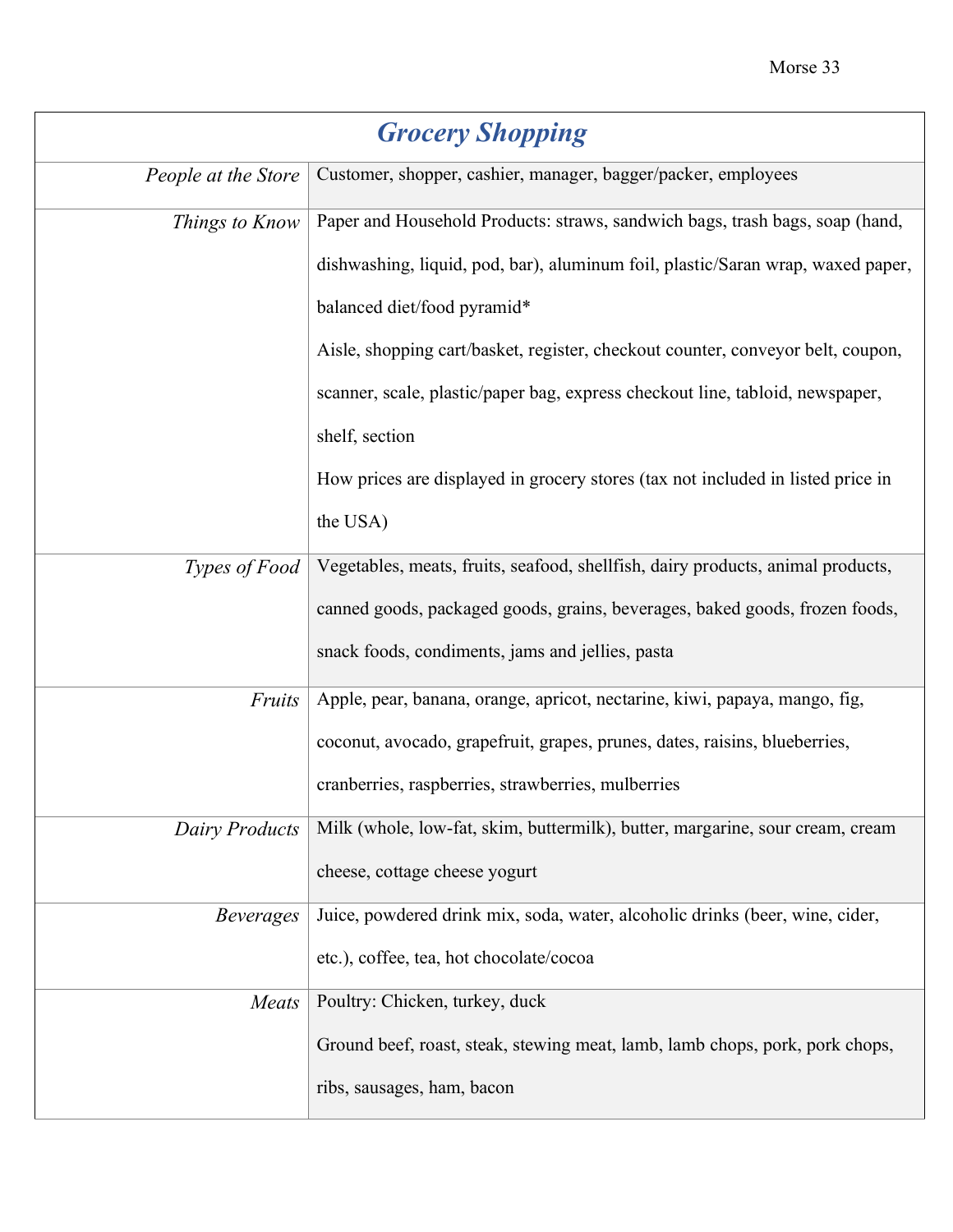| Seafood                        | Fish: flounder, halibut, salmon, swordfish, haddock, trout                          |
|--------------------------------|-------------------------------------------------------------------------------------|
|                                | Shellfish: oysters, scallops, shrimp, mussels, clams, crabs, lobster                |
| At the Deli Counter            | Bologna, salami, ham, corned beef, American cheese, Swiss cheese, provolone,        |
|                                | mozzarella, cheddar cheese, potato salad, coleslaw, macaroni salad, seafood         |
|                                | salad                                                                               |
| <b>Snack Foods</b>             | Potato chips, corn chips, tortilla chips, pretzels, popcorn, cheese puffs, crackers |
| Things for Children and Babies | Baby cereal, baby food, formula, wipes, diapers, onesies, baby clothes              |
|                                | School supplies, lunch packs, snack packs, toys, kid's clothes, balanced diet       |
| Personal Body Care             | Razor, shower cap, nail file, nail polish, nail polish remover (acetone),           |
|                                | tweezers, bobby pins, hair clips, hair bands, headbands, head wraps, shampoo,       |
|                                | conditioner, hairspray, dry shampoo, hair brush, comb, mineral oil, vitamin oil,    |
|                                | body wash, soap, lotion, Vaseline, sunscreen, mouthwash, toothpaste,                |
|                                | toothbrush, dental floss, after-shave lotion, cologne, perfume, body spray,         |
|                                | deodorant                                                                           |
|                                | Makeup: primer, foundation, blush, matte powder, concealer, mascara, eye            |
|                                | shadow, lipstick, eyebrow pencil, eyeliner, lip-liner, lip gloss                    |

\*A balanced diet according to the Harvard T.H. Chan School of Public Health<sup>1</sup> looks like this:

<sup>1</sup> *Copyright © 2008. For more information about The Healthy Eating Pyramid, please see The Nutrition Source, Department of Nutrition, Harvard T.H. Chan School of Public Health, www.thenutritionsource.org, and and Eat, Drink, and Be Healthy, by Walter C. Willett, M.D., and Patrick J. Skerrett (2005), Free Press/Simon & Schuster Inc."*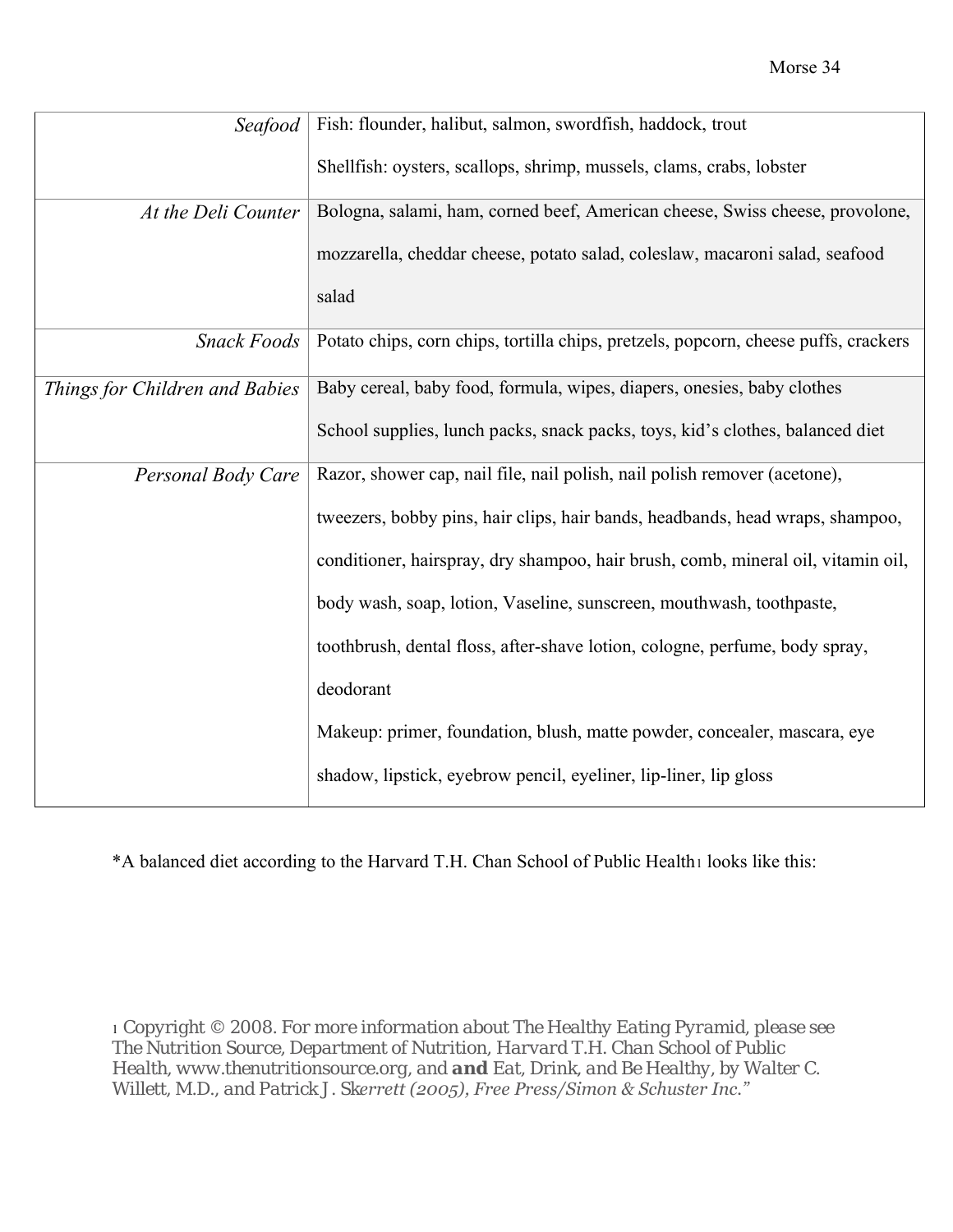# THE HEALTHY EATING PYRAMID

Department of Nutrition, Harvard School of Public Health



#### **Potential Activities:**

1. Lessons and activities pertaining to grocery shopping are perhaps the most useful for the target audience of female Senegalese immigrants. Any activity such as "The Chain Game" or others requiring lots of repetition will be useful for students to memorize the names of objects in grocery stores. This is pertinent to daily life, and for the well-being of their families, so it is important for the teacher to focus on this subject and answer any questions students may ask as they continually learn new things through life experience. This is also a good subject for general discussion, activating students' prior knowledge, especially if they have been in the United States for an extended period of time.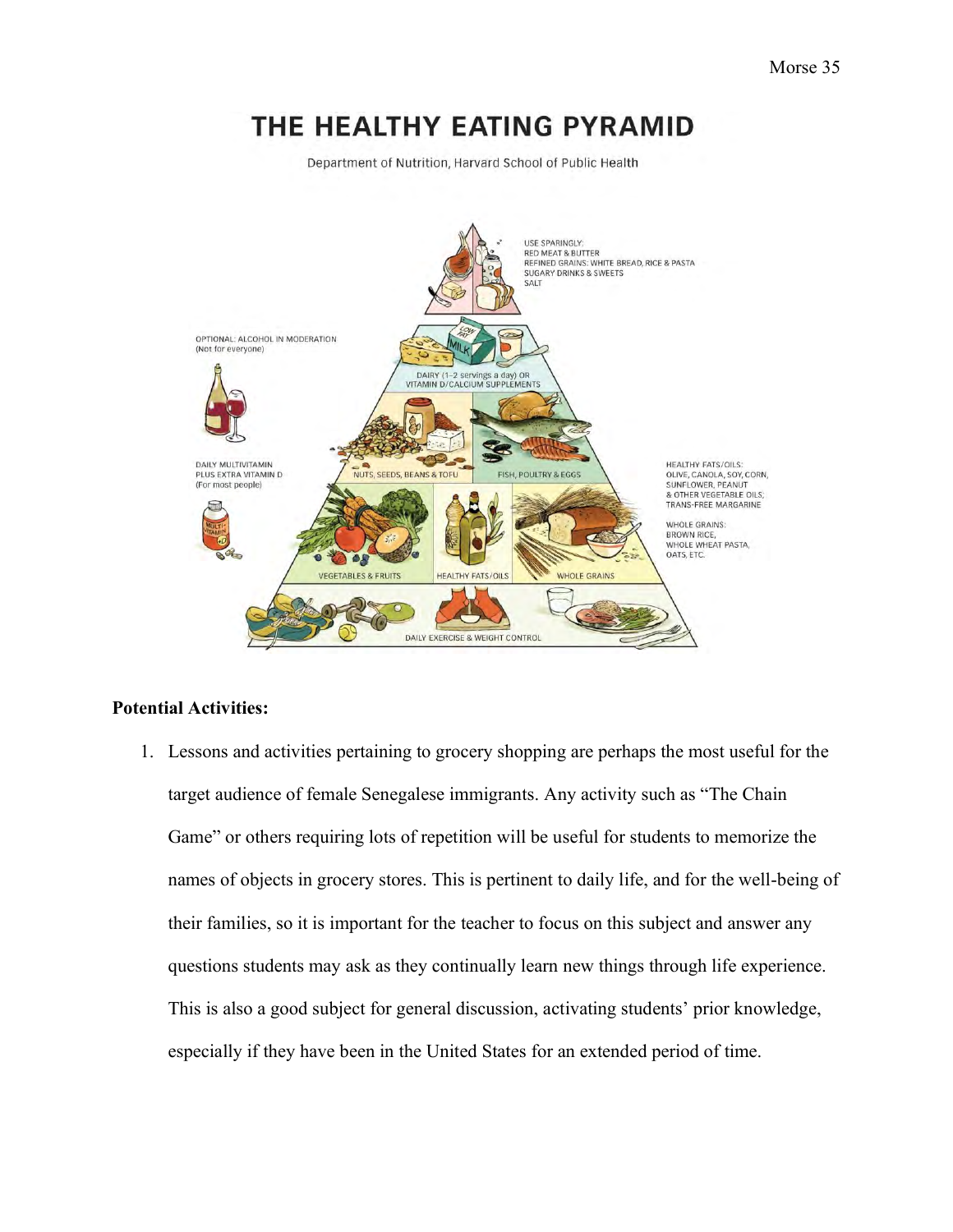- 2. The following activity is called "Question the Answer." Have a set of pictures of various vegetables and food face-down in the front of the classroom, and divide the class into two teams. Each team will take turns sending one person at a time to the desk. The student at the desk will pick up a card and must describe the item on the card without using its name. Each team will have a chance to guess the name of the item. If that student's team is unable to name it, the opposing team gets a chance to win a point for that card. Each student should have a chance to describe a card, and the team with the most points wins. This activity could also be played like charades, with each team being given sixty seconds to describe as many cards as possible using only gestures. The team with the most cards has the most points, and wins.
- 3. This activity is called "What's the Idiom?" Have the class divide into small groups and give them time to fill out the missing words in each idiom:
	- a. Someone who always stays calm is as cool as a \_\_\_\_\_\_\_\_\_ [cucumber].
	- b. Someone who is tall and thin is a real \_\_\_\_\_\_\_\_ [string bean].
	- c. Someone who is lazy and sits around all day and does nothing but watch TV is a couch \_\_\_\_\_\_\_ [potato].
	- d. If someone is embarrassed, that person is said to be as red as a [beet/tomato/lobster/crab].
	- e. If two people are very similar, we can say that they're two \_\_\_\_\_\_\_ in a pod [peas].
	- f. If someone tells a secret, that person has spilled the \_\_\_\_\_ [beans/tea].
	- g. If a joke is funny in a simple, old-fashioned way, we sometimes call it \_\_\_\_\_\_y [corny].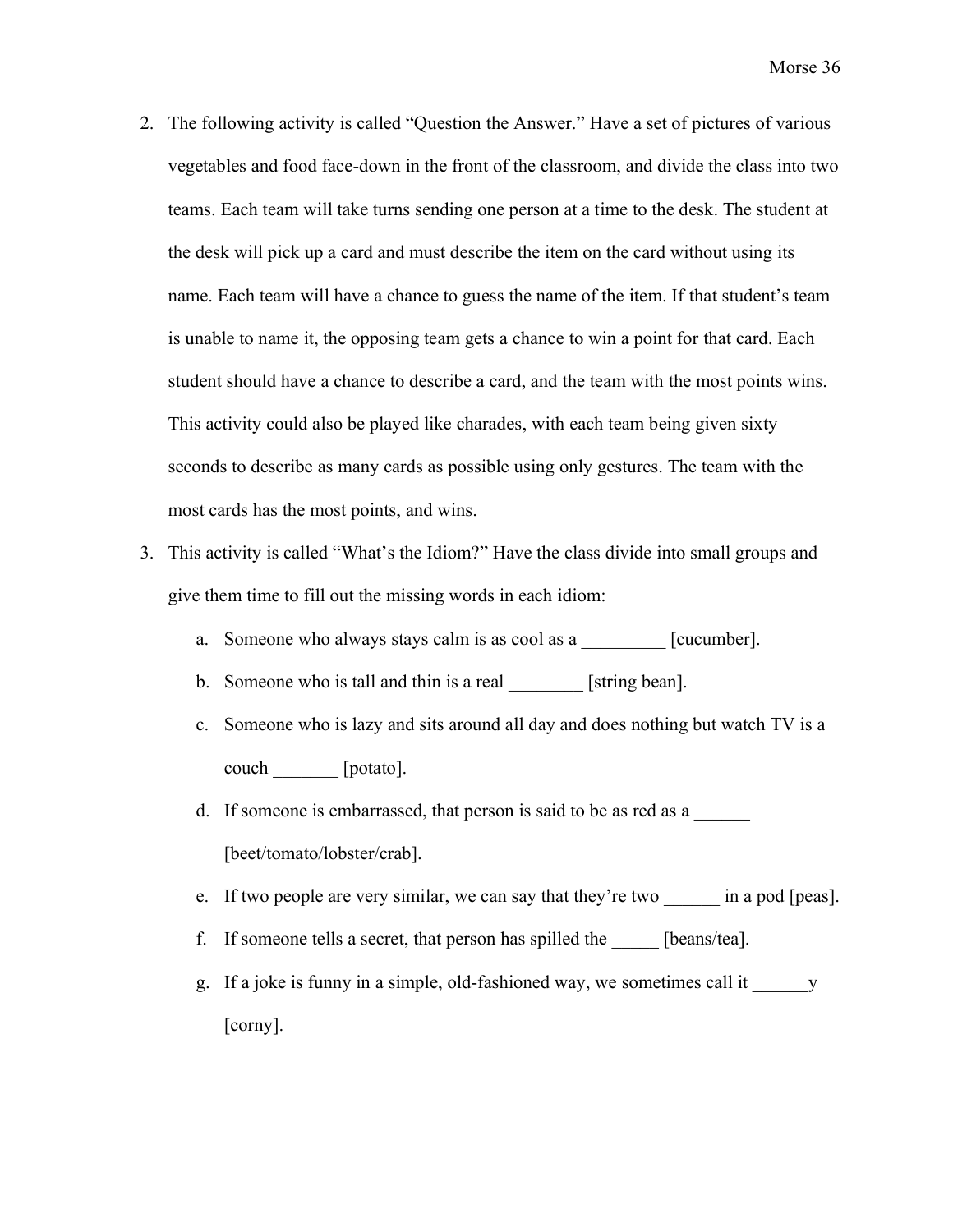- 4. The next activity is called "Where Do They Belong?" Divide the class into small groups and have them work together to brainstorm as many items as they can which fit into the following categories:
	- a. Sections of a supermarket (dairy products, frozen foods, etc.)
	- b. Fish/Shellfish
	- c. Items that can be put in sandwiches
	- d. Items that can be sliced
	- e. Items that should be cooked/can be eaten raw
	- f. Items that come in a jar/can
	- g. Items you buy cold/hot

The information and activities above can be found in *Word by Word,* pages 85, 155-161.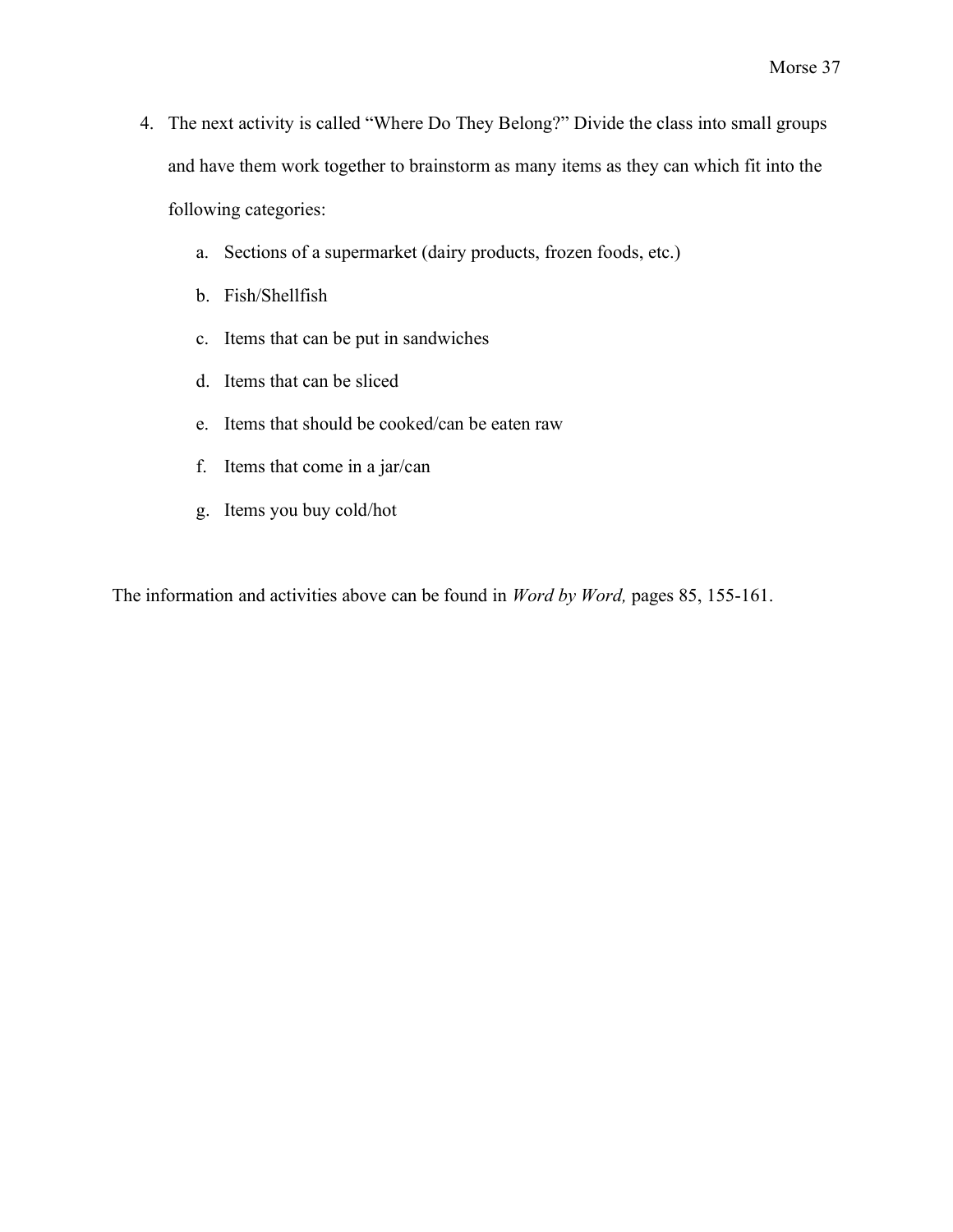<span id="page-39-0"></span>

| <b>Eating Out</b>           |                                                                                    |
|-----------------------------|------------------------------------------------------------------------------------|
| Things to Know              | Menu, drinks (water, juice, sodas, alcoholic beverages), appetizer, salad, entrée, |
|                             | dessert, meal, table, chair, booth, bar, sales tax                                 |
| Things to Order             | Chicken wings, nachos, Greek/Caesar salad, baked/mashed potato, mixed              |
|                             | vegetables, rice, beans, fried/roast chicken, chicken tenders/ strips, hamburger,  |
|                             | cheeseburger, steak, chicken-fried steak, pie, ice cream                           |
| People at Restaurants       | Waitress, waiter, customer, manager, owner                                         |
| How to Pay                  | Cash, (exact) change, check, card (debit/credit), tip (what percentage)            |
| <i>Types of Restaurants</i> | Local, fast-food, café, all-you-can eat (buffet), ethnic, diner                    |
| <i>Phrases to Know</i>      | Could I have a menu, please? Enjoy your meal! I would like Can I please            |
|                             | haveCould I have the check/a glass of water, etcplease?                            |

#### **Potential Activities:**

1. Any activity which includes role playing is ideal for this topic. The teacher could give example conversations and guide students through their own. This works best if students are separated into small groups or pairs.

*Example Conversation:*

Person A: Hello, welcome to \_\_\_\_\_\_\_. What would you like to drink?

Person B: I would like a glass of water.

Person A: And would you like an appetizer?

Person B: Yes, I would like the \_\_\_\_\_\_\_.

Person A: I'm sorry, but we don't have any today. Would you like \_\_\_\_?

Person B: No thank you, I'll have \_\_\_\_\_\_\_\_ instead.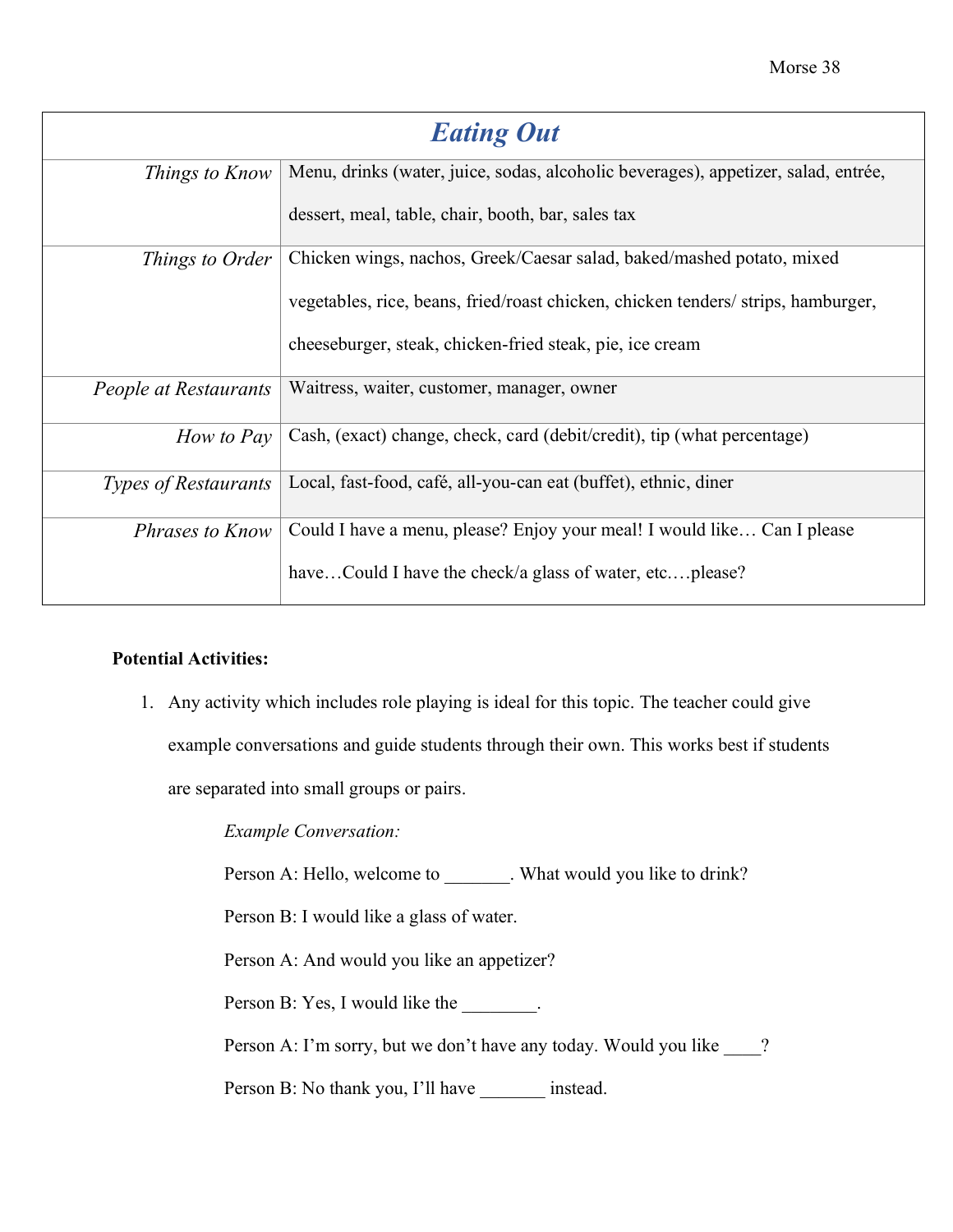This is also a good written exercise. The teacher shows students the format of a dialogue in written English, and students will then write a short story about their personal experience at a restaurant, or they could create a fictional situation.

- 2. The "Chain Game" would be another helpful way for students to repeat what they have learned as far as types of food and drink go. The teacher starts, saying, "I went to a restaurant and I ordered fried chicken." The first student then says, "I went to a restaurant and I ordered fried chicken and a steak." The chain continues around with each student repeating the other orders and adding a new one.
- 3. Bring in menus from various restaurants. Have the students look through them in small groups and ask them to discuss the menu, including the layout, food offered, what they might order, and if they are interested in going to the restaurant.

The above information and activities can be found in *Word by Word,* pages 183-185.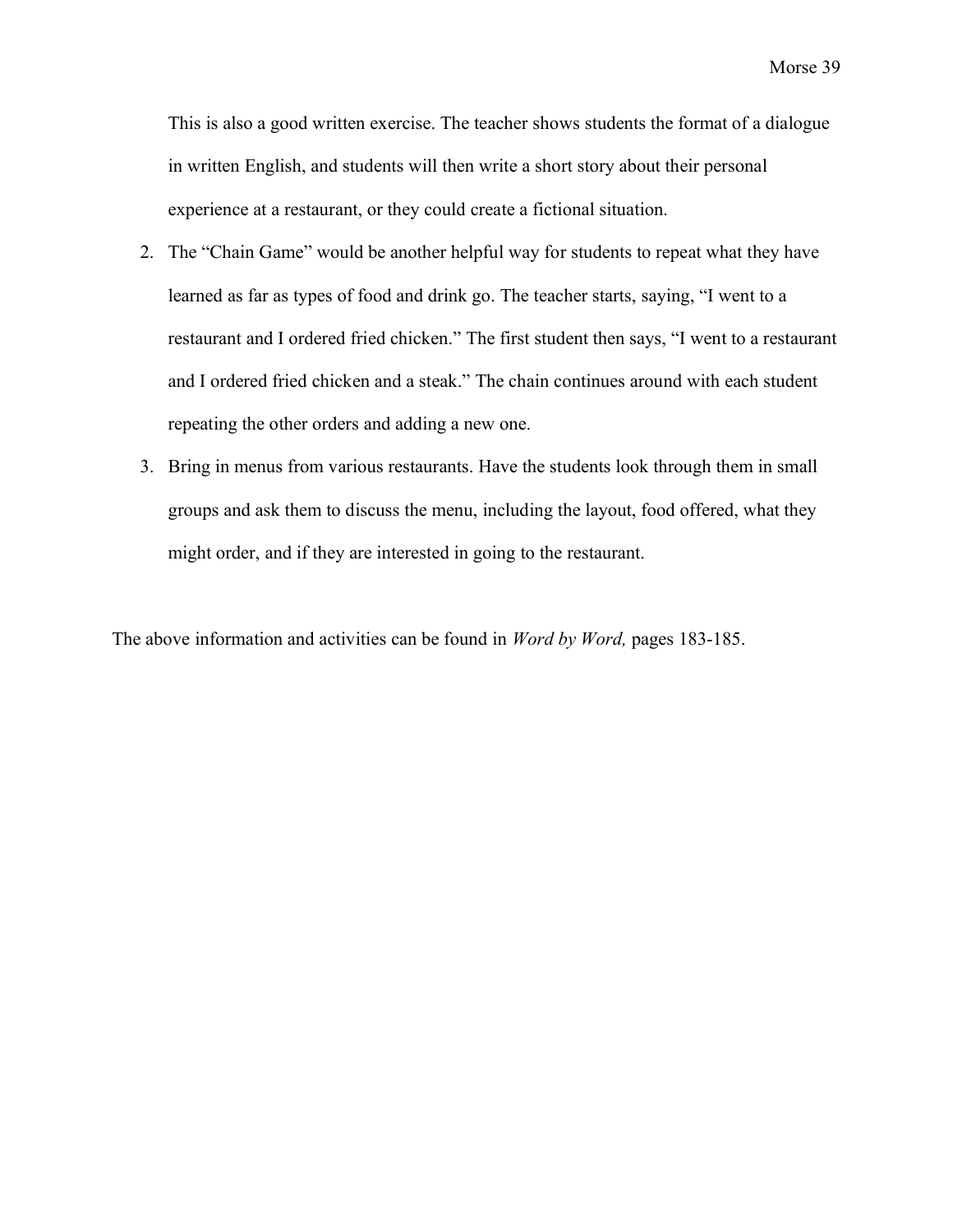<span id="page-41-0"></span>

| <b>Navigating the City/Public Transportation</b> |                                                                                        |
|--------------------------------------------------|----------------------------------------------------------------------------------------|
| People You May Meet                              | Pedestrian, driver, police officer, security guard, street vendor, pickpocket,         |
|                                                  | shopper, businessmen/businesswomen                                                     |
| Places You Can Go                                | Appliance store, barber shop, hair salon, childcare/daycare center, donut shop,        |
|                                                  | restaurant, café, coffee shop, deli, department store, grocery store, discount store,  |
|                                                  | drug store/pharmacy, post office, florist/flower shop, hardware store, craft store,    |
|                                                  | antiques store, spa, laundromat, motel, music store, gym, parking garage, parking      |
|                                                  | lot, pet shop, shopping mall, theatre, vision center, park, pond                       |
| How to Get Around                                | Car, taxi, car service, bus, subway, metro, tramway, train, to walk                    |
|                                                  | On the Train: train, train station, ticket window, information booth, platform,        |
|                                                  | conductor, luggage/baggage, porter, passenger car, observation car, sleeper car,       |
|                                                  | dining car                                                                             |
|                                                  | On the Bus: bus station, ticket counter, ticket machine, bus stop, bus fare, transfer, |
|                                                  | public transport card                                                                  |
|                                                  | In the Car: highway, interstate, road, avenue, street, divider/barrier, entrance       |
|                                                  | ramp, median, lanes (left,                                                             |
|                                                  | right), shoulder, service area, rest stop, gas station, heavy/light traffic, overpass  |
| <b>Kinds of Directions</b>                       | The compass (North, South, East, West), left, right, around the corner, next to, a     |
|                                                  | block from, past, close, not far, on street, next to, across from, between,            |
|                                                  | around                                                                                 |
| Things to Know                                   | Driver's license/permit, crosswalk, road signs (stop, slow, construction, etc.),       |
|                                                  | speed limit                                                                            |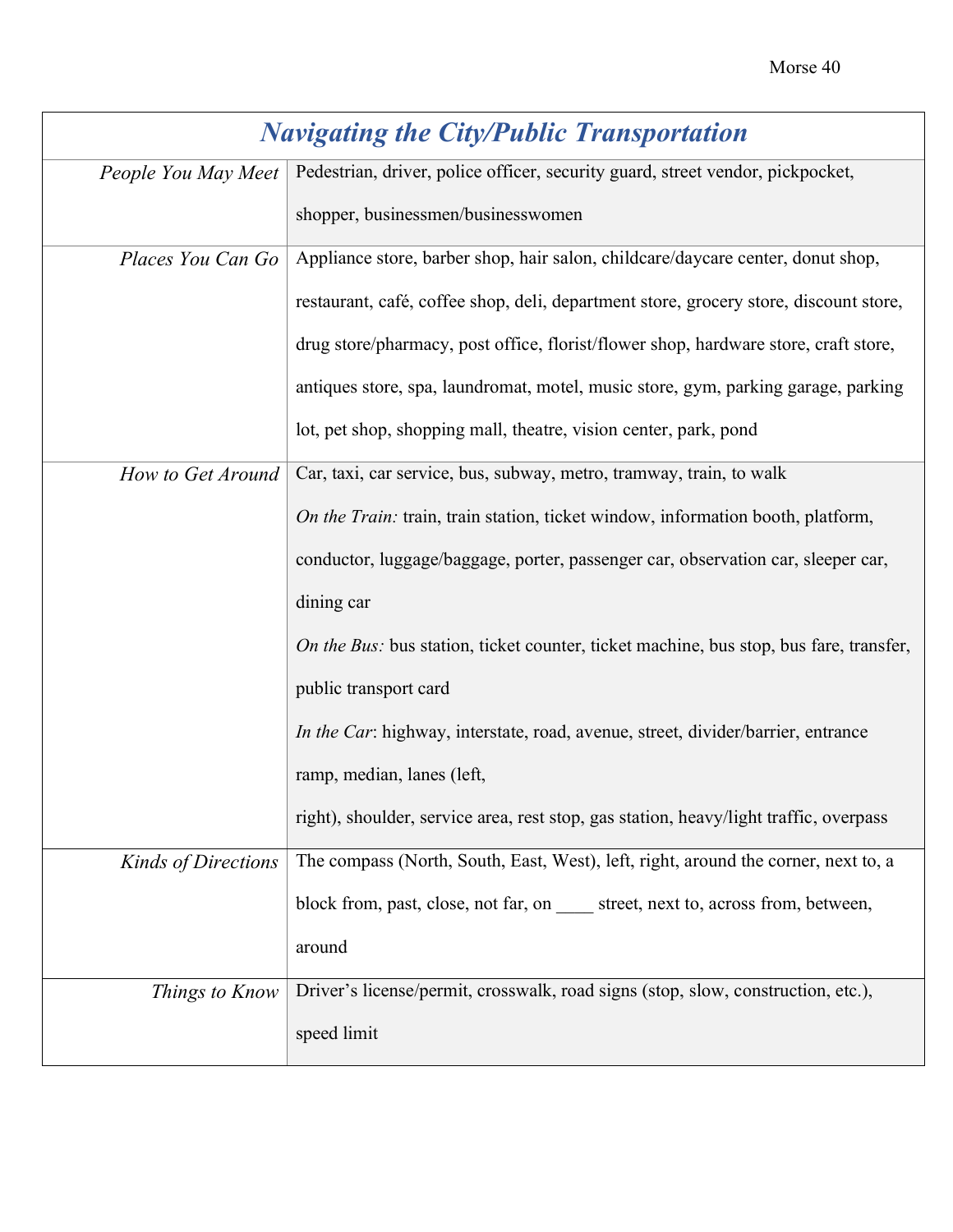#### **Potential Activities:**

- 1. One of my favorite activities is the "Map Game". The first time playing it should be with a map, real or made-up, from the teacher. On the board, put up a large photo or draw a map of a city. Be sure to label buildings and name roads. For added complexity, have a photo or a drawn compass, and have roads marked with dotted or solid lines and road signs. Put a dot or sticker on any point of the map and ask the students to give verbal directions from that point to another place you have chosen as the destination. Then have students choose the next point from there, and have them give new directions. Students could use directions like 'left/right' or by the compass. To add another level of complexity, have metro and bus lines on the map that students can also choose to use as pedestrians, or create a route the only a car could take in order to discuss rules of the road.
- 2. There are many ways the above activity could be varied to fit the needs of students. Students can make their own maps and practice giving directions with each other. Or the "Chain Game" and this activity could be combined, with students making their way to different stores and creating a list of one thing bought from each store. For example, the game could start like this: "I went to the supermarket on Elm Street and bought milk. Then I went to the shoe store around the corner." The next student will then start at the shoe store and say, "I bought milk at the supermarket. I bought a pair of heels from the shoe store. Then I went to the post office." The game would continue until each student has had a chance to go. This is far more complex and relies heavily on students' shortterm memory, but is beneficial in the long-run as students have the chance to practice and repeat what they have learned, phrasing their sentences in a variety of ways.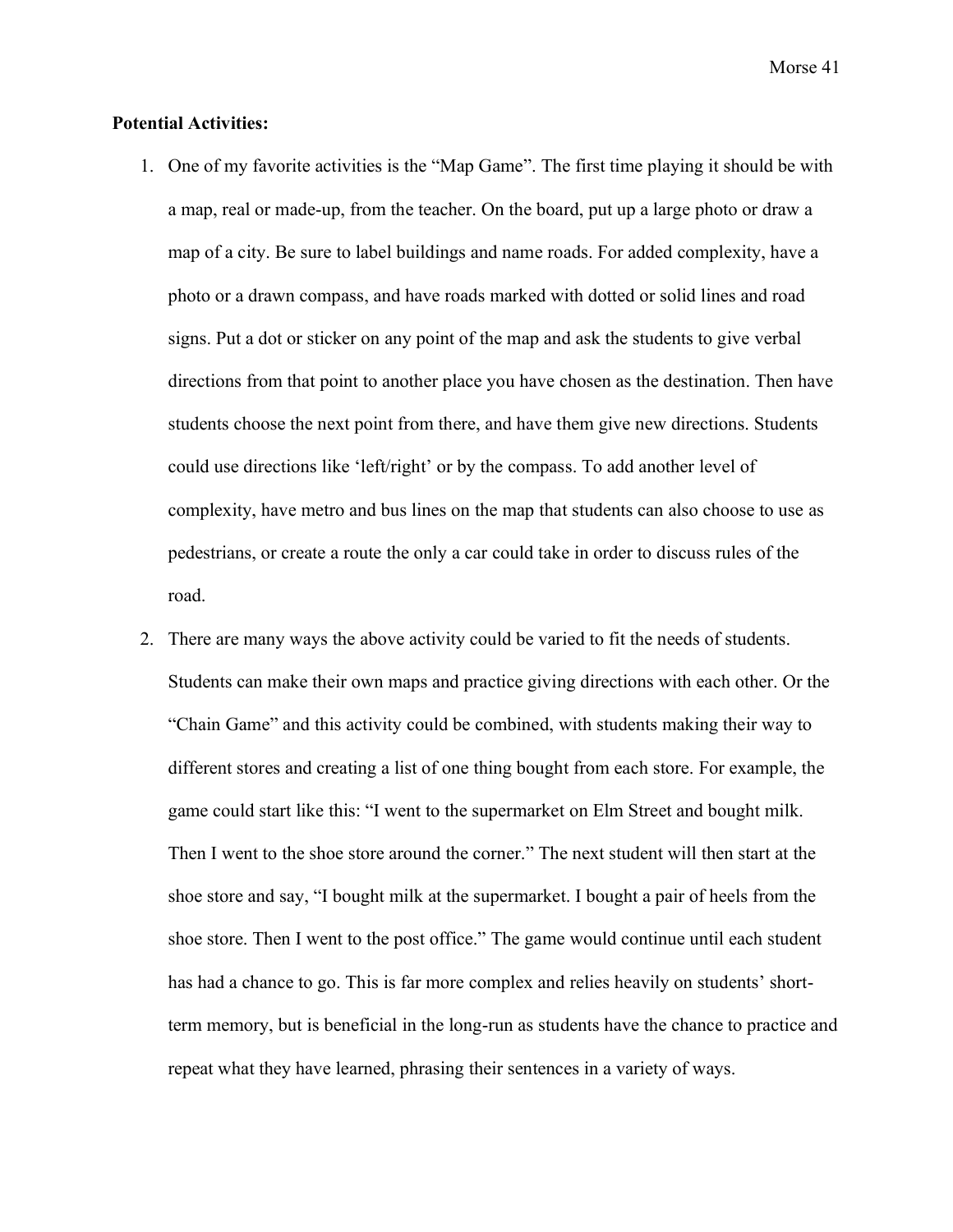3. The game above could also be varied to help students practice their listening skills. Using a real or made up map of a city, describe the different places and have students draw the map as you describe it. There will no doubt be diverse drawings, so make sure each student can see what the map actually looks like at the end of the activity.

The activities and information above can be found in *Word by Word,* pages 129-134.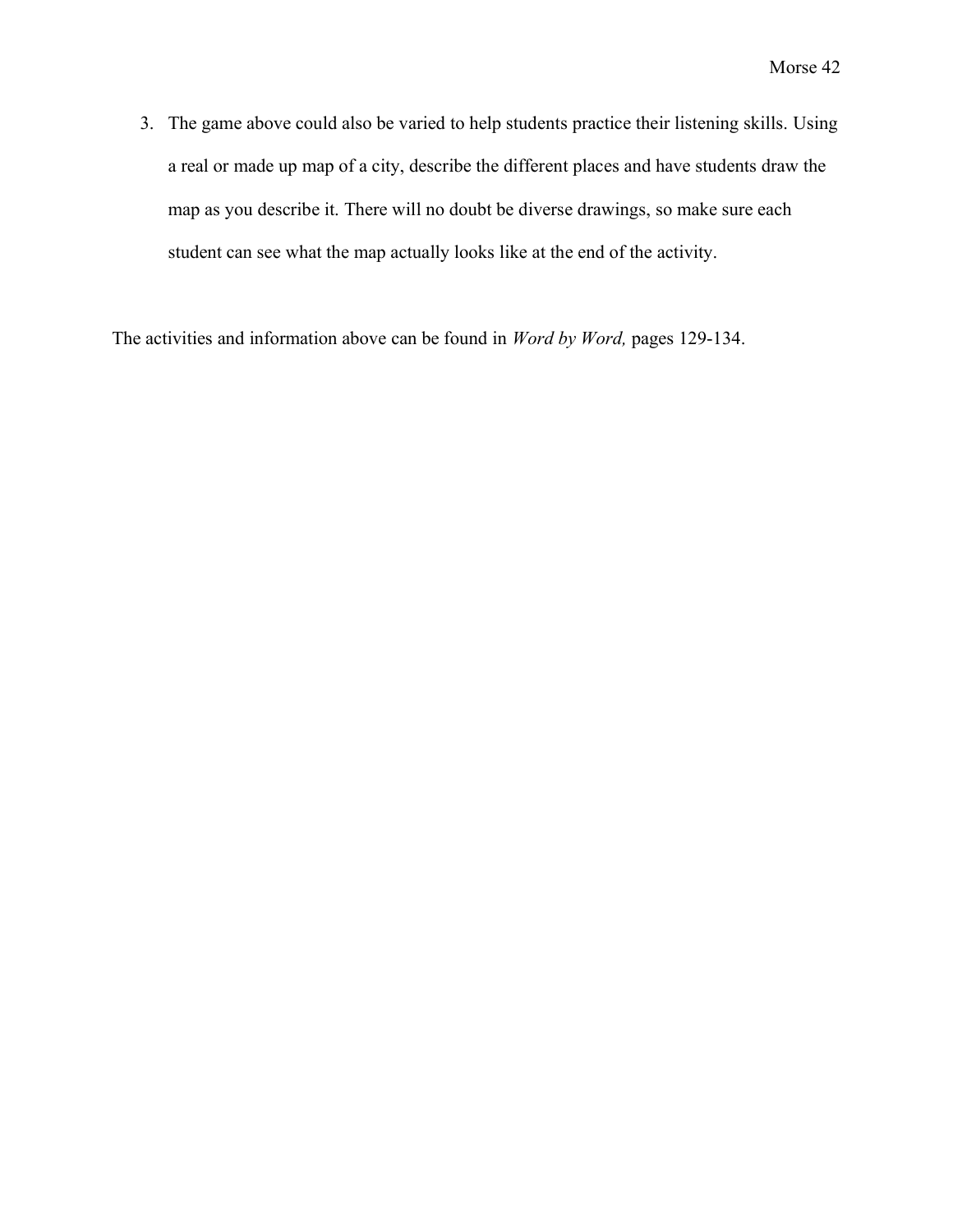<span id="page-44-0"></span>

| <b>Telling Time</b>    |                                                                                            |  |
|------------------------|--------------------------------------------------------------------------------------------|--|
| Things to Know         | Time zones: Newfoundland, Atlantic, Eastern, Central, Mountain, Pacific, Alaska            |  |
|                        | The North American concept of time is vastly different than in most African nations—       |  |
|                        | see page 21 of the essay above entitled "Research Methodology and General Overview"        |  |
|                        | of Senegalese Culture"                                                                     |  |
| <b>Important Terms</b> | ---- o'clock, quarter to/past, half past, A.M/P.M, midnight, noon, early, late, morning,   |  |
|                        | midday, afternoon, evening, night, digital, military time, on time, late, early, sharp, on |  |
|                        | the dot, around                                                                            |  |
| The Calendar           | Dates are expressed like this: month/day/year, or Month-Day, year                          |  |
|                        | Dates are often abbreviated in a variety of ways                                           |  |
|                        | Time is expressed using different prepositions: in (year), in (month), on (day), on (date) |  |

#### **Potential Activities:**

1. Write different years on the board using numbers. Have the students read the numbers out loud and check for pronunciation, writing out the longer written spelling for a visual. Remember that dates can be read multiple ways, but most often are separated into two numbers. For example, 1912 is spoken as nineteen-twelve, and 1854 is eighteen-fiftyfour. Be sure to cover discrepancies in this idea, such as anything in the early 2000s, such as two-thousand-and-one, etc. A variation of this game includes writing dates using the number format and having students say the date out loud, and writing on the board different ways to say it. For example, write '12/18/2003' and students will say, "December eighteenth, two-thousand-and-three."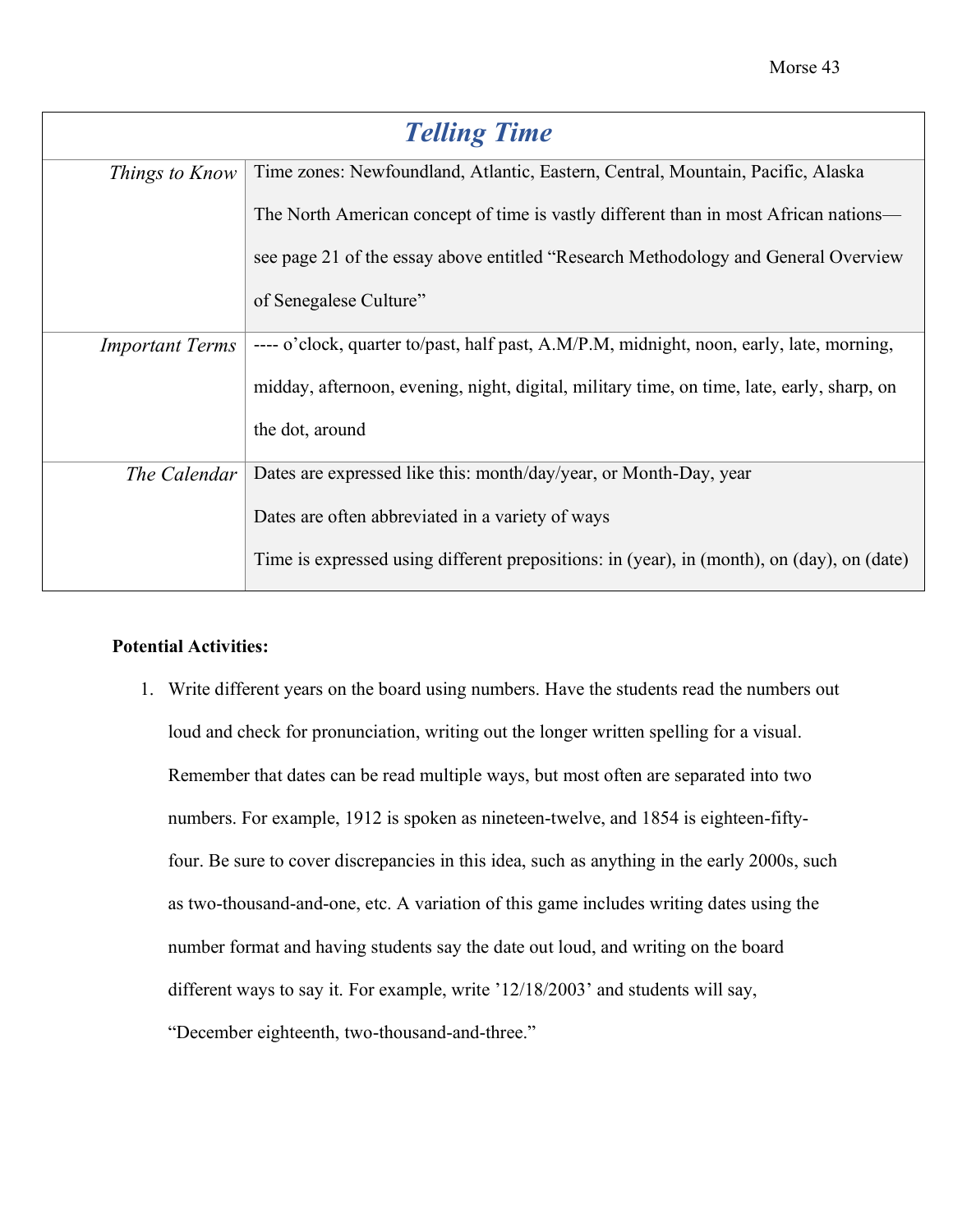- 2. There are a variety of expressions concerning time. Write the following expressions on the board, and have students discuss their meanings. Each student should write true statements about themselves using a few of these expressions:
	- To save time
	- To spend time
	- To waste time
	- $\blacksquare$  To kill time
	- To lose time
	- To make up for lost time

Some further expressions to explain and discuss as a class are as follows:

- Time is money
- $\blacksquare$  Time flies what you can do today
- The early bird catches the worm ■ Tomorrow never comes
- **First come, first served** ■ Time heals all wounds

The information and activities above can be found in *Word by Word,* pages 121-125

- To have time to spare
- To watch the clock
- To work around the clock
- To work against the clock
- To run out of time
- Never put off until tomorrow
	-
	- Here today, gone tomorrow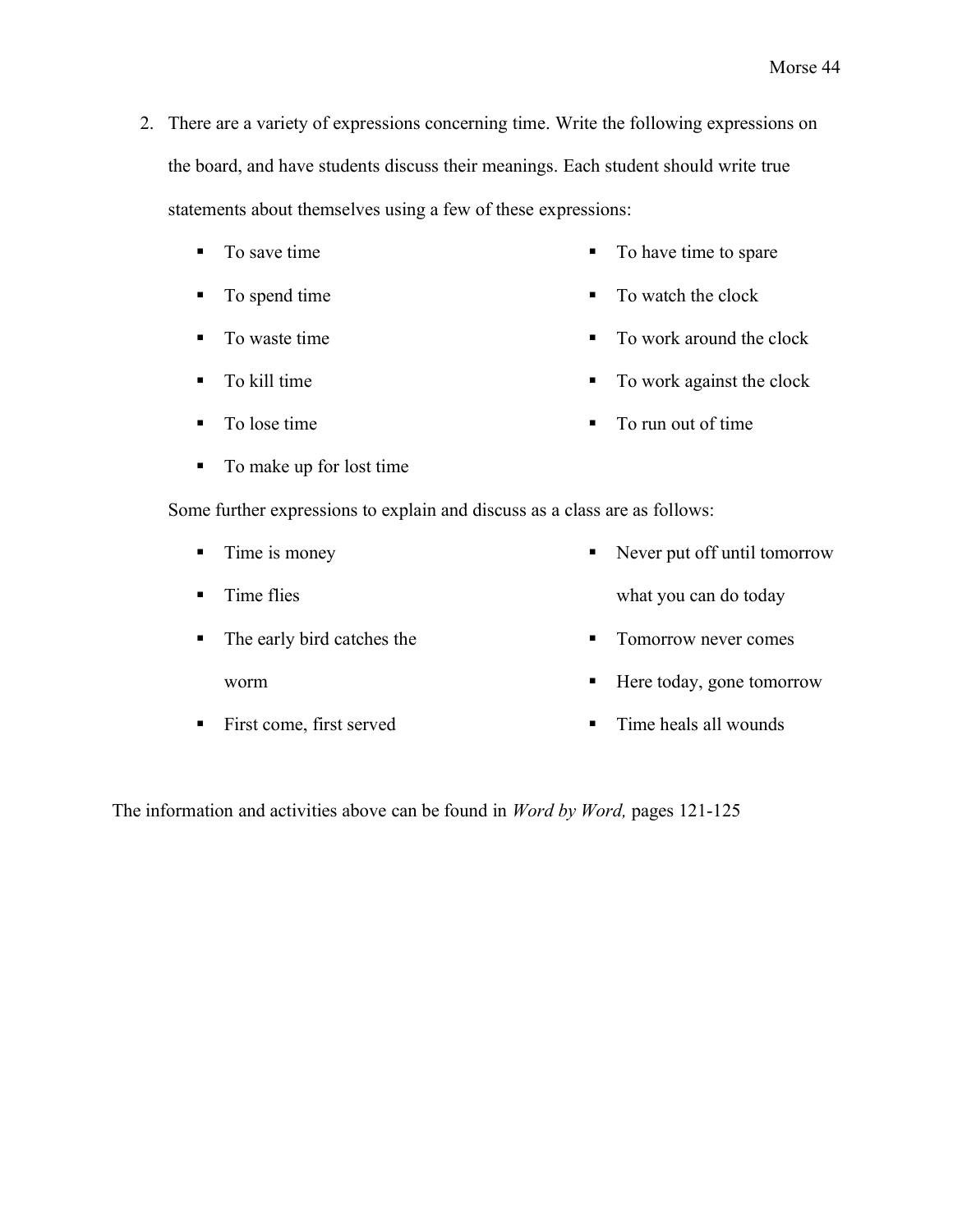<span id="page-46-0"></span>

| <b>Laws and Crime</b> |                                                                                                                 |  |  |
|-----------------------|-----------------------------------------------------------------------------------------------------------------|--|--|
|                       | People You'll Meet   Police officer, state trooper, sheriff, chief, judge, civilian, victim, witness, criminal, |  |  |
|                       | perpetrator, defense, prosecution                                                                               |  |  |
| Things to Know        | General: Risk, danger, warning, crime, court, fine, ticket, citation, sign, permit,                             |  |  |
|                       | license, rights, unmarked car, violation                                                                        |  |  |
|                       | On the Road: Tollbooth, exact change lane, route sign, broken line, double yellow                               |  |  |
|                       | line, solid line, speed limit sign, exit sign, yield sign, slow sign, construction zone,                        |  |  |
|                       | road work ahead sign, railroad crossing, crosswalk, intersection, school zone, school                           |  |  |
|                       | crossing, traffic light/signal                                                                                  |  |  |

#### **Potential Activities:**

- 1. Although this topic has definitive sets of vocabulary, it is also quite expansive. Having students watch videos with subtitles, and without subtitles for the more advanced classes, will help build context and give them an idea for what to expect. Show videos showing what should happen if a police officer pulls their car over so students can know their rights. Show videos of a courtroom to provide expectations of courtroom protocol and appropriate etiquette.
- 2. A helpful activity for this topic is role playing. Have students separate into groups or partners and write a dialogue for interactions between police officers, judges, and civilians. Give specific examples, such as when a police officer stops a vehicle for a traffic violation. Students must use at least five of the vocabulary from the list they need for this topic. Have students present their role plays, and have the rest of the class act as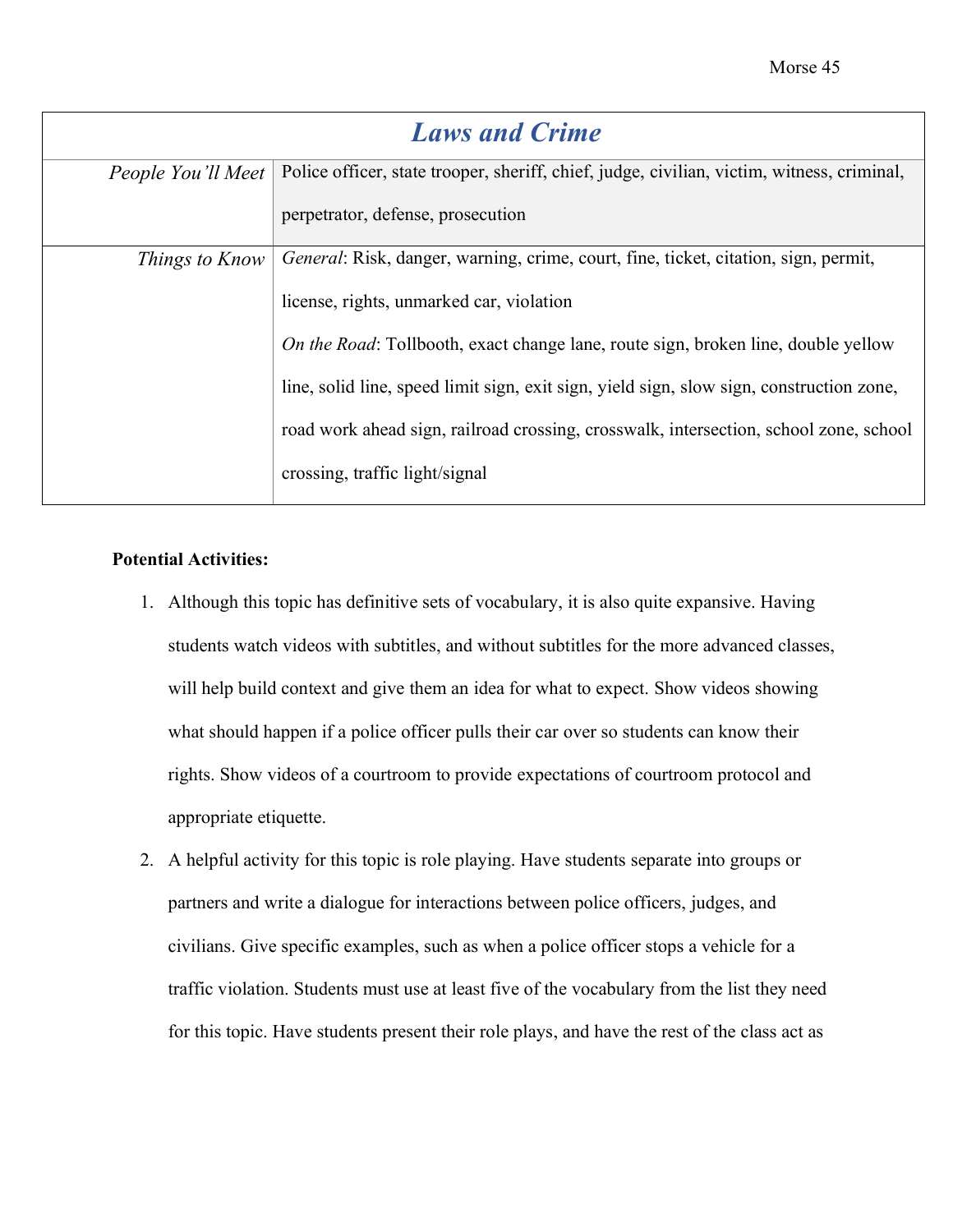witnesses to the violation. The class will then decide if the driver in each role play deserved to be stopped by the officer.

3. Students may have had a variety of experiences with law enforcement, both in their home country and in the United States. This is a good topic for in-depth discussion. Without pressuring students to reveal sensitive information or potentially embarrassing situations, ask students to discuss their previous knowledge and understanding as a class. Be sure to ask students what they know to be their rights, and fill in missing information. A helpful homework assignment is to have students research and write an essay about their rights. Another assignment is to have students write about a time they interacted with law enforcement, and what their view of law enforcement is now.

The activities and information above can be found in *Word by Word,* pages 317-325,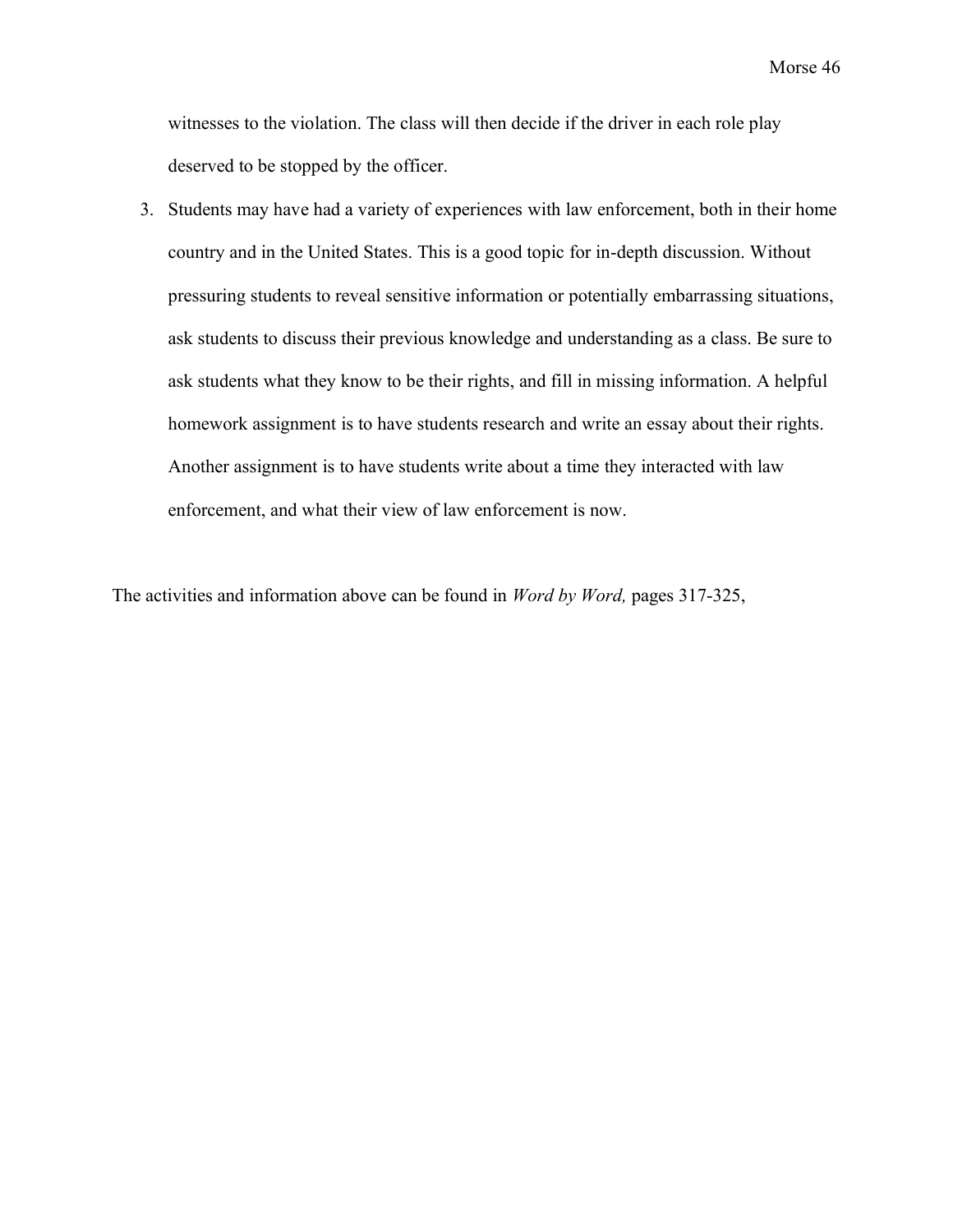<span id="page-48-0"></span>

| <b>Hobbies/Things to Do</b>     |                                                                                 |  |  |
|---------------------------------|---------------------------------------------------------------------------------|--|--|
| <b>Sports</b>                   | Soccer (football), American football, basketball, baseball, softball,           |  |  |
|                                 | volleyball, softball, lacrosse, cycling, swimming, gymnastics, yoga, Pilates,   |  |  |
|                                 | karate, judo, taekwondo, archery, boxing, wrestling, cross-country, track       |  |  |
| Music                           | Strings: violin, viola, cello, bas, guitar (electric/acoustic), ukulele, banjo, |  |  |
|                                 | harp                                                                            |  |  |
|                                 | Woodwinds: recorder, clarinet, saxophone, flute                                 |  |  |
|                                 | Brass: trumpet, French horn, trombone                                           |  |  |
|                                 | Percussion: kettle drum, bongos, conga                                          |  |  |
|                                 | Keyboard instruments: piano, organ, keyboard, synthesizer, harmonica            |  |  |
|                                 | General: note, music book, music sheet, pitch, sound,                           |  |  |
|                                 | Types of music: classical, popular, country, rock, folk, rap, gospel, jazz,     |  |  |
|                                 | blues, bluegrass, heavy metal, reggae, musical                                  |  |  |
| Going to the Park or Playground | Jogging path, restrooms, statue, trash can, band shell, gazebo, wading pool,    |  |  |
|                                 | pond, bench, garden, tree, flower, bush, path, pathway, lawn, grass, dirt,      |  |  |
|                                 | field, grill                                                                    |  |  |
|                                 | Playground, play-scape, swings, swing set, see-saw, slide, ladder, monkey       |  |  |
|                                 | bars, merry-go-round, tunnel, sandpit, woodchips                                |  |  |
| <b>Movies</b>                   | Western, foreign film, adventure/action, war, science fiction, romantic         |  |  |
|                                 | comedy (rom-com), children's, horror, thriller                                  |  |  |
| <b>Recreational Activities</b>  | Jogging, running, walking, roller skating/blading, skateboarding, bowling,      |  |  |
|                                 | horseback riding, hiking, golf, tennis, squash, handball, racquetball, ping     |  |  |
|                                 | pong, Frisbee, darts, trampoline jumping, weightlifting, to work out,           |  |  |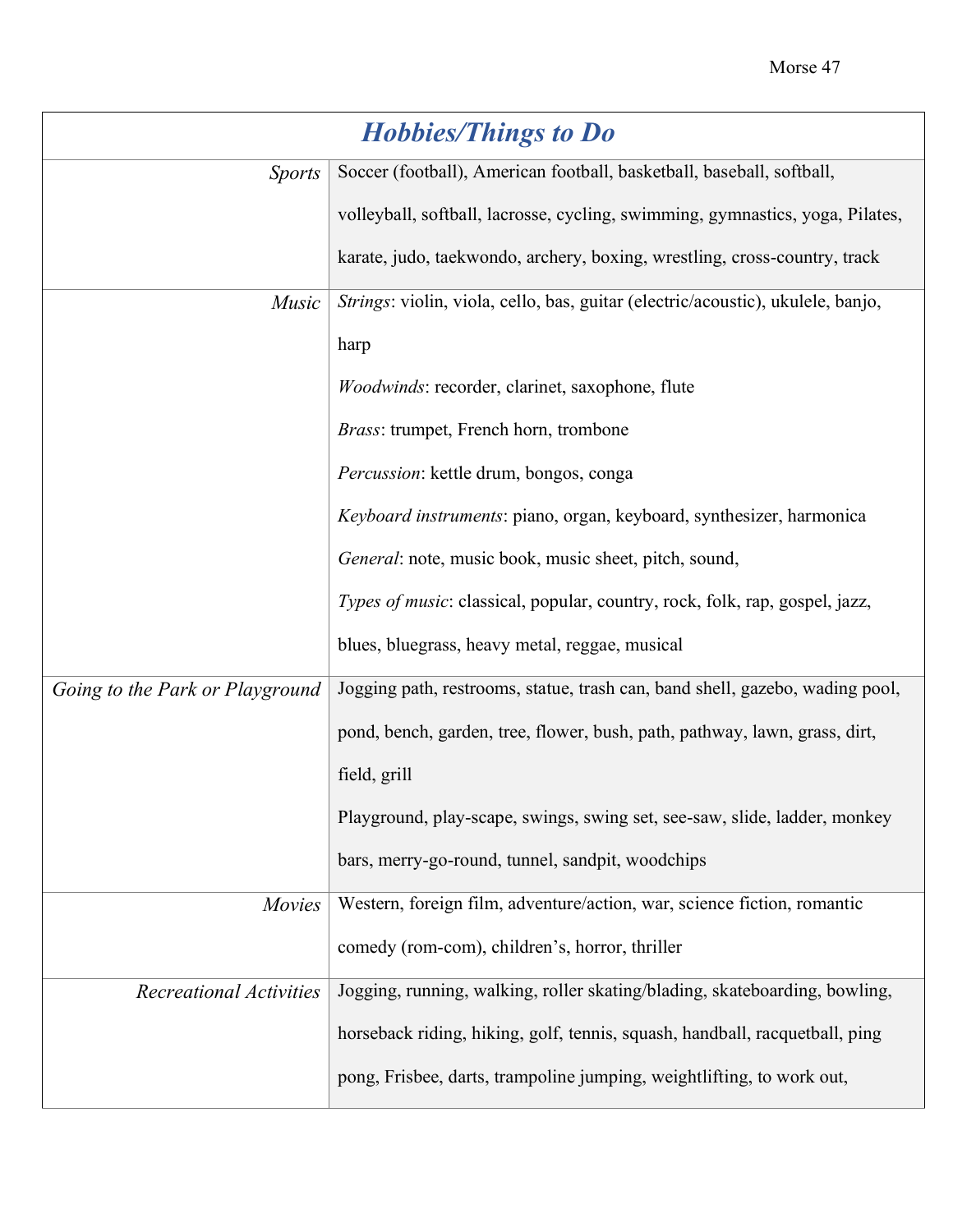|                      | canoeing, rowing, kayaking, snorkeling, scuba diving, surfing, windsurfing,    |
|----------------------|--------------------------------------------------------------------------------|
|                      | sailing, fishing                                                               |
| <i>Verbs to Know</i> | Hit, pitch, throw, catch, pass, kick, serve, bounce, dribble, shoot, run, hop, |
|                      | skip, jump, duck, swing, shoot                                                 |
| 'Indoor' Activities  | Sewing, knitting, crocheting, weaving, needlepoint, embroidery, quilting,      |
|                      | painting, sculpting, pottery, woodworking, coin collecting, model building,    |
|                      | bird watching, photography, astronomy, board/card games,                       |

#### **Potential Activities:**

- 1. This activity will require far more in-depth vocabulary lists than this thesis offers, but would certainly be helpful for students to know. It's called "Name the Sport." The teacher calls out a word connected with a specific sport, such as "saddle," and students answer with the name of the sport, "horseback riding" in this example.
- 2. This activity is called "Movable Categories." Give each student a card depicting a sport. Call one of these categories:
	- **Exercise Sports that require special** footwear **Exercise Sports that require two or**
	- Sports that require a net
	- Sports that can be done almost anywhere
	- **•** Sports that require protection for part of the body
	- **•** Sports that require throwing
- Sports that can be done alone
- more people
- **•** Sports that are played outdoors
- Sports that are played indoors
- **•** Sports that require a ball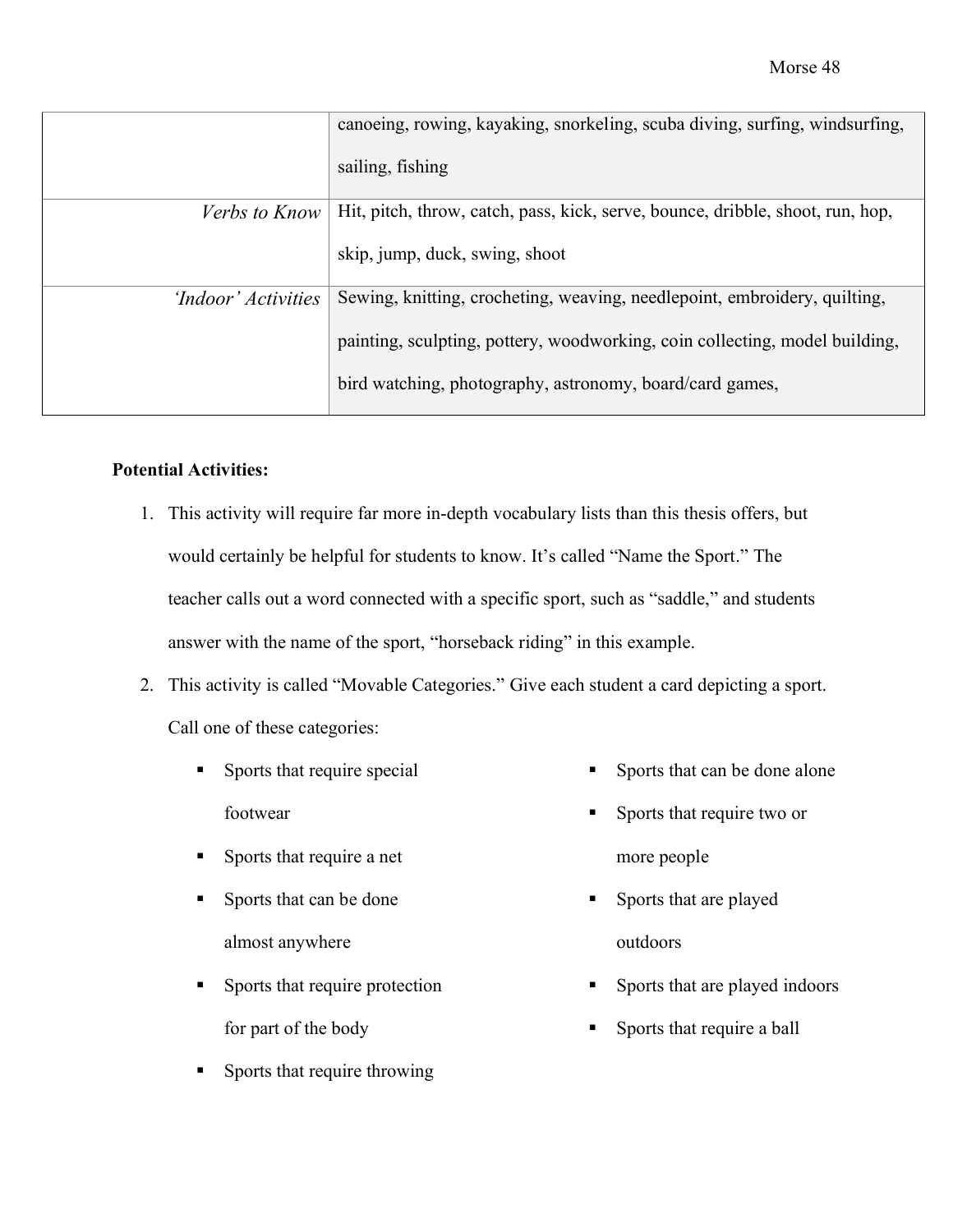**Exercise Sports that require a special** place to play it

The students with sports that fit the called category go to one side of the room, and the rest of the students go to the other side. The group of students with cards they think fit the category call out the sport so the other group can verify it.

- 3. This activity is called "Sports Interviews." Have the class find a partner, and give each pair four cards depicting different sports. Place the cards facedown. One student will pick up a card and will pretend to be an athlete of that sport. The student's partner will be a sports interviewer who must ask questions of the athlete in order to find out what sport they play without having the athlete give them the answer. Some example questions are:
	- What skills do you need to play or do this sport?
	- What items do you need to play?
	- What are the health benefits of this sport?
	- Do you require a lot of space to play or do this sport?

The information and activities above can be found in *Word by Word,* pages 389-398, and 351-

378.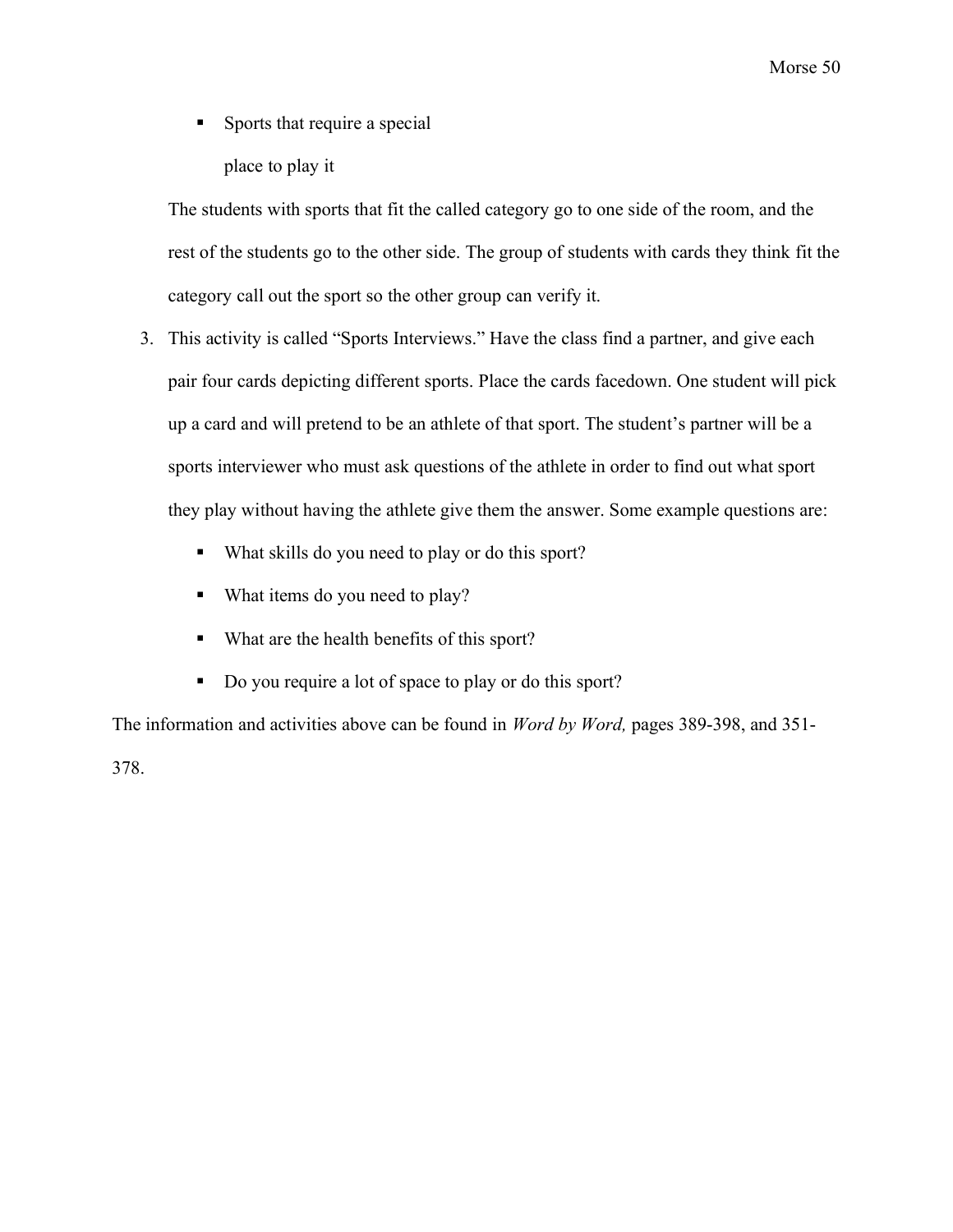# **Appendix**

## <span id="page-51-1"></span><span id="page-51-0"></span>**Interview with Bailey**

#### *General Notes:*

- Pride themselves in their religious peace: Christians can be open about their Christianity, and teach Bible passages in English classes
- Had never taught English before going on Hands On
	- o Used a specific curriculum: *Interchange* by Jack C. Richards, Jonathan Hull
		- Curriculum was really good teaching wise, but the material is for Asian culture (used names of Asian cities, exercise talks about yoga, etc.)
	- o Both men and women were in the class
- Weird about calling themselves Muslim. Approach to women is different than what orthodox Islam would teach—could shake a man's hand, be an authority—encouraged to demand respect for teachers: "this is school for you, as an adult, and I am your teacher"
	- o Beginner class: said this in English and in Wolof and there was an immediate positive response
	- o Motivations of the class were varied: had university students who wanted to learn a new language and some want to go into business (to get more opportunities: goal to leave Senegal)
		- For older generation, it was "just something to do"
		- "Language is a cultural thing: they love language", learning new languages
		- Age range was varied: 18-60 year olds separated by level
			- Had a standardized test for placement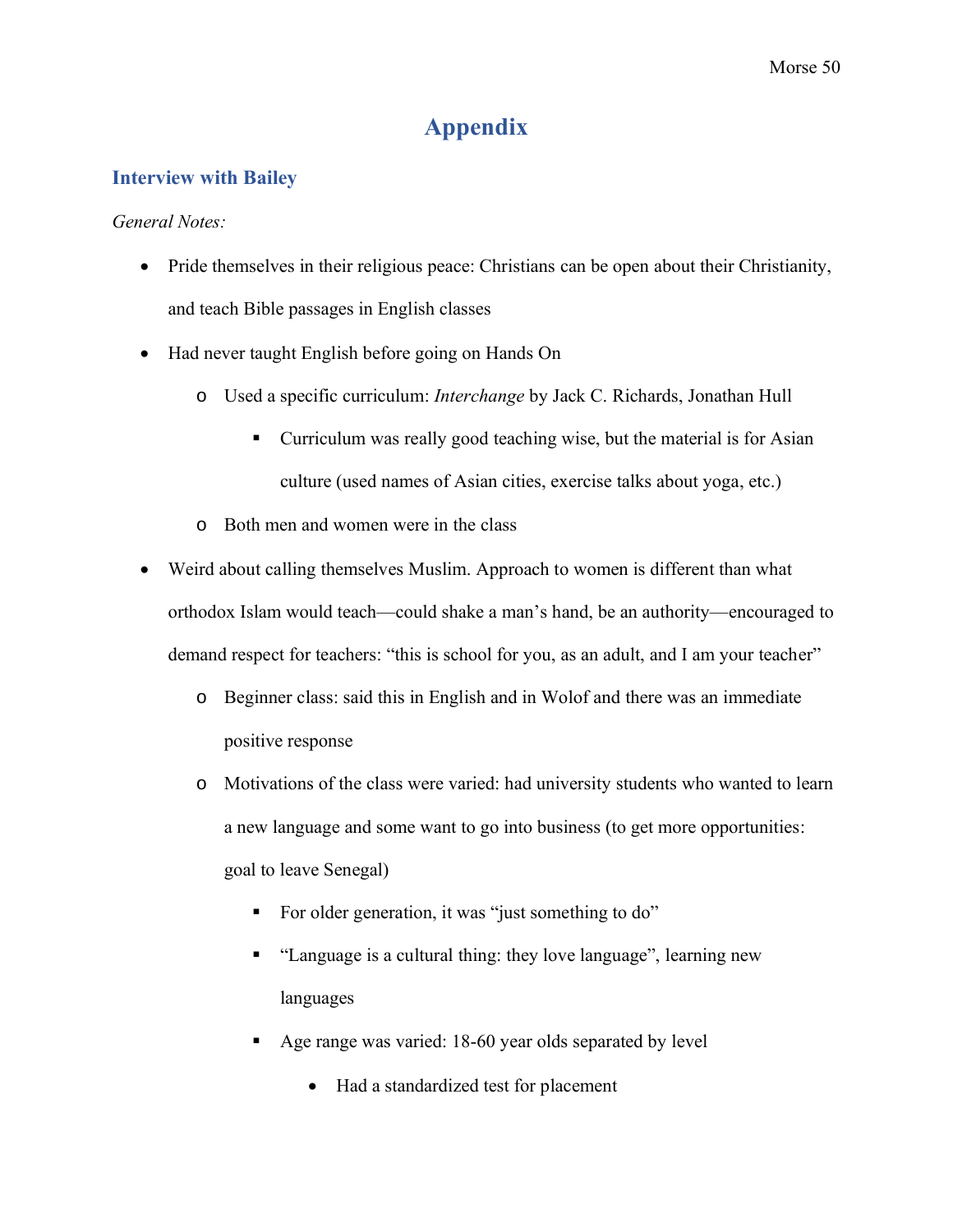- Mostly casual teaching and stuck with her personality as far as teaching style (except for the beginners' class, where she took a more formal approach--sixteen students in the class: took the approach of teaching English as much as you can, and not translating—not knowing the language was really difficult for both students and Bailey—had to lay down the law that this is the approach she decided to take, and they needed to respect that as she was the teacher)
- Cultural differences
	- o "Greetings are huge in Senegal—you can greet for two minutes straight before you get to the topic"
		- Three main greetings: Arabic: "I have/am coming in peace", response is the same thing; Wolof: "How are you" "I'm fine/I'm here"; Wolof: "Do you have peace?" response is "yes, I have peace"
	- o Try to have an attitude of peace and harmony, understanding in differences: "we don't believe what you believe, but we still live in harmony with you"
	- o Culturally loud and expressive, so that part of American culture wouldn't be such a shock; humor is different, but is important
	- o Dressing formally, even if your attitude is more casual; they like to dress nice, especially for things they are paying to be at/for (don't show up in a t-shirt, stay modest, wear a dress/tunic over jeans; showing shoulders is find, but cover knees)
	- o Indirect culture: conflict is roundabout
		- There was a class with two female students who were best friends who would talk over the teacher (Bailey): address the class as a whole asking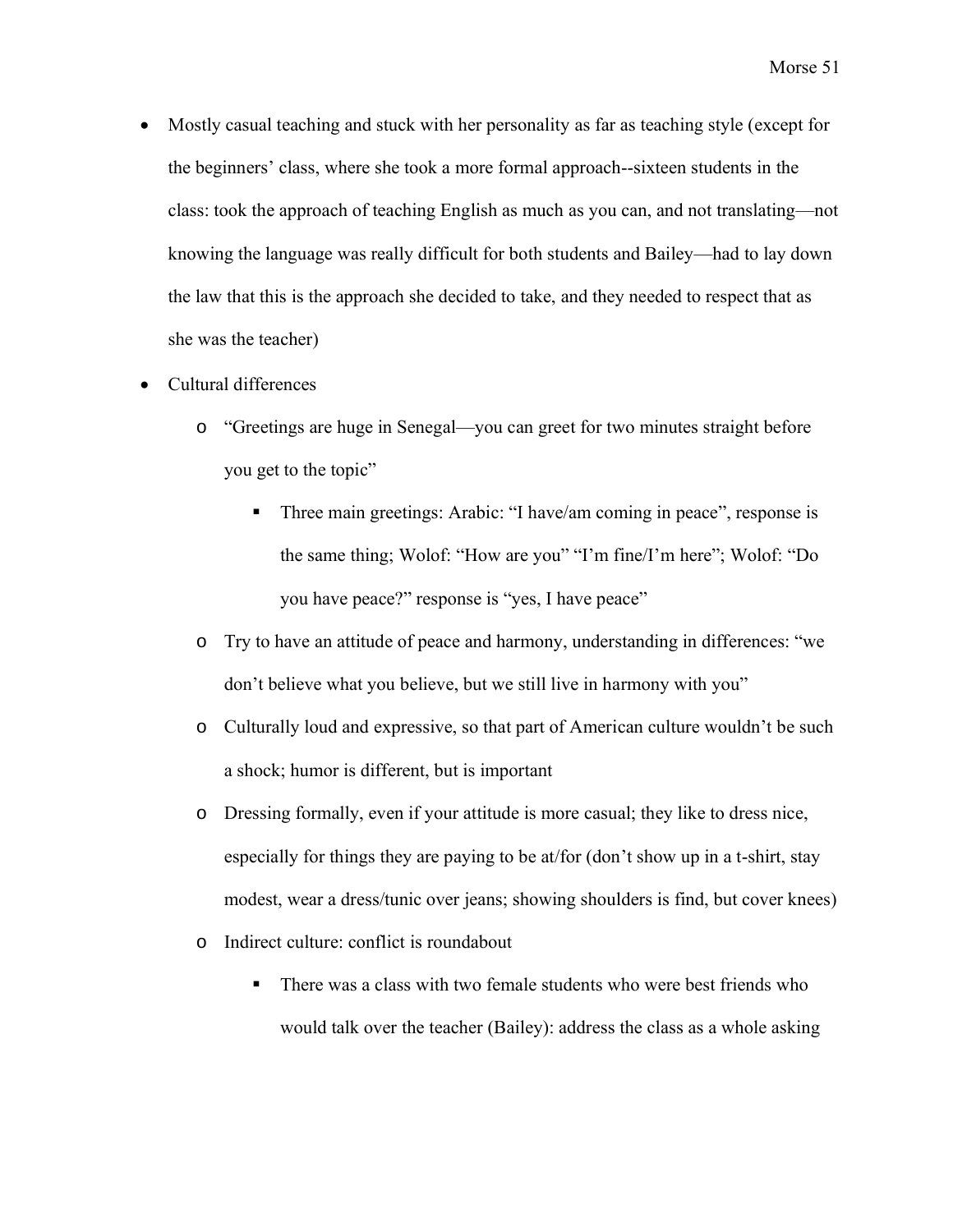them to be quiet so they learn the lesson ("don't call out people directlybrings a lot of shame, and is public shame")

- Female teacher to a male students needs to go through a male authority (no direct contact to discuss an issue for female-male situations)
- Conflict resolution is indirect: in an English classroom, the students understand the context is different (American teachers, American-styled situations); conflict is avoided by going to someone who can fix the problem with the person involved having to do with it (like a witch doctor)
- o Honor/shame (Islamic) and power/fear (traditional African) culture
- o Heavily depended on charms, amulets, witch doctor's powers to protect them
- o Whoever the oldest person is in the family has the most authority, or a witch doctor in the family would have the most power (whoever the oldest witch doctor is has the most authority as the trade is passed down to the oldest) – wear rings with gems as protective charms (from witch doctors), use a lot of seashells (no one would ever admit to it being a charm-"says everybody else in Senegal goes to a witch doctor, but not them personally")
	- o Everyone speaks Wolof, almost everyone speaks French ("if you have been educated, you speak French") – linguistic structure, grammar, was not a big issue
- After classes would have conversation club for one-two hours: helped with grammar, sentence structure: French grammar is different (adjectives); more of a laid-back setting
	- o Say "I want this" in Wolof at a restaurant; no "polite" way to ask for things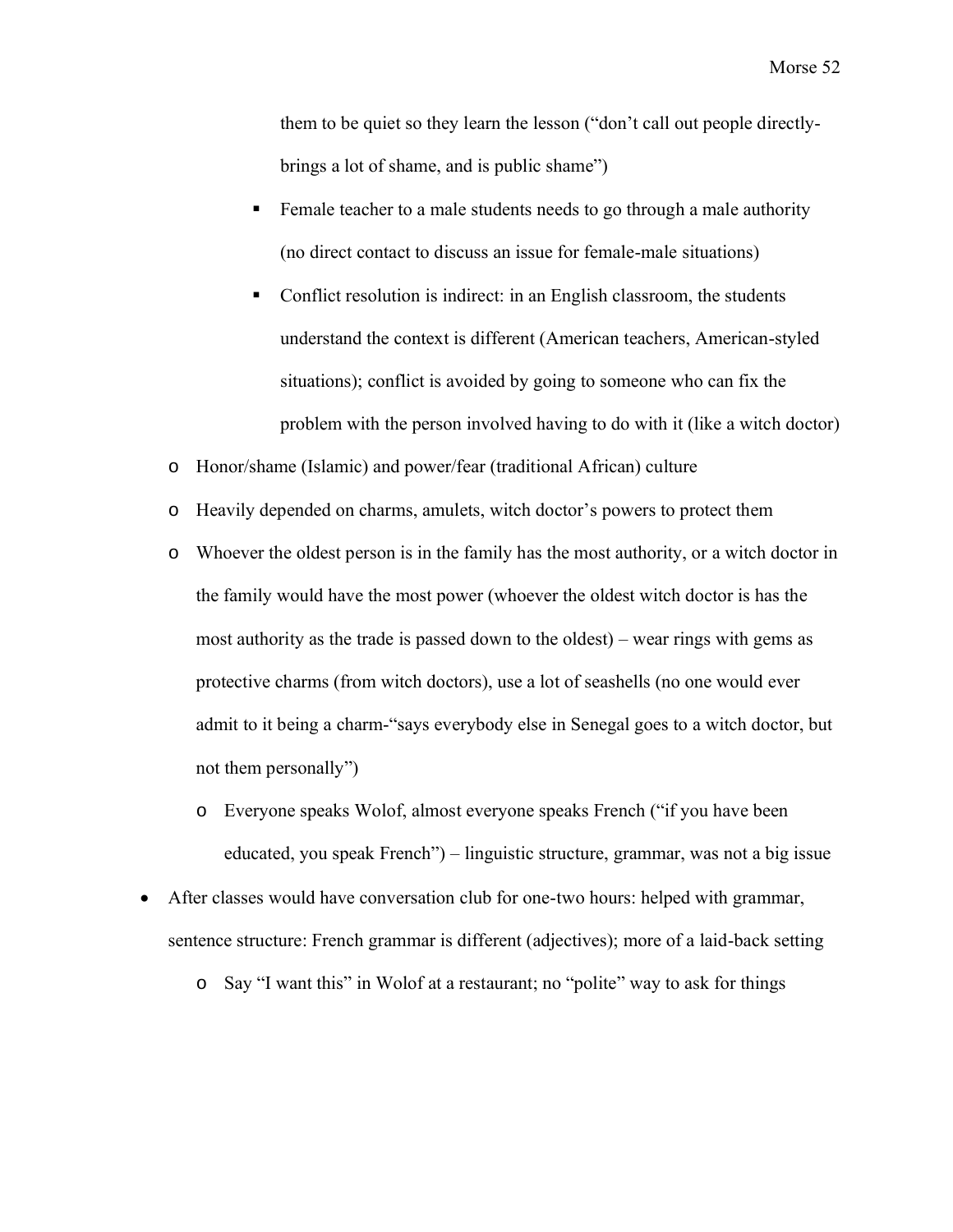- Teaching in English there is a huge importance on linguistic politeness: who you're talking to affects the way you ask for things, demanding something is rude what it means to demand in English
	- Use Wolof structure to speak French (French is very different)
- o At a duka (a little shop on the street), you tell them what you want (I want this…) and they get it for you
- Ministry
	- Taught English class Monday through Thursday
	- Had a women's club with a bible story and some sort of activity

#### <span id="page-54-0"></span>**Interview with Naomi:**

1. What is the best way for teachers to approach teaching/their students?

Come with a teacher approach—puts you in a position of authority (already sets you apart to an advantage)

"Just treat people like people – that genuine interest in who a person is speaks the most and the strongest—showing that genuine care and interest in people." Be up front with everyone – the fact I [Abby] grew up in Africa is an advantage— "bring any information that links you closer to something that is common to them"—share experience of learning different cultures, languages, having moved to different countries (language is culture – might not notice cultural differences based on language) Make yourself as approachable as you can to them—tell what you're doing, why you're doing it, connect it with your own experiences – create a level playing field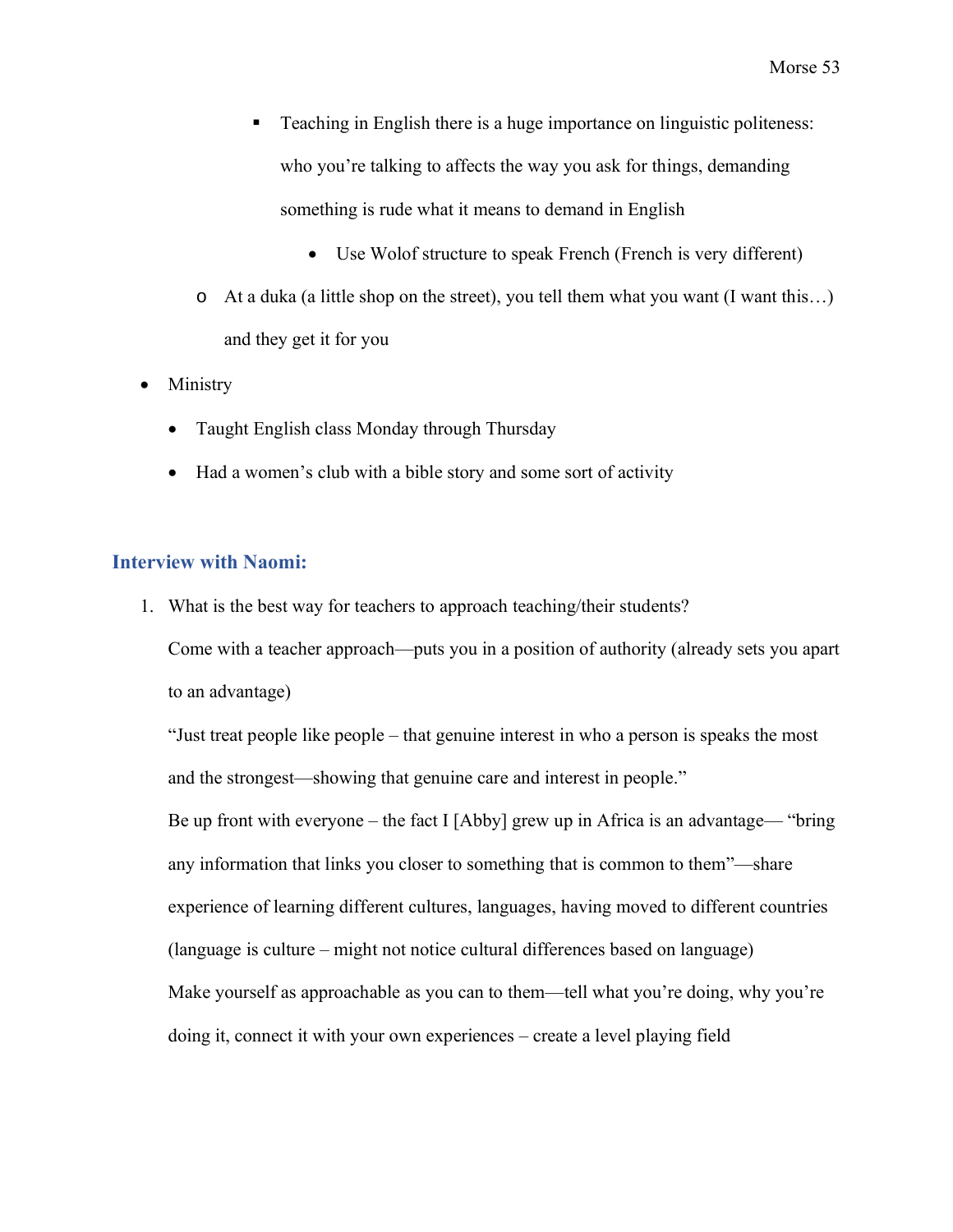Be very clear and open if you're going to introduce scripture: print out in French as well as English—how to build lessons from that

Muslim women in general are unconcerned about their personal spirituality—husbands guarantee their place in heaven (creates passivity to spiritual matters) – single women looked down in by society—male-dominant society (two women equal one man mindset—polygamy is legal, four wives permitted by Mohammed, legally upheld in Senegal) – show them why to be concerned about spirituality

Always greet with your right hand—hand things over with your right hand—covering legs and shoulders is more appropriate—older women living according to culture will have their heads covered

a. What style? Formal? Is more casual appropriate?

Taught at a Baptist center in Senegal run by IMB missionaries – Naomi taught one of the basic ones – followed a curriculum – do these women know how to read/write? —there was a pretest: a mostly oral class, additional help for those learning how to read

GPA language learning curriculum used at the school where Naomi taught in Senegal

b. What do you suggest for a teacher who is significantly younger than their students (and is a woman)?

Use common respect, coming as a teacher and holding that role compared to them being the student—coming with a source of information that is valuable to them In Senegalese culture, it would be more appropriate for me to hang out with women my age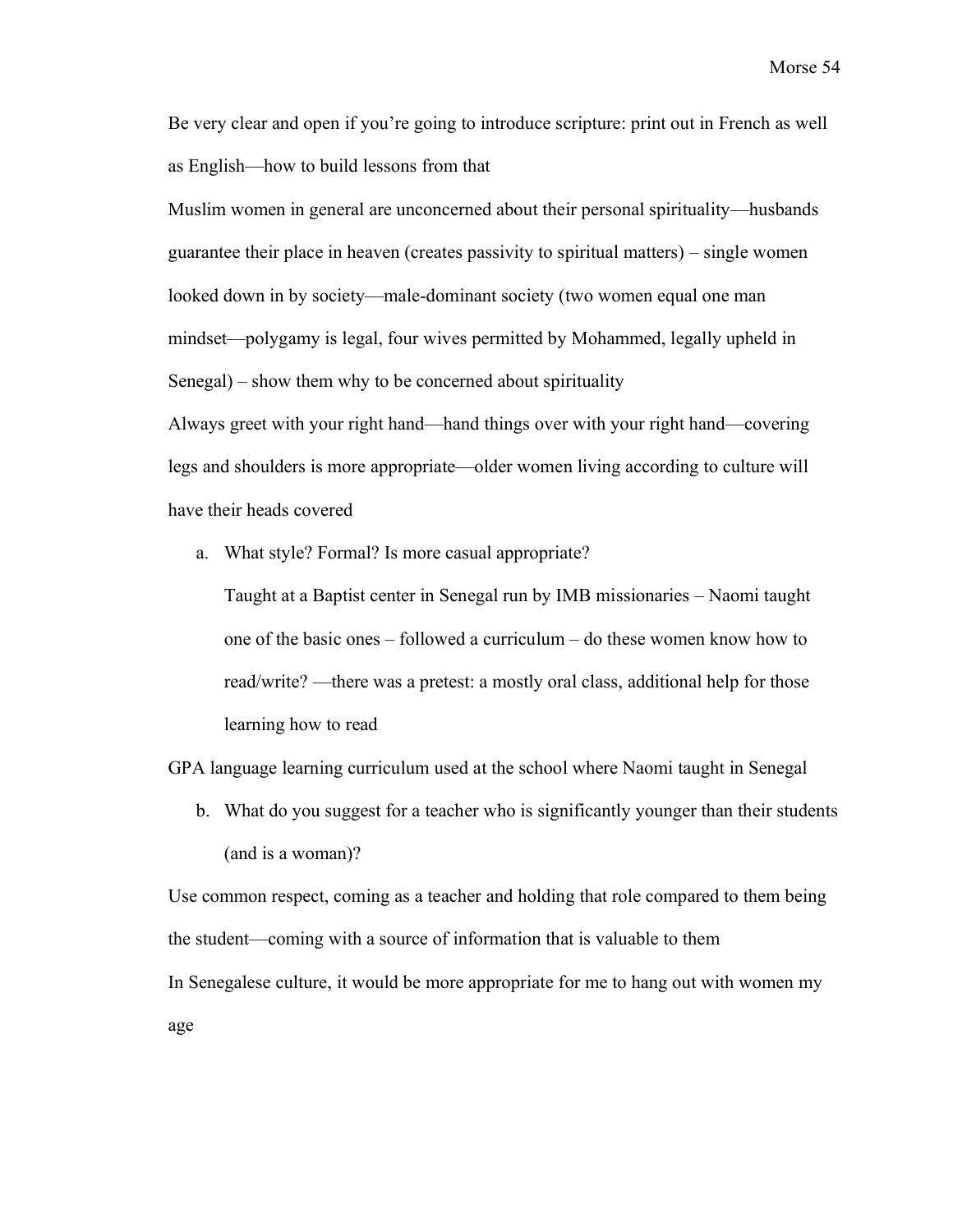The older you are, the more wisdom you have – might not think I have as much wisdom as they do with their life experience, but still will respect your role Presenting the class for all age groups, or for moms wanting to learn the language for a specific purpose (learning basics—English survival kits) Older generation might not see the value in the education if they have not gone to school—they are resourceful people who learn and adapt Who could I be in touch with who are in contact with people who would be interested in the curriculum (potentially newer immigrants)

- 2. How structured should class be?
	- a. How have you structured your classes?

Used to sitting at a desk and looking at a chalkboard

Roleplaying for practice activities – giving the opportunity to practice there with you as the teacher – do a mix of both "chalkboard style" and active roleplaying Have them take video of saying words, the class, etc.

Bring tangible props in – the more senses you use, the deeper the information will go

"Repeat, repeat, repeat."

- 3. Culturally, how should I approach this class?
	- a. What are important differences between my American culture and that of my students?

Hospitality is super important: always offer them something to drink if class in held in your home

Greeting everybody with your hand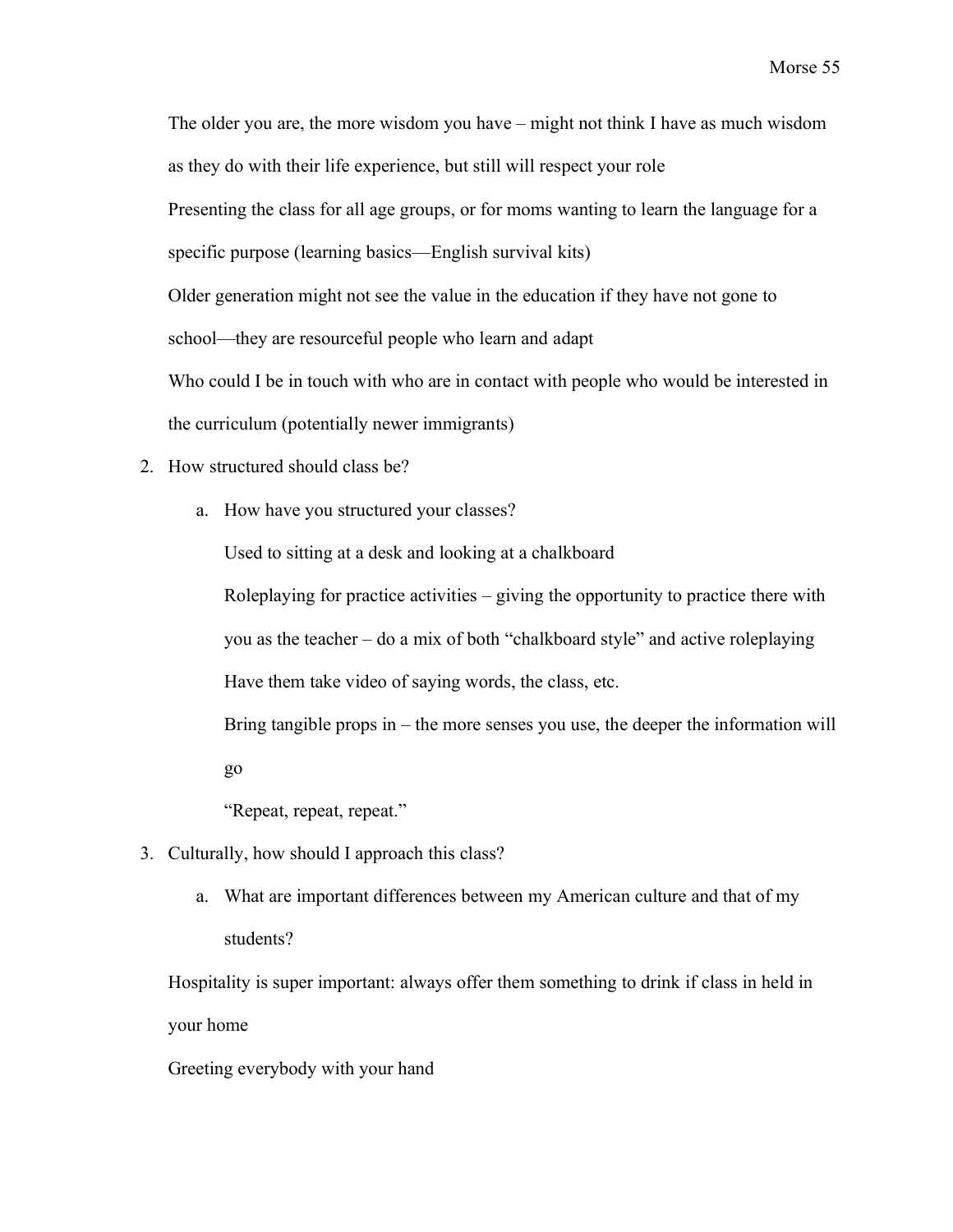Remembering everyone's names – asking their last name before their first name (what you do in Wolof): you call people by their last name

Have a problem with time-management—teaching expectations and consequences (for example, if they are late three times, have to retake the class)

4. Is there anything linguistically I should be aware of when approaching students whose languages are French and Wolof?

People have written scripture using Arabic script but in Wolof

French is the business language, Wolof is the dominant language with over 20 different languages in Senegal itself, each has its own language with possible sublanguages—most people speak 2-3 languages; anyone who has had a bit of education will speak a bit of French

Offer to teach people how to read and write instead?

Wolof is similar to English to in there is no masculine and feminine; has some extra letters (what kinds of scripts for Wolof?),

French differences: the *theta* sound (stick your tongue out for a second): phonetics are very different

- a. Do most Muslims speak one language or another as well (including Arabic)?
	- i. Might know Arabic script, but probably won't know what it means

#### *Tips from Naomi:*

Hard for the teacher to prove usefulness in their life: access will be hard – can they legally work? Finding an access, how to get an in, finding a safe space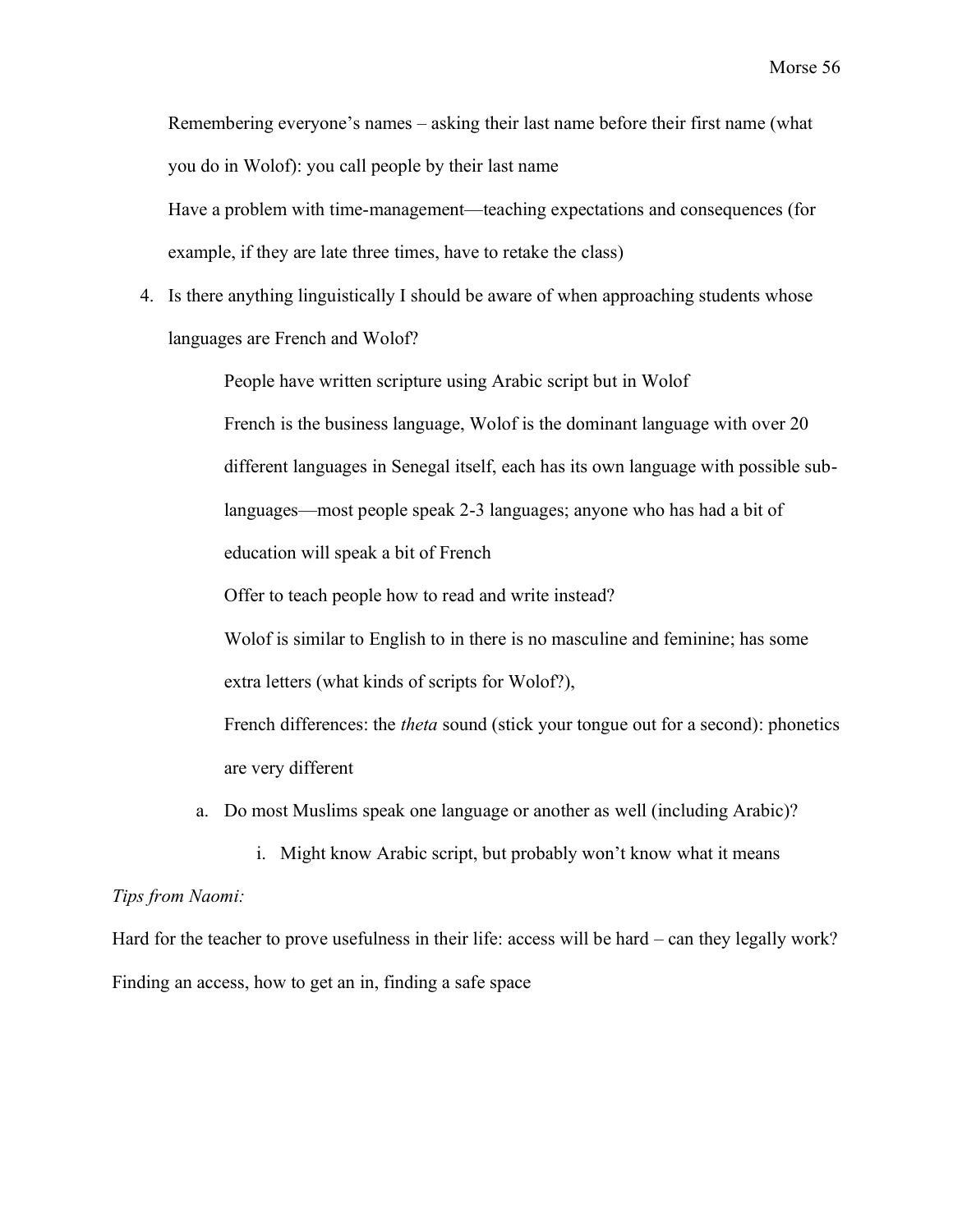Do you advertise the program, where will they meet (neutral space, your own home, connecting with a church—might never consider going to a church as it risks their own religious beliefs), they women have other responsibilities as mothers

Speaking Wolof is a huge help, door opener

Finding them in hair salon – word of mouth can help make classes bigger: requires

longevity and consistence

Senegalese women are more welcoming, open, than perhaps north African women

Giving them some sort of level to get to (A1) give them a certificate, giving value to the program – giving them a reason to do it, something they get out of it – it's not just about English, what you as the teacher can bring (finding a way to help students see the value of the program)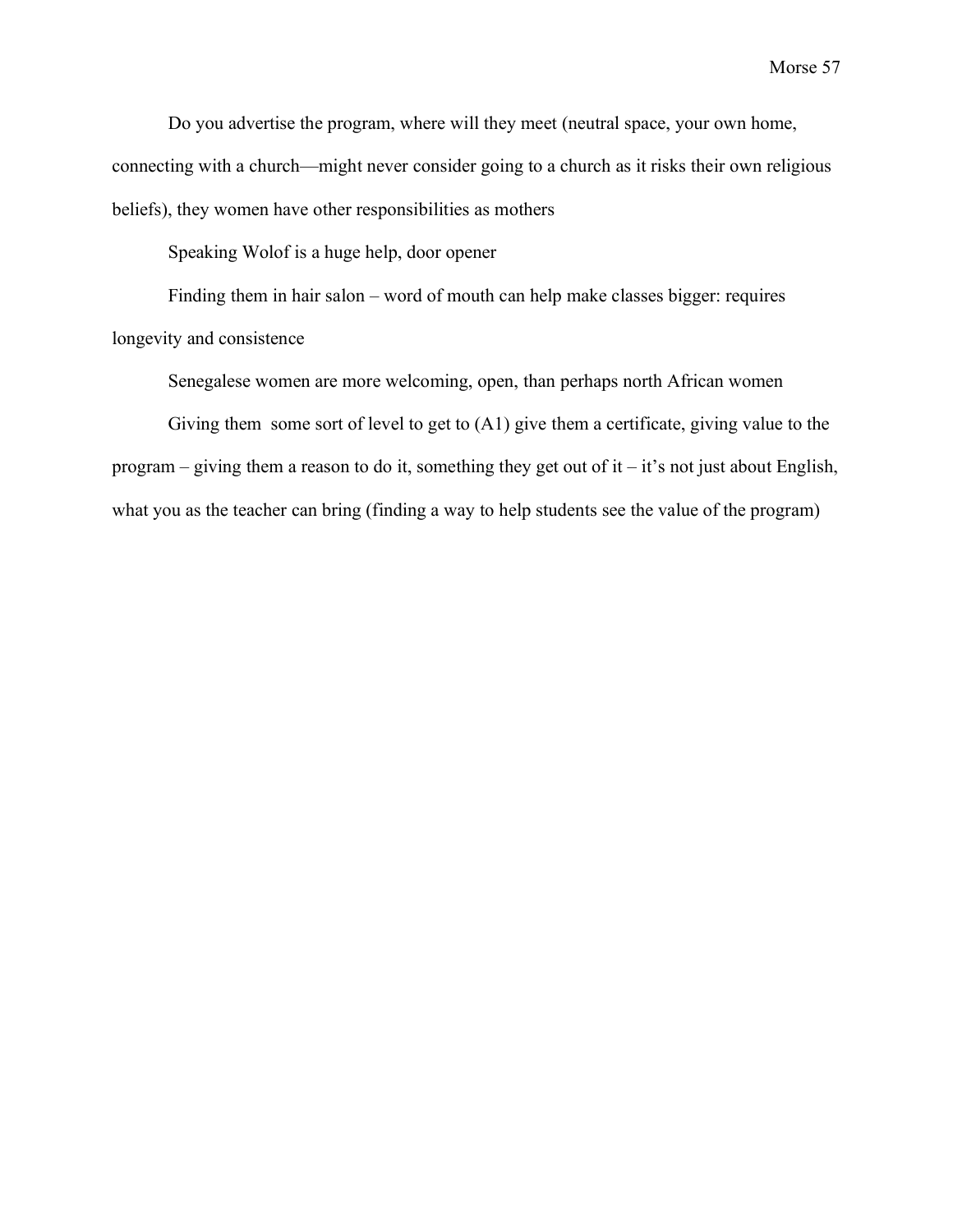## **Works Cited:**

<span id="page-59-0"></span>Ajayi, Jacob F. Ade. *History of West Africa 2 (1974) 2 (1974)*. New York: Columbia Univ. Pr.

- Akyeampong, Emmanuel Kwaku, ed. *Themes in West Africa's History*. Western African Studies. Athens : Oxford, England : Accra: Ohio University ; James Currey ; Woeli Pub. Services, 2006.
- Baizán Research Professor, Pau. "We Asked Senegalese Migrants Why They Leave Home. Here's What They Told Us." *The Conversation*, The Conversation US, Inc., 19 Mar. 2019, theconversation.com/we-asked-senegalese-migrants-why-they-leave-home-heres-whatthey-told-us-113760.
- "Banking and Money Vocabulary." *MyEnglishPages.com*, MyEnglishPages.com, www.myenglishpages.com/site\_php\_files/vocabulary-lesson-banking.php.
- Beare, Kenneth. "Practice Making a Doctor's Appointment." *ThoughtCo.*, ThoughtCo., 25 June 2018, www.thoughtco.com/making-a-doctors-appointment-1210351.
- ---. "How to Speak English for Medical Purposes: Dental Check-Up." *ThoughtCo.*, ThoughtCo., 31 Oct. 2019, www.thoughtco.com/dental-check-up-1210348.
- British Council. *The English Effect*. The British Council, 2013, *The English Effect*, www.britishcouncil.org/sites/default/files/english-effect-report-v2.pdf.
- Buettner, Bailey. Personal interview. 6 February 2020.
- Camara, Camille, et al. "Senegal." *Encyclopædia Britannica*, Encyclopædia Britannica, Inc., 27 Feb. 2020, www.britannica.com/place/Senegal.
- Chrissaldana. "Look Who's Talking! 28 ESL Discussion Topics Adult Students Really Enjoy." *FluentU English Educator Blog*, FluentU, www.fluentu.com/blog/educatorenglish/esl-discussion-topics-for-adults/.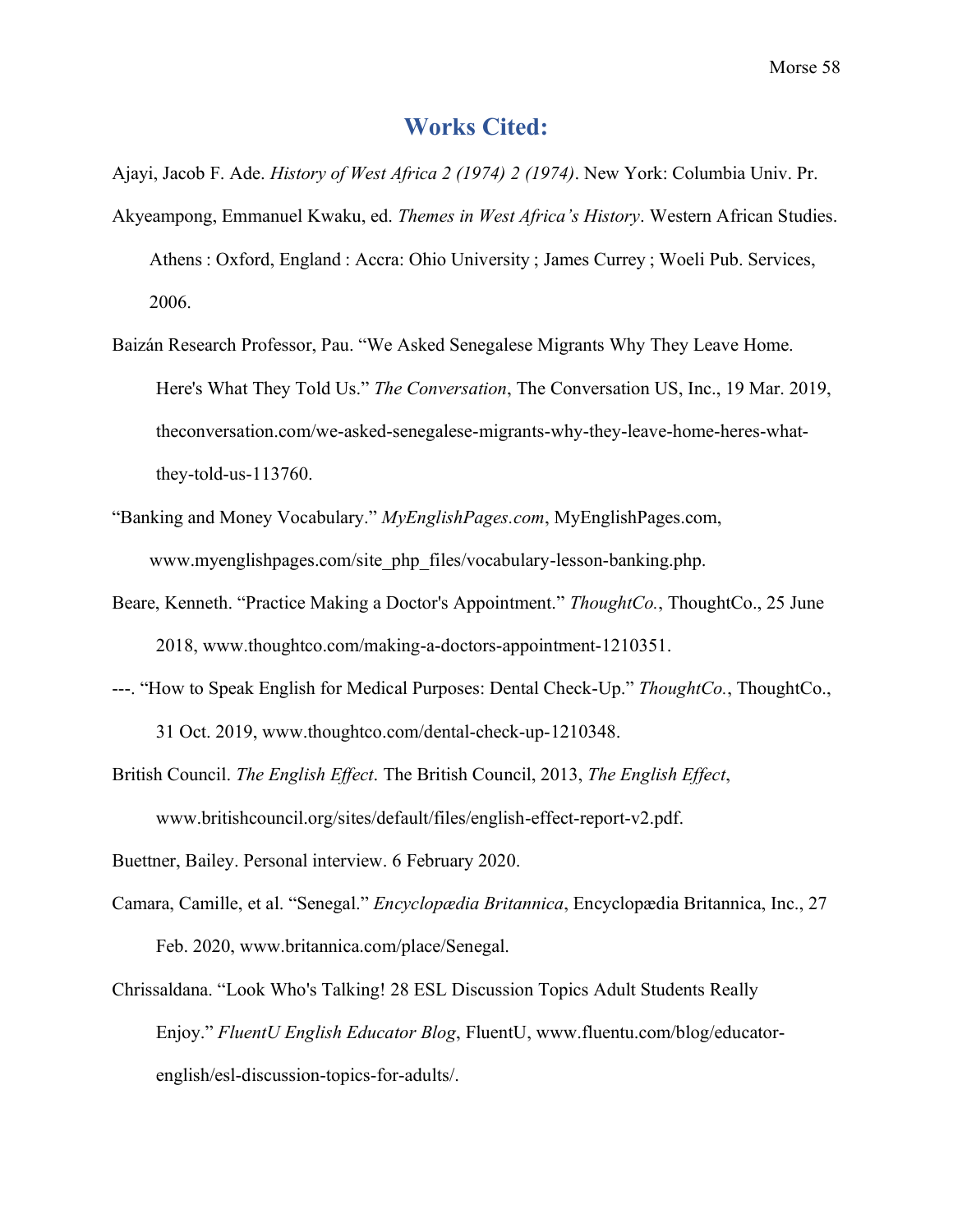- Crystal, David. *The Cambridge Encyclopedia of the English Language.* 2nd ed. Cambridge, U.K.: New York: Cambridge University Press, 2003. Print.
- "English Vocabulary for the Bank." *Really Learn English*, Really Learn English, www.reallylearn-english.com/english-vocabulary-for-the-bank.html.
- Franklin, Ray. "Communication." Intercultural Communications 294 649. 16 Apr. 2020, Ouachita Baptist University, Arkadelphia. Class lecture.
- Hammond, Alex. "The Most Spoken Languages." *ESL Language Studies Abroad*, ESL Stories, 5 Jan. 2019, blog.esl-languages.com/blog/learn-languages/most-spoken-languages-world/.
- "Healthy Eating Pyramid." *The Nutrition Source*, Harvard T.H. Chan School of Public Health,

21 Nov. 2019, www.hsph.harvard.edu/nutritionsource/healthy-eating-pyramid/.

Hirsi Ali, Ayaan. *Infidel*. New York: Free Press, 2007.

- Lanier, Sarah A. *Foreign to Familiar: A Guide to Understanding Hot- and Cold-Climate Cultures*. Hagerstown, MD: McDougal Pub, 2000.
- Larsen-Freeman, Diane, and Marti Anderson. *Techniques and Principles in Language Teaching*. 3rd ed. Teaching Techniques in English as a Second Language. Oxford ; New York: Oxford University Press, 2011.
- Levtsiyon, Neḥemyah, and Randall L. Pouwels, eds. *The History of Islam in Africa*. Athens, Ohio: Ohio Univ. Press [u.a.], 2000.

Ley, Naomi. Personal interview. 25 January 2020.

- Livermore, David A. *Leading with Cultural Intelligence: The Real Secret to Success*. Second edition. New York: American Management Association, 2015.
- Mack, Beverly Blow, and Jean Boyd. *One Woman's Jihad: Nana Asmaʾu, Scholar and Scribe*. Bloomington, IN: Indiana Univ. Press, 2000.